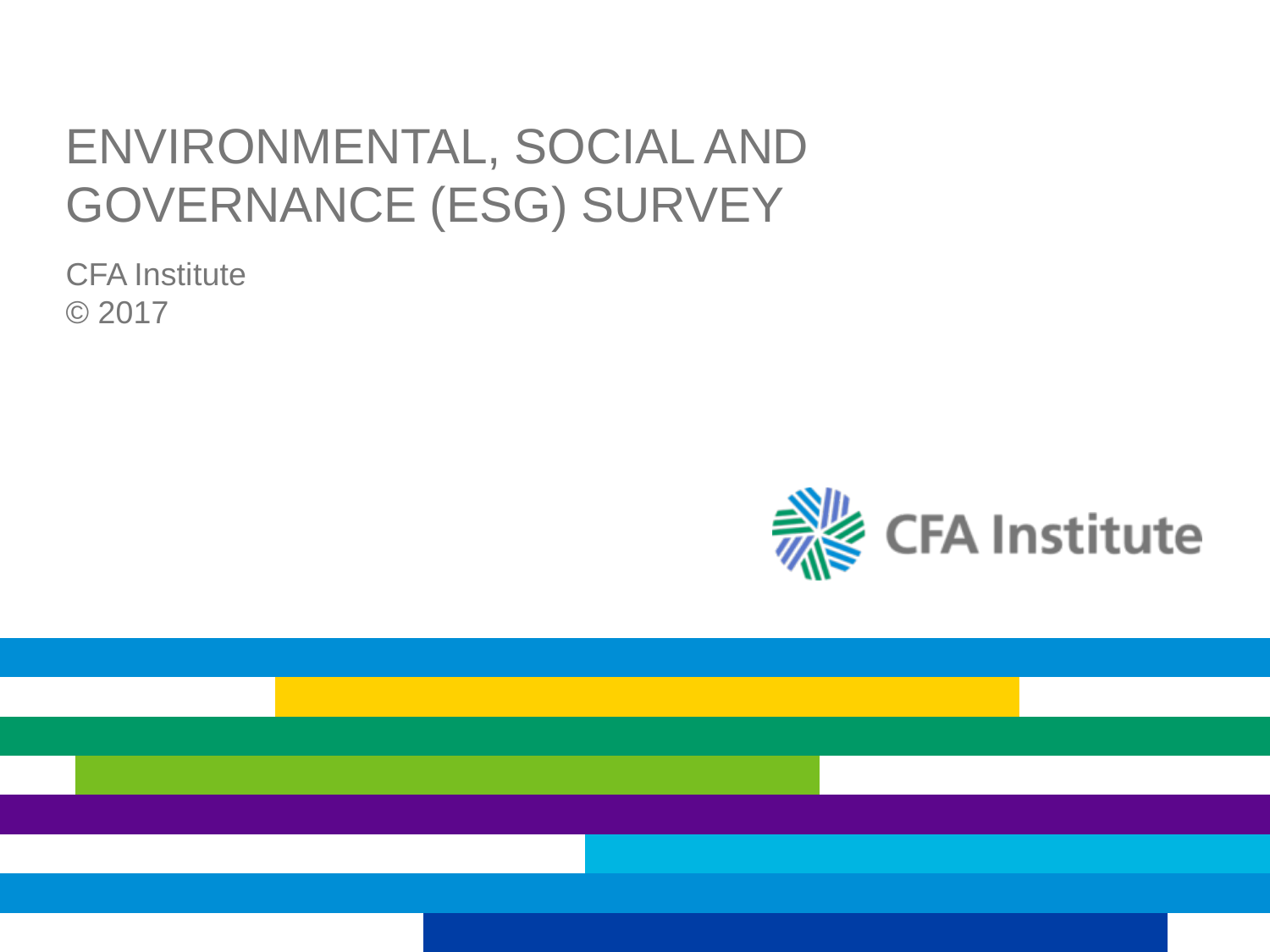# TABLE OF CONTENTS

| <b>About The Survey</b>    | 03 |
|----------------------------|----|
| <b>Global Results</b>      | 04 |
| 2017 Regional Breakout     | 19 |
| <b>Subgroup Comparison</b> | 46 |
| <b>Respondent Profile</b>  | 67 |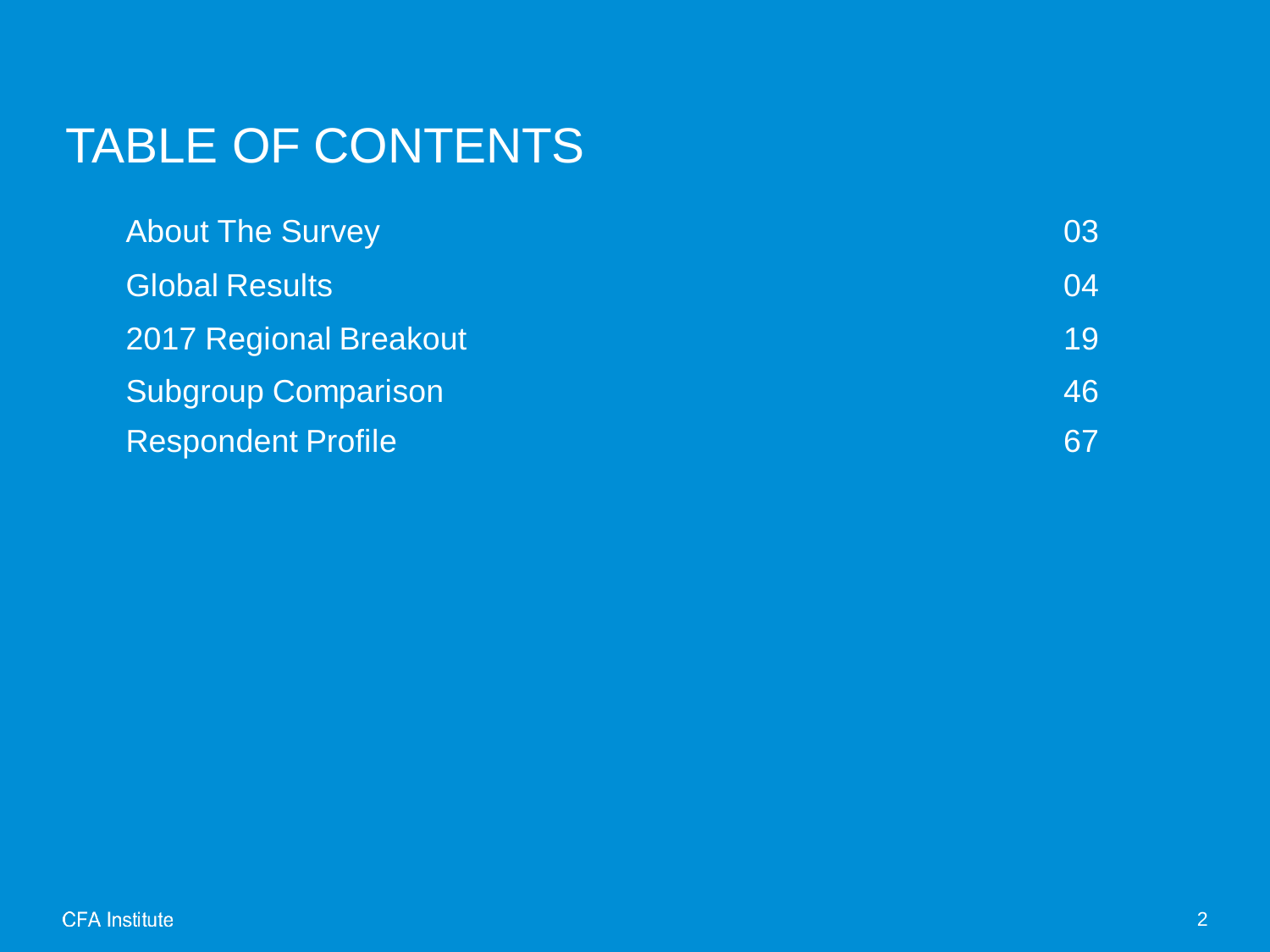# ABOUT THE SURVEY

## **Background & Purpose**

The purpose of this survey is to better understand the perceptions of CFA Institute membership concerning ESG issues and ESG data, as well as how members use such information in their investing processes in addition to understanding trends in ESG analysis and point to what best practices are being established.

## **Methodology**

On 9 May 2017, 47,208 CFA Institute members that are portfolio managers and research analysts were invited via email to participate in an online survey. The survey closed on 23 May 2017. 1,588 valid responses were received, for a response rate of 3% and a margin of error of  $\pm$  2.4%.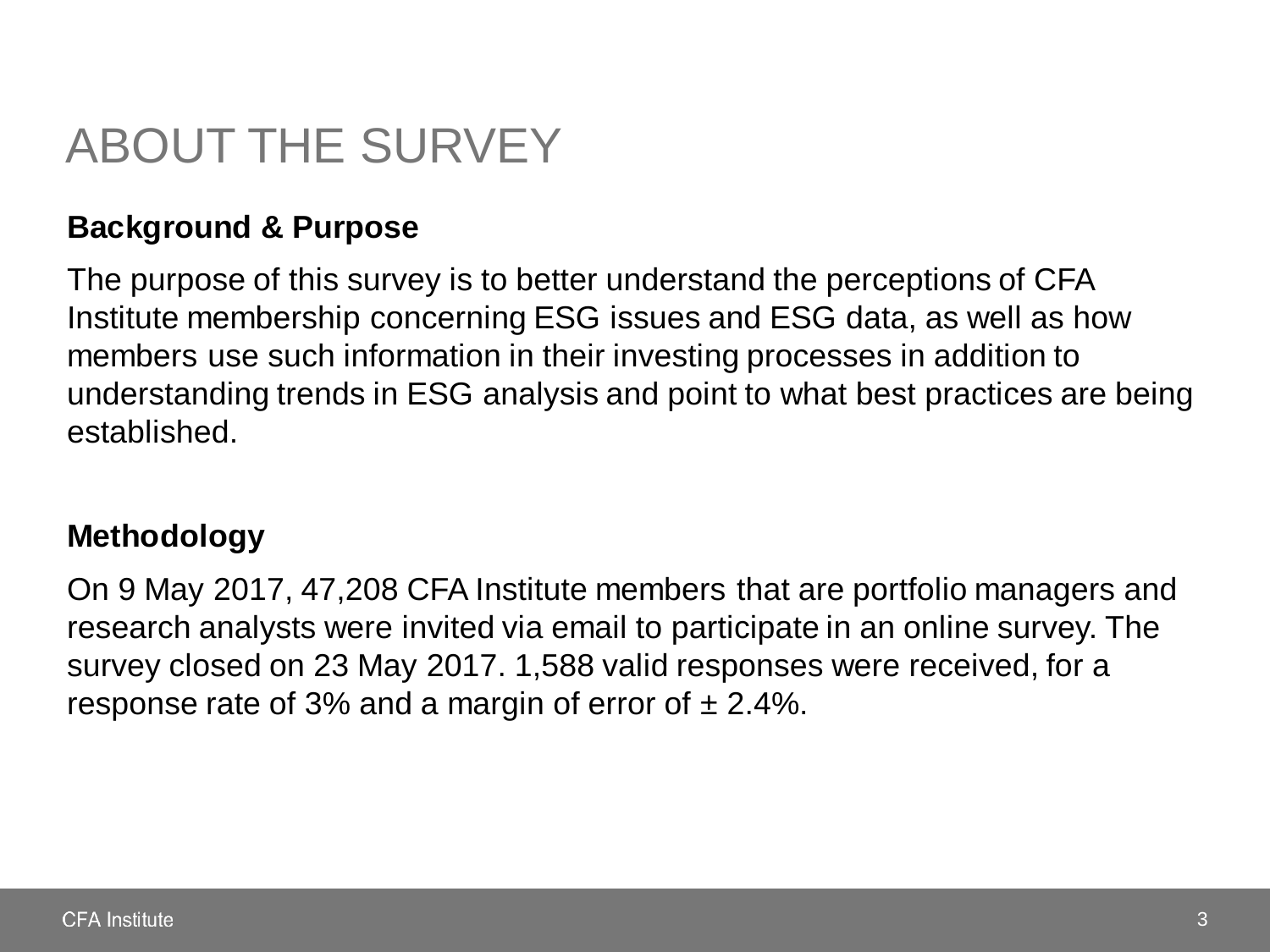## **GLOBAL RESULTS**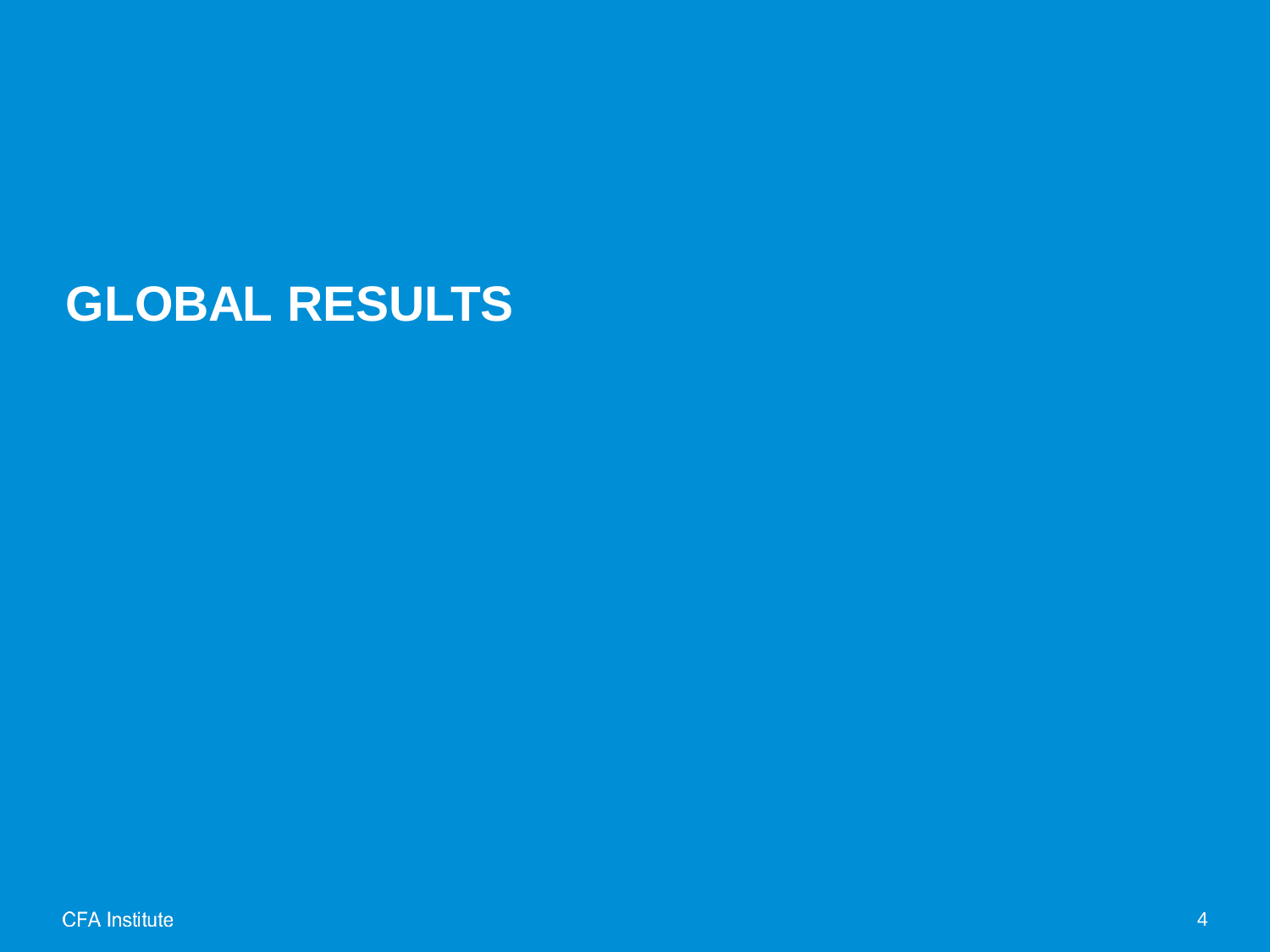**73%** OF SURVEY RESPONDENTS **TAKE ESG ISSUES INTO ACCOUNT** IN THEIR INVESTMENT ANALYSIS AND DECISIONS, WITH GOVERNANCE BEING THE MOST COMMON, THE SAME AS 2015.

#### WHICH, IF ANY, OF THE FOLLOWING ESG (ENVIRONMENTAL, SOCIAL, GOVERNANCE) ISSUES DO YOU TAKE INTO ACCOUNT IN YOUR INVESTMENT ANALYSIS OR DECISIONS? SELECT ALL THAT APPLY



 $2015$  2017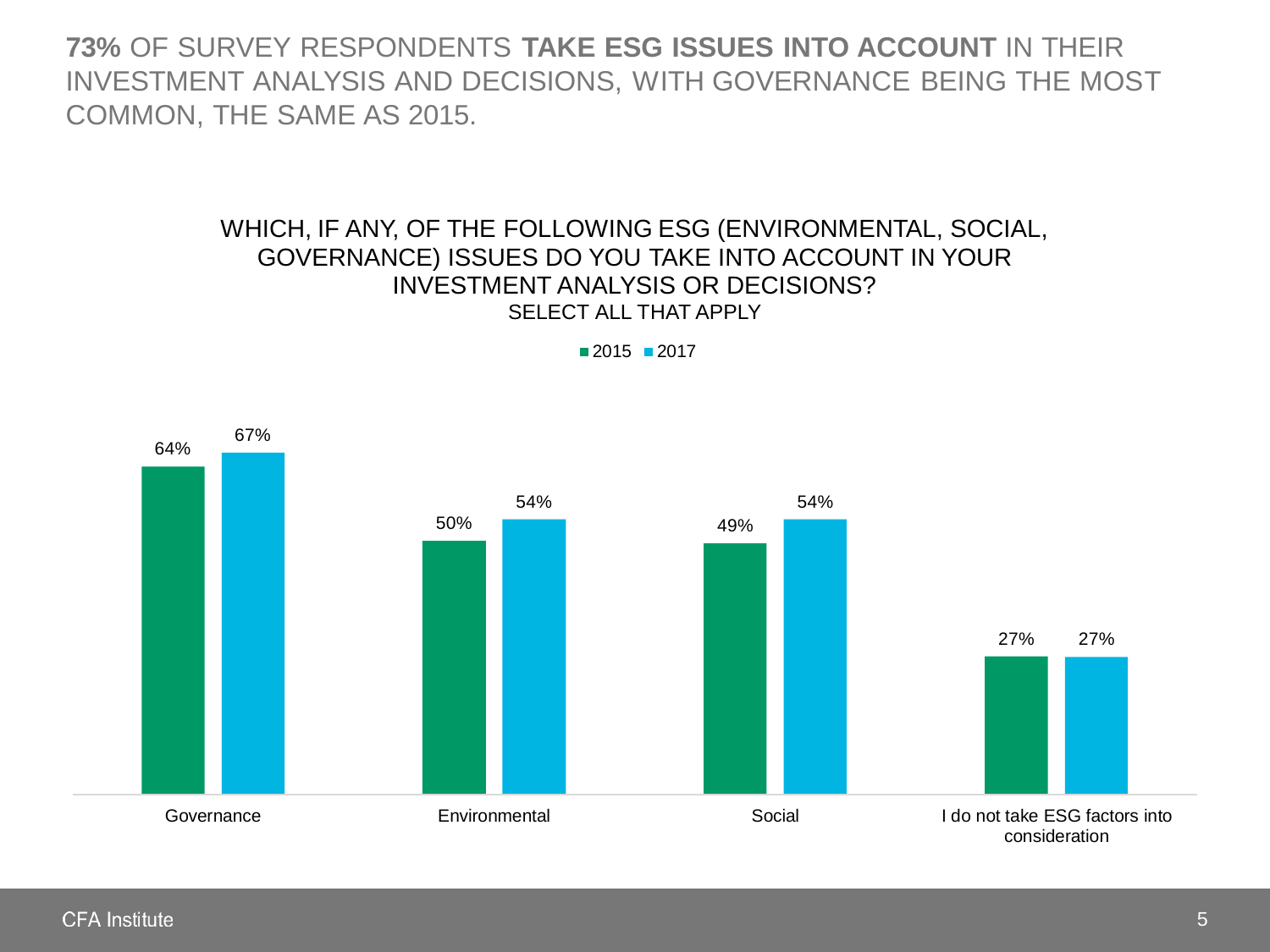THE MAIN REASON SURVEY RESPONDENTS DO NOT TAKE ESG ISSUES INTO CONSIDERATION IN THEIR INVESTMENT ANALYSIS/DECISIONS IS A **LACK OF DEMAND FROM CLIENTS AND/OR INVESTORS**.

#### WHY DO YOU NOT TAKE ANY ESG ISSUES INTO CONSIDERATION IN YOUR INVESTMENT ANALYSIS/DECISIONS? SELECT ALL THAT APPLY.



 $2015$  2017

*Only asked of those who do not take ESG factors into consideration*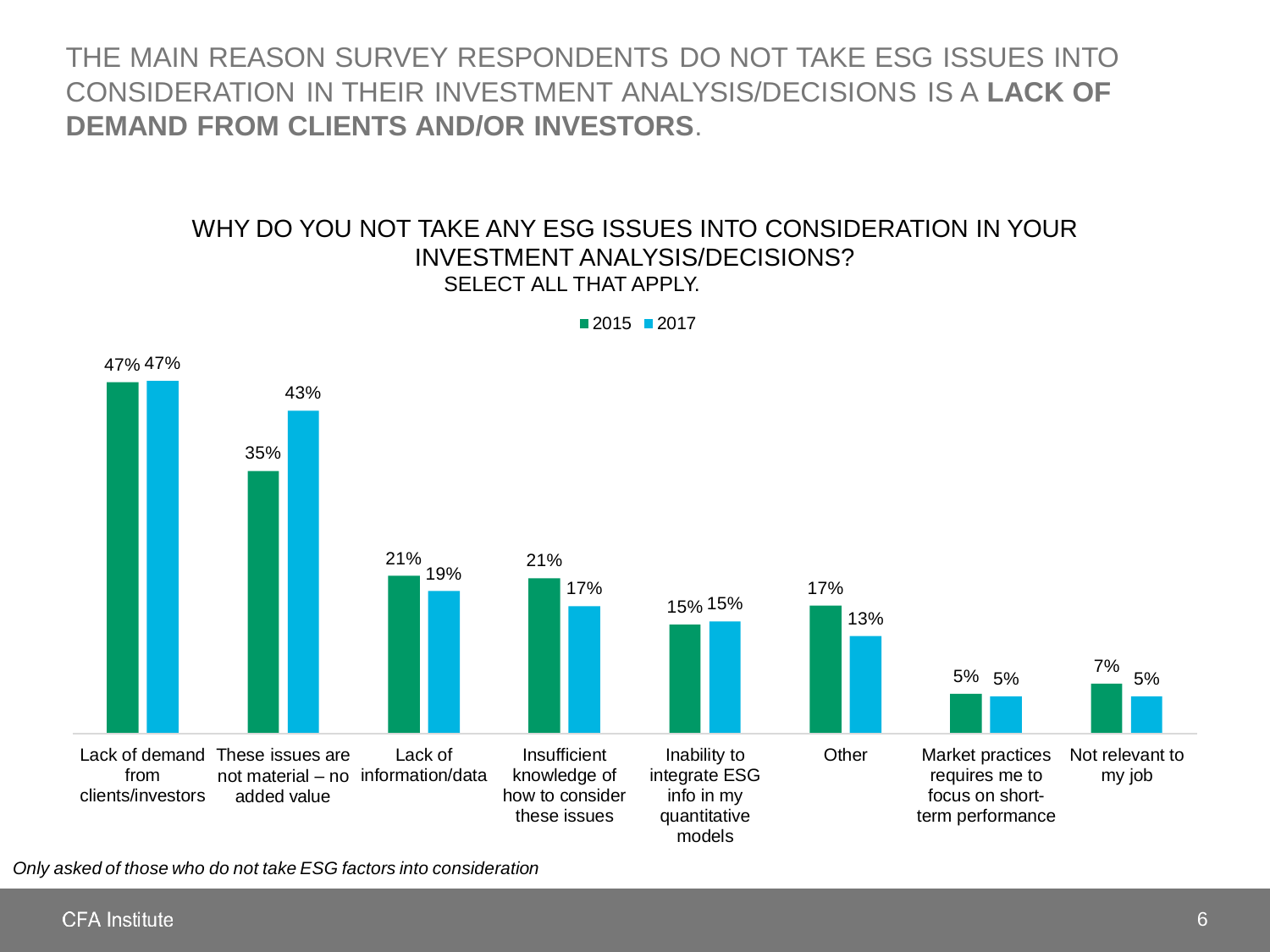DEMAND FROM CLIENTS AND/OR INVESTORS AND A PROVEN LINK BETWEEN ESG MATTERS AND FINANCIAL PERFORMANCE ARE THE TWO FACTORS MOST LIKELY TO CAUSE RESPONDENTS TO BEGIN CONSIDERING ESG ISSUES IN THEIR INVESTMENT ANALYSES/DECISIONS.



*Only asked of those who do not take ESG factors into consideration*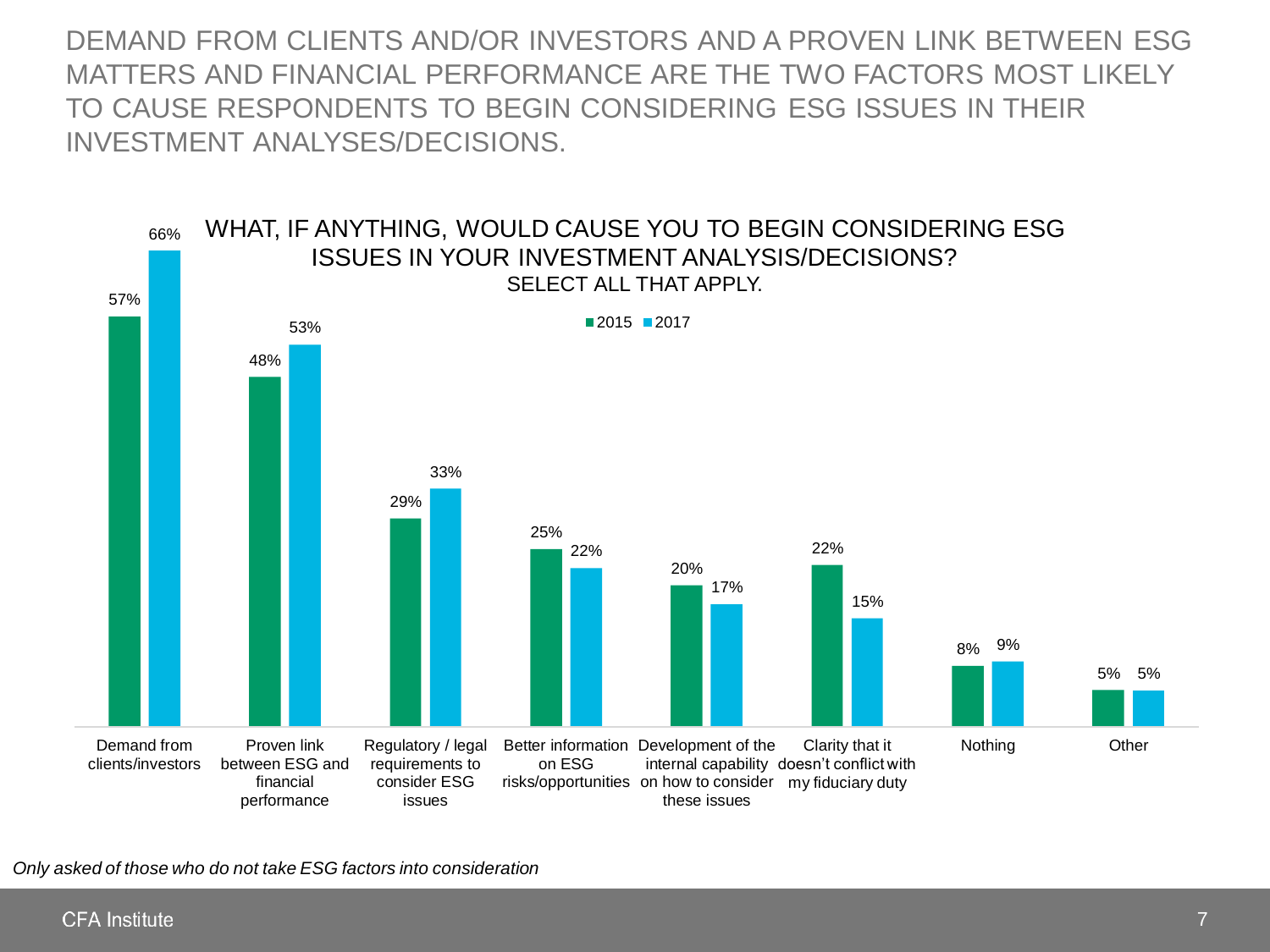## 51% OF RESPONDENTS SYSTEMATICALLY CONSIDER ESG ISSUES WITHIN THEIR INVESTMENT ANALYSES, AND 45% CONSIDER THEM OCCASIONALLY.

#### HOW REGULARLY DO YOU CONSIDER ESG ISSUES WITHIN YOUR INVESTMENT ANALYSIS?

■ Global

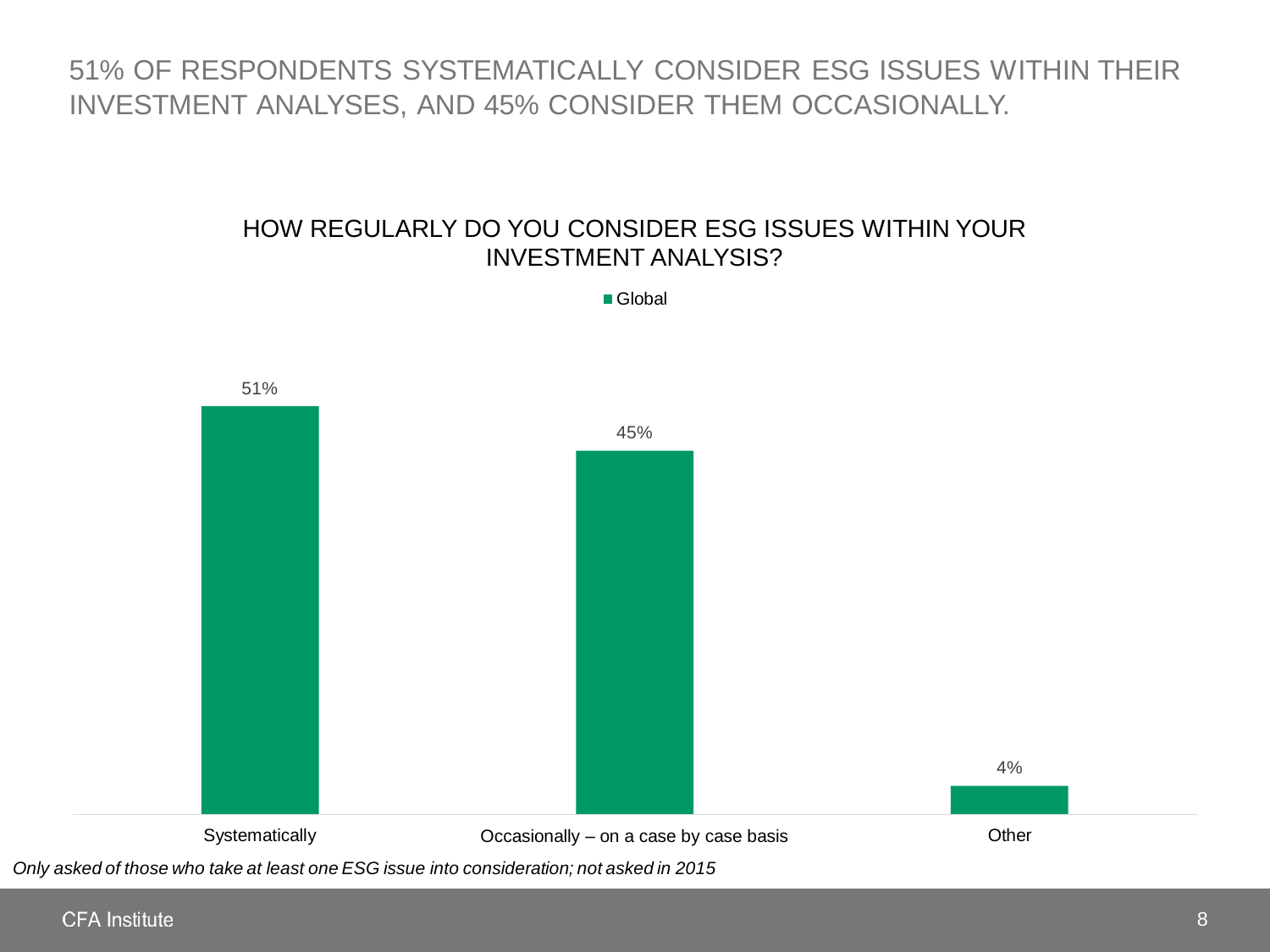THE ASSET CLASSES MOST COMMONLY INTEGRATED WITH ESG ANALYSIS ARE **LISTED EQUITY** (76%) AND **FIXED INCOME** (45%).

#### FOR WHAT ASSET CLASSES DO YOU INTEGRATE ESG ANALYSIS? SELECT ALL THAT APPLY.



*Only asked of those who take at least one ESG issue into consideration; not asked in 2015*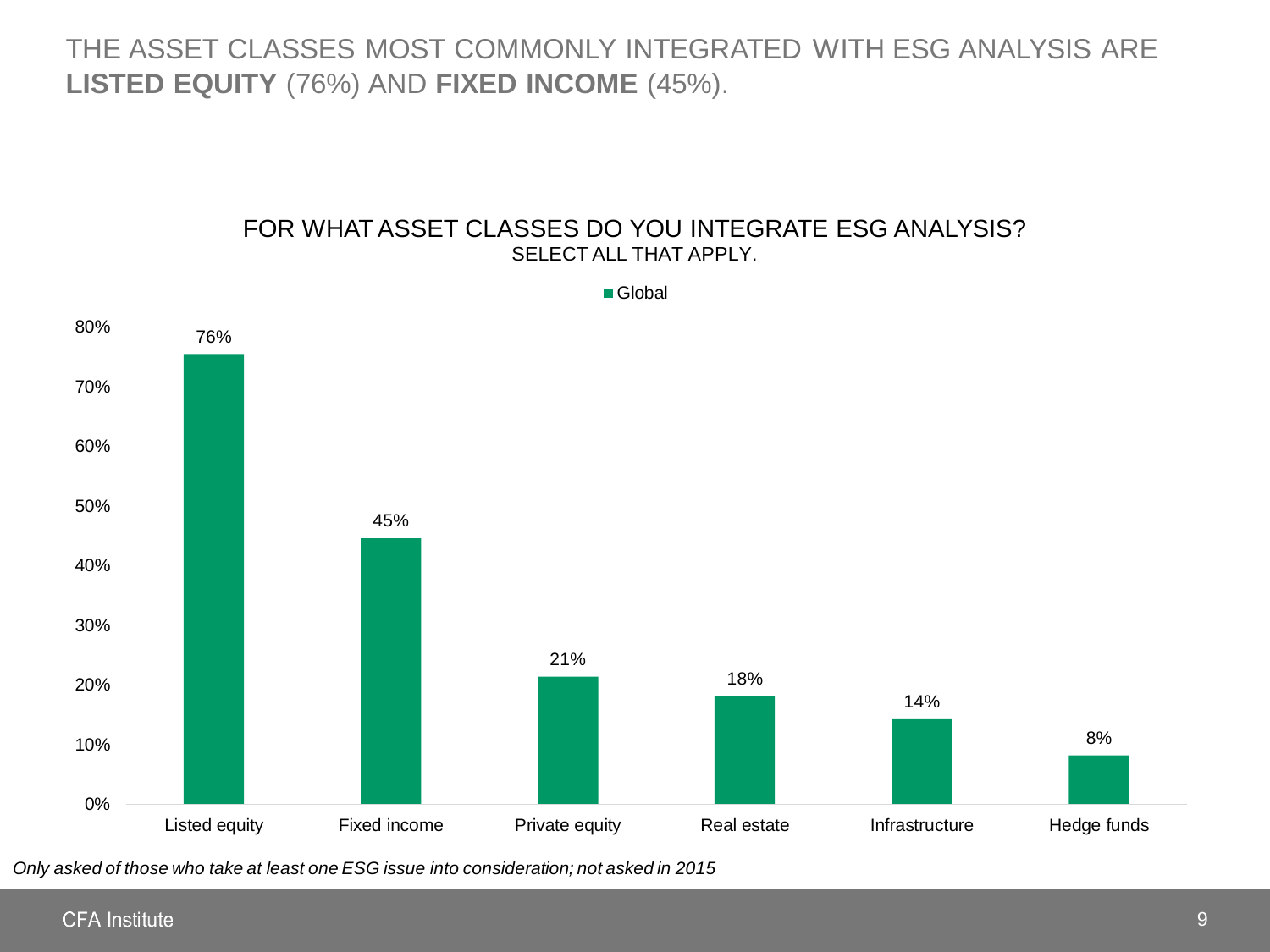59% OF RESPONDENTS INTEGRATE ESG INTO THEIR ENTIRE INVESTMENT ANALYSIS AND DECISION MAKING PROCESS.

#### HOW DO YOU TAKE ESG ISSUES INTO CONSIDERATION IN YOUR INVESTMENT ANALYSIS/DECISIONS? SELECT ALL THAT APPLY.

 $2015$  2017



*Only asked of those who take at least one ESG issue into consideration*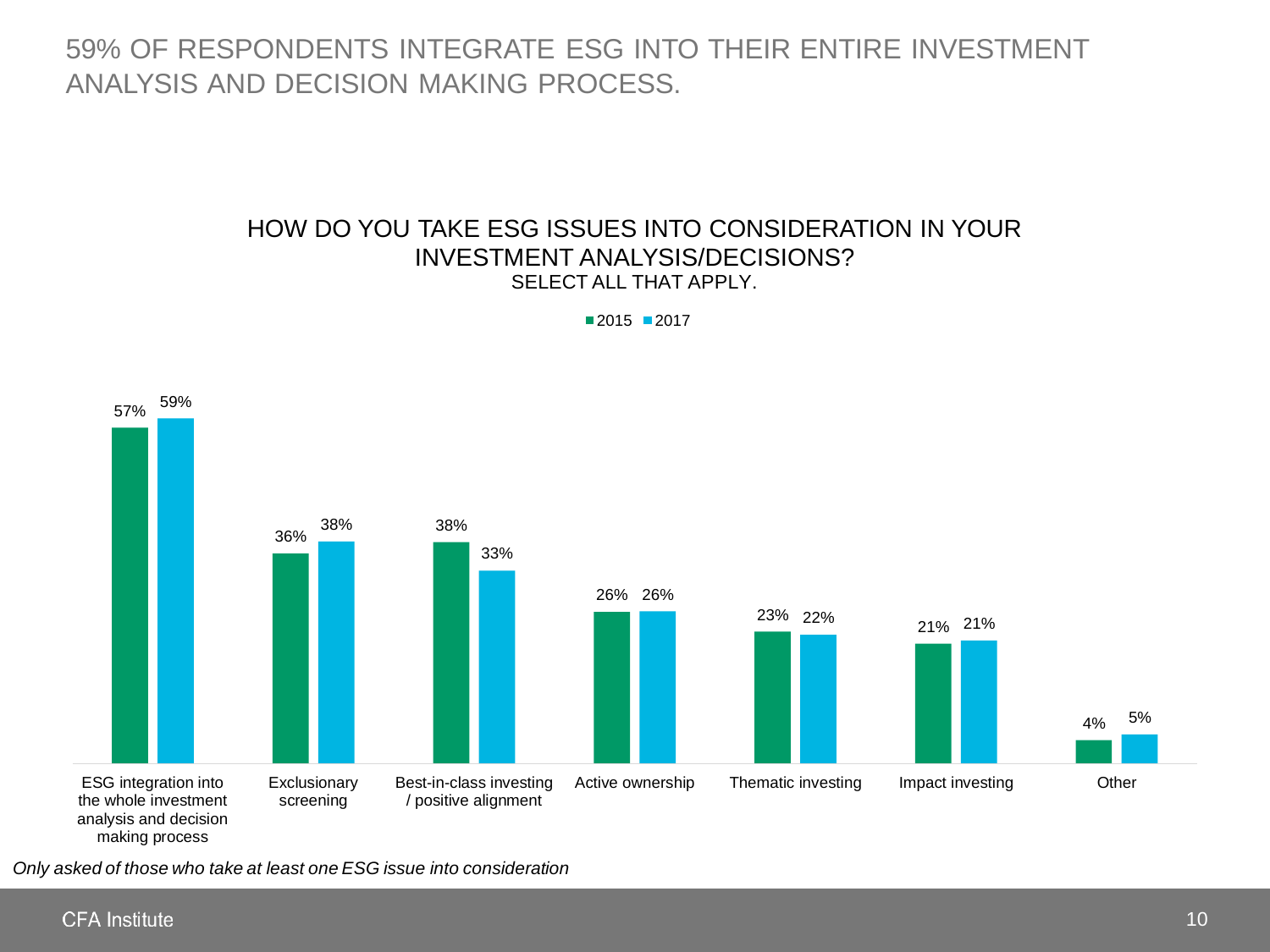65% OF RESPONDENTS TAKE ESG ISSUES INTO CONSIDERATION TO HELP MANAGE INVESTMENT RISKS, AND 45% BECAUSE CLIENTS/INVESTORS DEMAND IT.

#### WHY DO YOU TAKE ESG ISSUES INTO CONSIDERATION IN YOUR INVESTMENT ANALYSIS/DECISIONS? SELECT ALL THAT APPLY.



 $2015$  2017

*Only asked of those who take at least one ESG issue into consideration*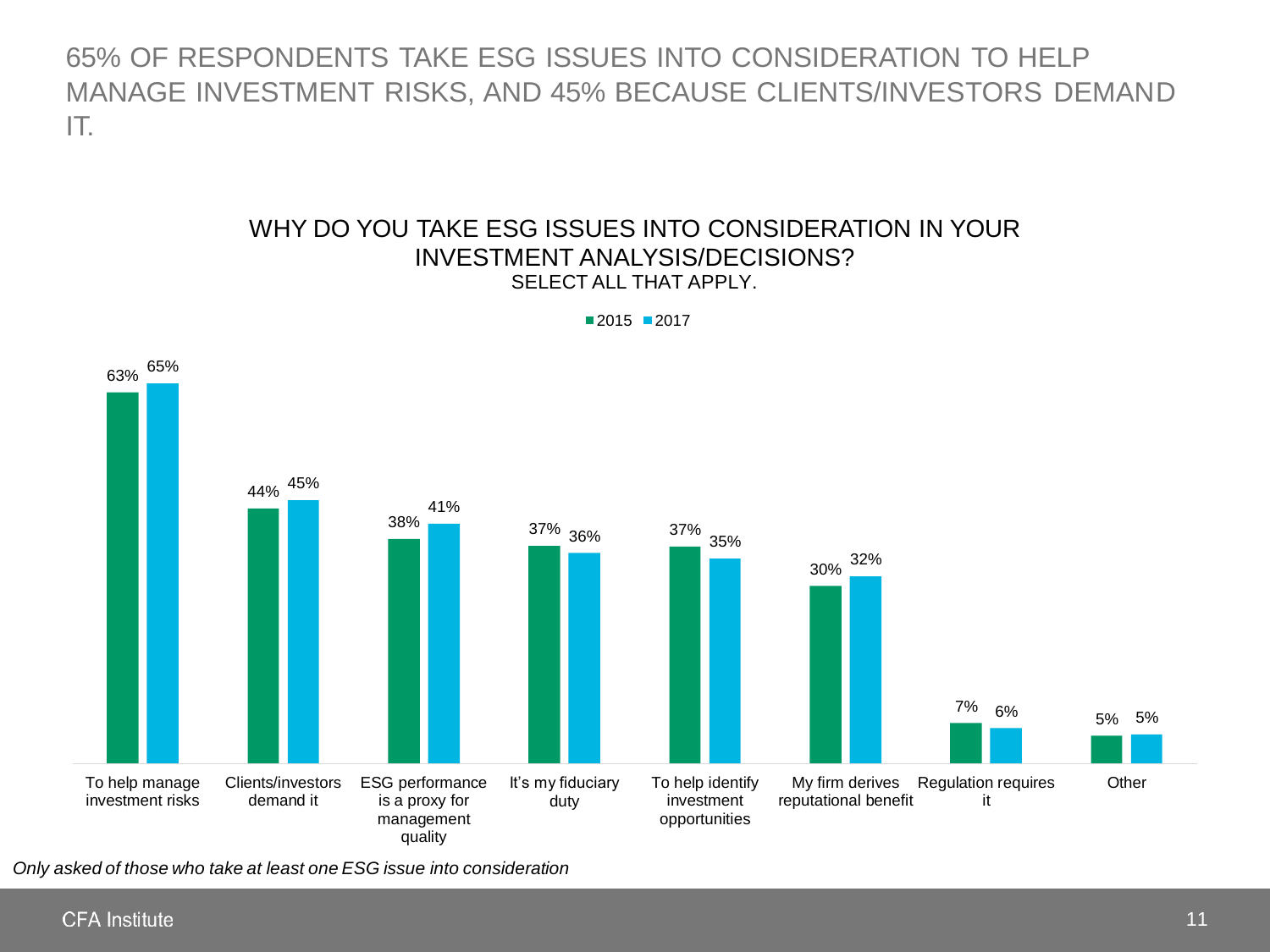MOST RESPONDENTS PULL ESG INFORMATION/DATA FROM PUBLICLY AVAILABLE INFORMATION (73%), THIRD PARTY RESEARCH (66%), AND REPORTS/STATEMENTS FROM THE COMPANY (63%).

#### HOW DO YOU GET ESG INFORMATION/DATA? SELECT ALL THAT APPLY.



■2015 ■2017

*Only asked of those who take at least one ESG issue into consideration*

75%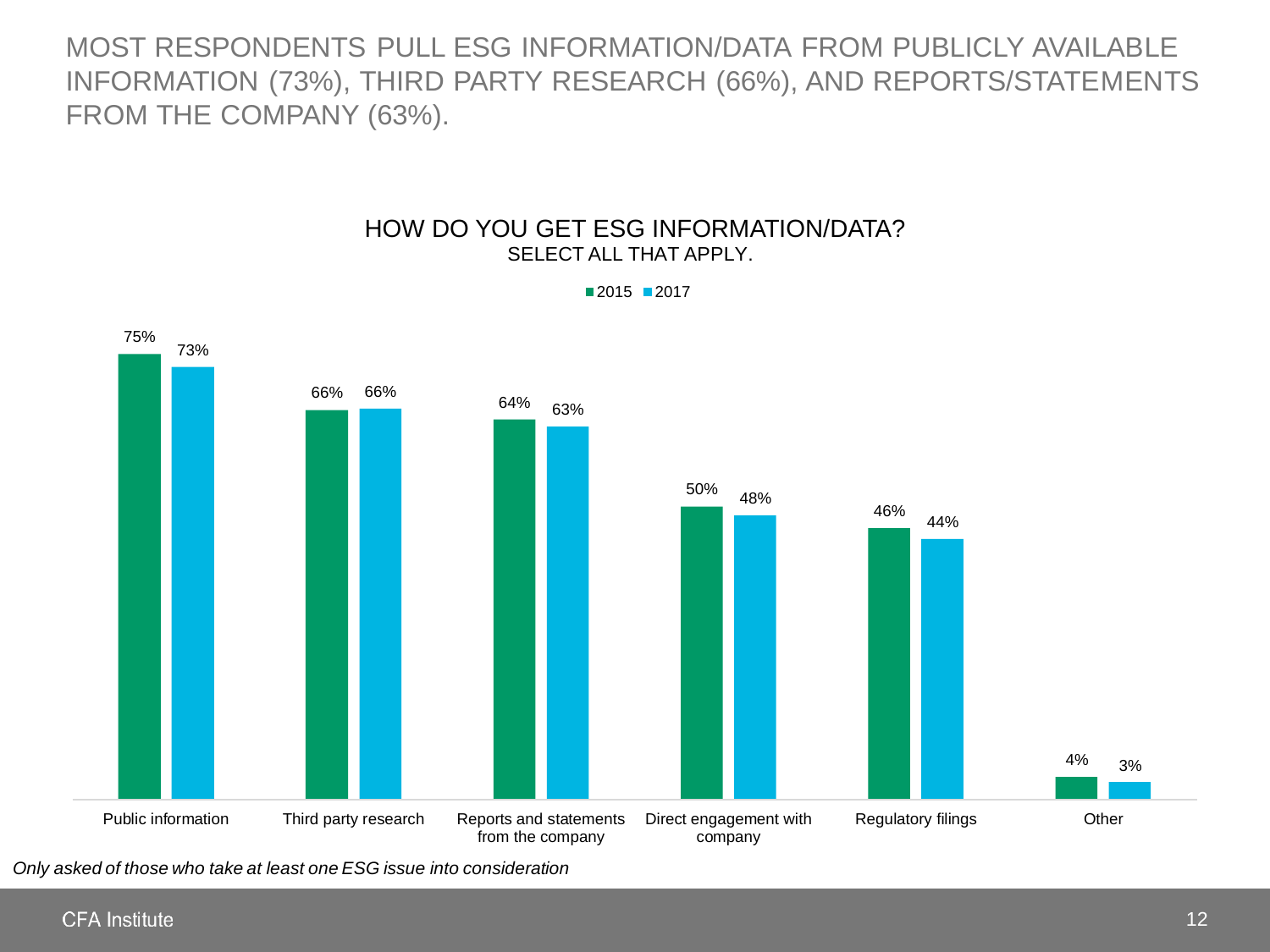RESPONDENTS INDICATE THAT BOARD ACCOUNTABILITY (77%) AND HUMAN CAPITAL (65%) ARE THE MOST IMPACTFUL ESG ISSUE ON FINANCIAL MARKETS.

#### PLEASE RATE THE FOLLOWING ESG ISSUES BETWEEN 1 AND 5 ON THEIR SHORT TERM AND LONG TERM IMPACT ON FINANCIAL MARKETS. SCALE: 1 (LITTLE OR NO IMPACT) TO 5 (SIGNIFICANT IMPACT) CHART SHOWS TOP 2 BOX (4+5)

■2017



*Only asked of those who take at least one ESG issue into consideration – data from 2015 is not included due to the changing of the wording of the question and scale*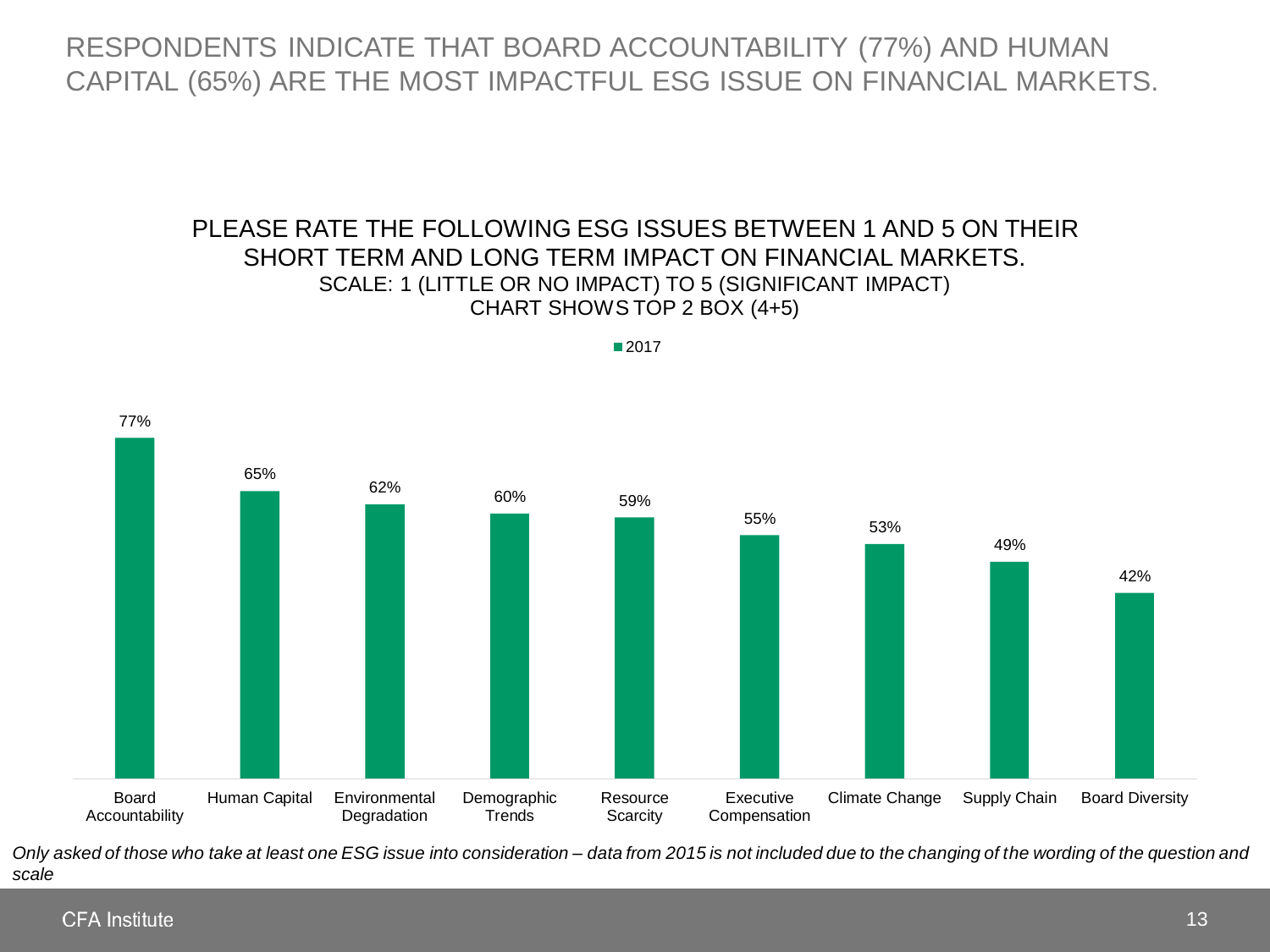RESPONDENTS MOST COMMONLY IDENTIFY MATERIAL ESG ISSUES THROUGH THIRD PARTY RESEARCH, FOLLOWED BY INTERNAL RESEARCH BY PORTFOLIO MANAGERS AND THEIR TEAM(S) AND MANAGEMENT COMMUNICATION OF MATERIAL ISSUES.



HOW DO YOU IDENTIFY MATERIAL ESG ISSUES? SELECT ALL THAT APPLY.

*Only asked of those who take at least one ESG issue into consideration; not asked in 2015*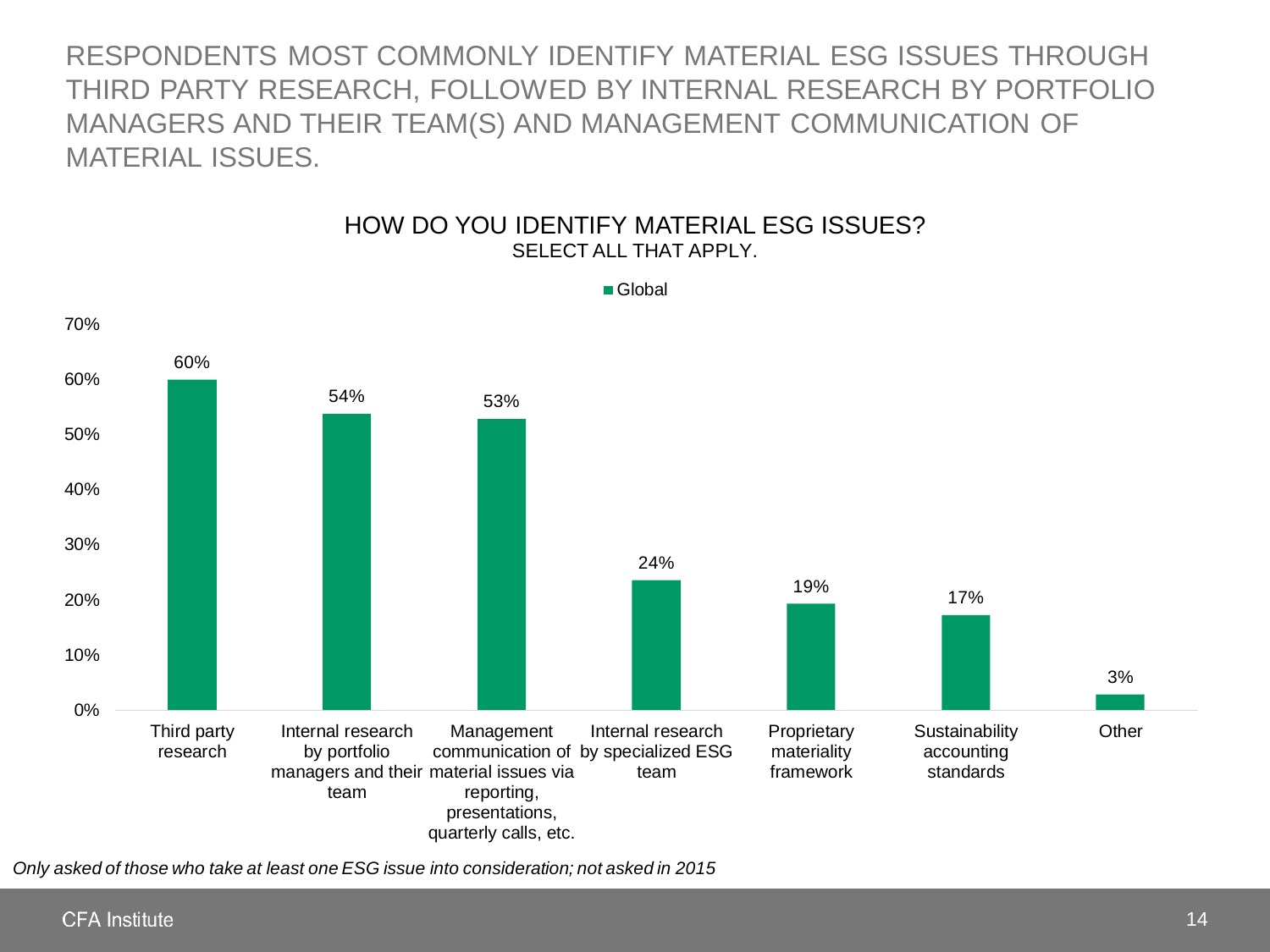31% OF RESPONDENTS INDICATE EMPLOYEES AT THEIR FIRM RECEIVE TRAINING ON HOW TO CONSIDER ESG ISSUES IN INVESTMENT ANALYSIS/DECISIONS.

### DO ANY EMPLOYEES AT YOUR FIRM RECEIVE TRAINING ON HOW TO CONSIDER ESG ISSUES IN INVESTMENT ANALYSIS/DECISIONS?



 $2015$  2017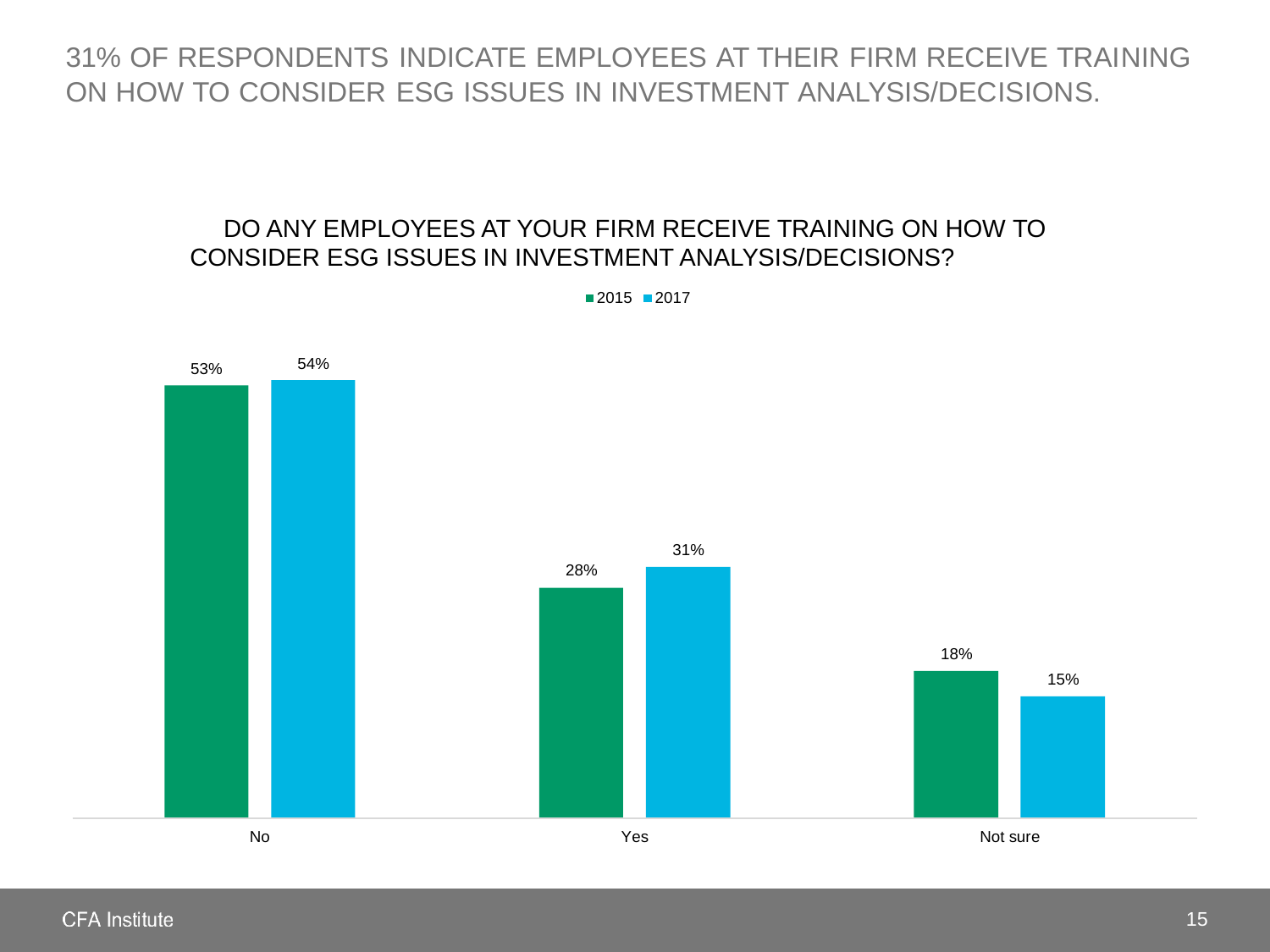OF THE RESPONDENTS WHOSE FIRMS PROVIDE TRAINING ON HOW TO CONSIDER ESG ISSUES, 70% PROVIDE THIS TRAINING THROUGH MISCELLANEOUS SOURCES, INCLUDING RESEARCH PAPERS, BOOKS, CONFERENCES, AND CASE STUDIES.

#### HOW DO EMPLOYEES AT YOUR FIRM RECEIVE TRAINING ON HOW TO CONSIDER ESG ISSUES IN INVESTMENT ANALYSIS/DECISIONS? SELECT ALL THAT APPLY.



■ Global

*Only asked of those whose employees receive ESG training*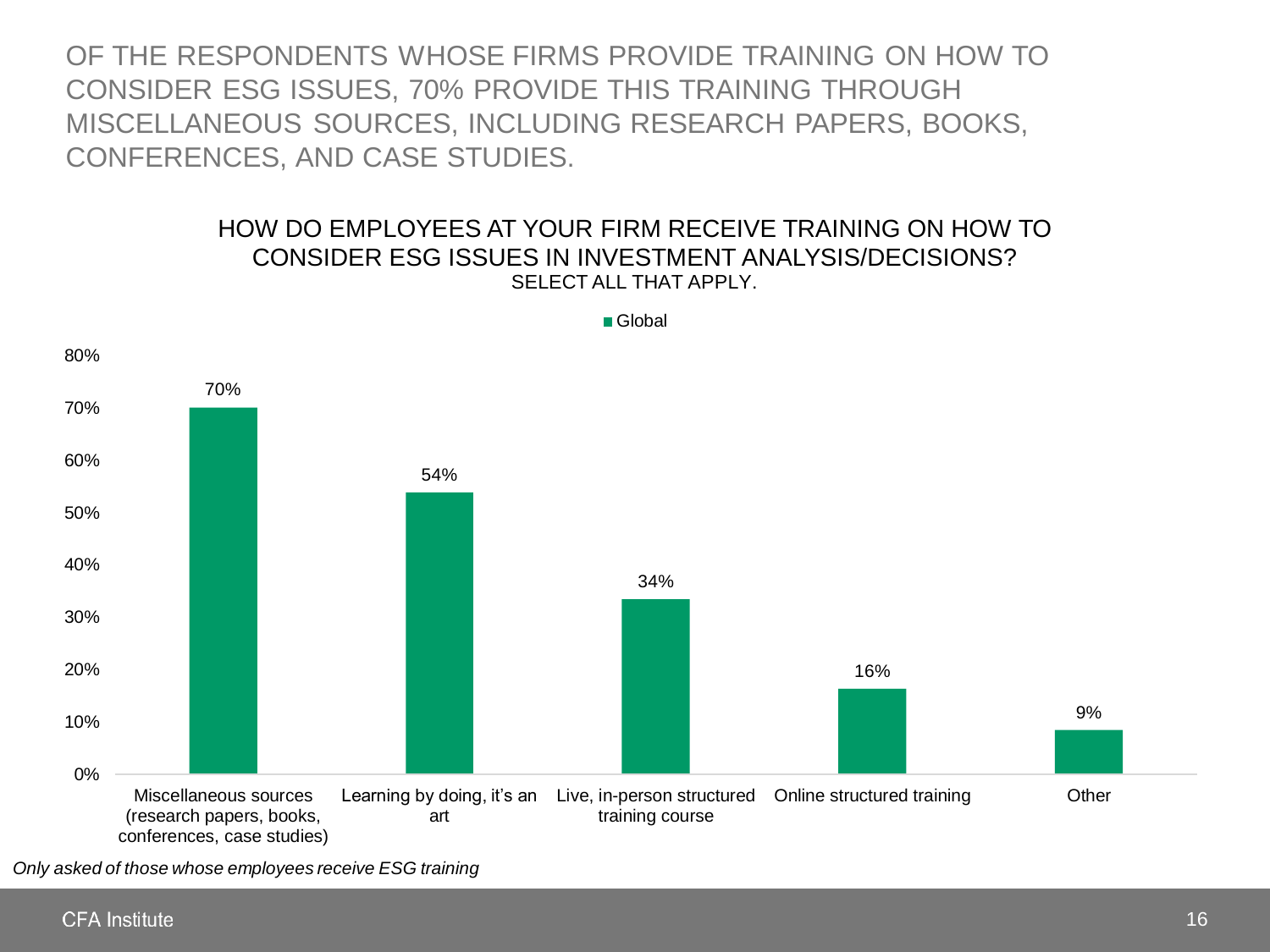75% OF RESPONDENTS WOULD LIKE EMPLOYEES AT THEIR FIRM TO RECEIVE TRAINING ON ESG ISSUES, WITH MISCELLANEOUS SOURCES (27%) AND ONLINE STRUCTURED TRAINING (22%) BEING THE MOST PREFERRED MODES.

### IF YOU WOULD LIKE EMPLOYEES AT YOUR FIRM TO RECEIVE TRAINING IN CONSIDERING ESG ISSUES, WHAT WOULD BE YOUR PREFERRED MODE?



 $2015$  2017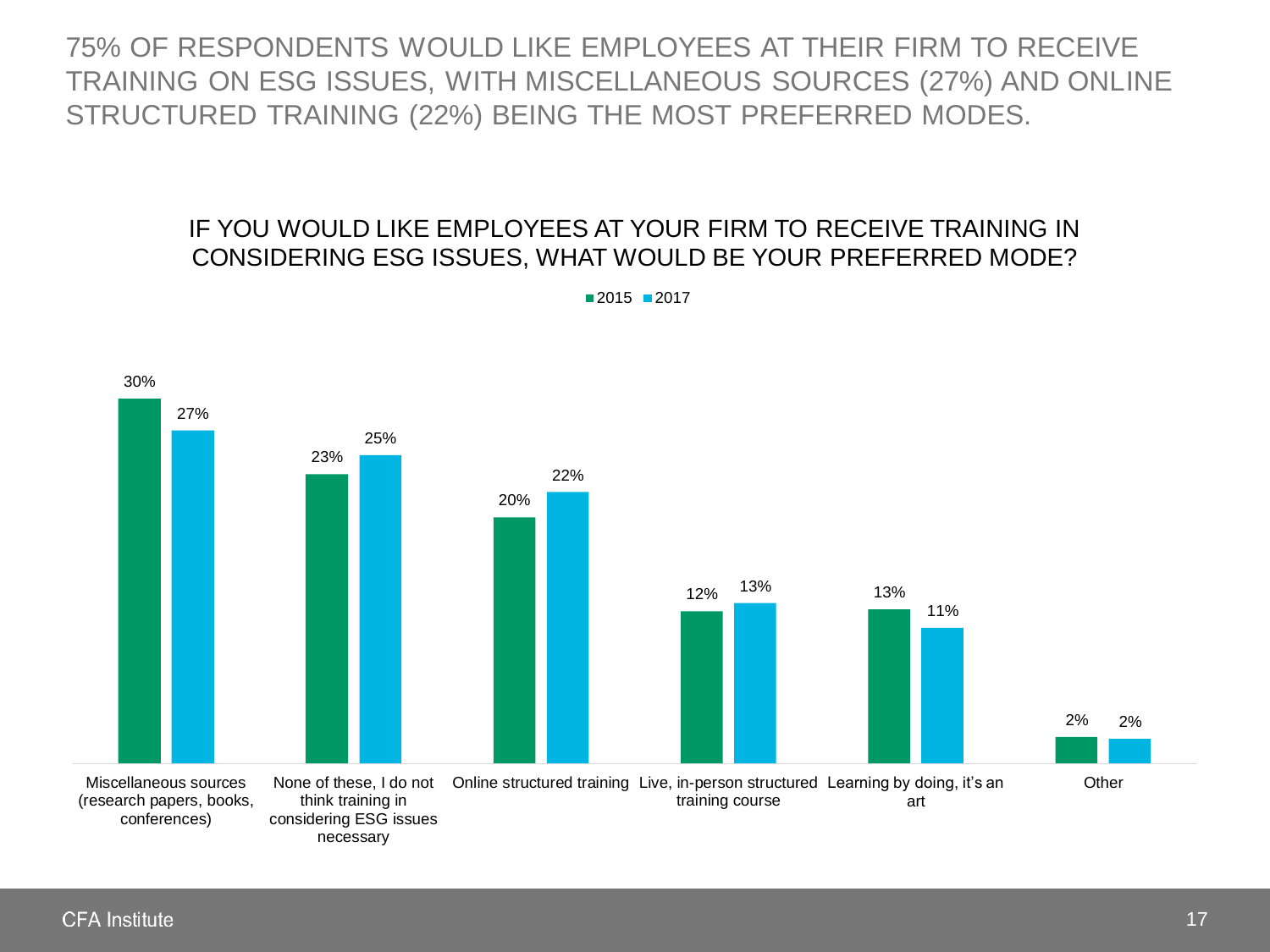THE THREE FACTORS THAT MOST LIMIT RESPONDENTS' ORGANIZATION'S ABILITY TO USE NONFINANCIAL INFORMATION IN INVESTMENT DECISIONS ARE A LACK OF APPROPRIATE QUANTITATIVE ESG INFORMATION, A LACK OF COMPARABILITY ACROSS FIRMS, AND QUESTIONABLE DATA QUALITY/LACK OF ASSURANCE.

#### WHAT FACTORS I IMIT YOUR ORGANIZATION'S ABILITY TO USE NONFINANCIAL INFORMATION IN YOUR INVESTMENT DECISIONS? SELECT ALL THAT APPLY.



■ Global

*Only asked of those who take at least one ESG issue into consideration; not asked in 2015*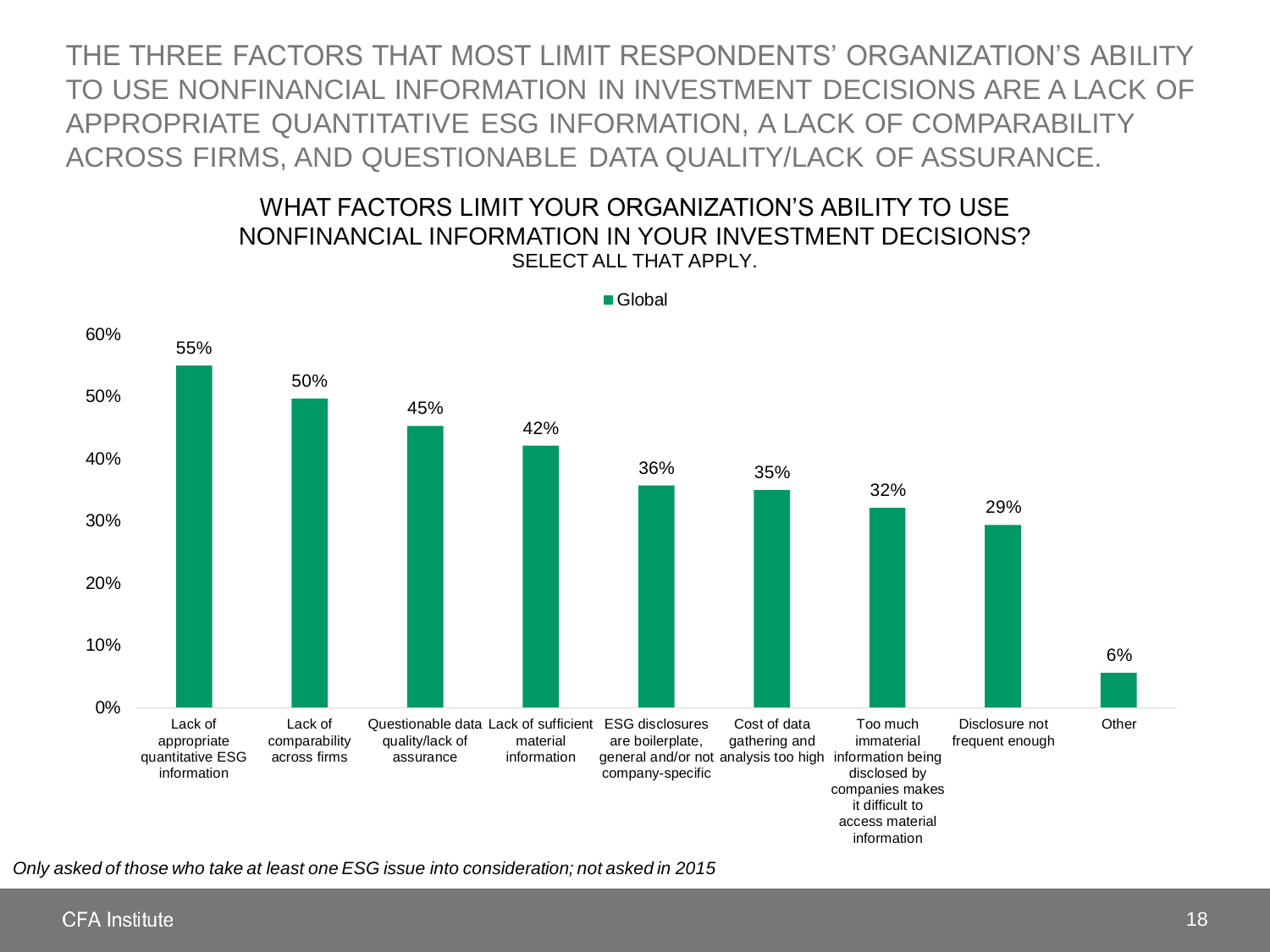61% AGREE THAT PUBLIC COMPANIES SHOULD BE REQUIRED TO REPORT AT LEAST ANNUAL ON A COHESIVE SET OF SUSTAINABILITY INDICATORS, THE SAME AS 2015.

#### DO YOU AGREE OR DISAGREE THAT PUBLIC COMPANIES SHOULD BE REQUIRED TO REPORT AT LEAST ANNUALLY ON A COHESIVE SET OF SUSTAINABILITY INDICATORS IN ACCORDANCE WITH THE MOST UP-TO-DATE REPORTING FRAMEWORK (GLOBAL REPORTING INITIATIVE, INTEGRATED REPORTING FRAM



■2015 ■2017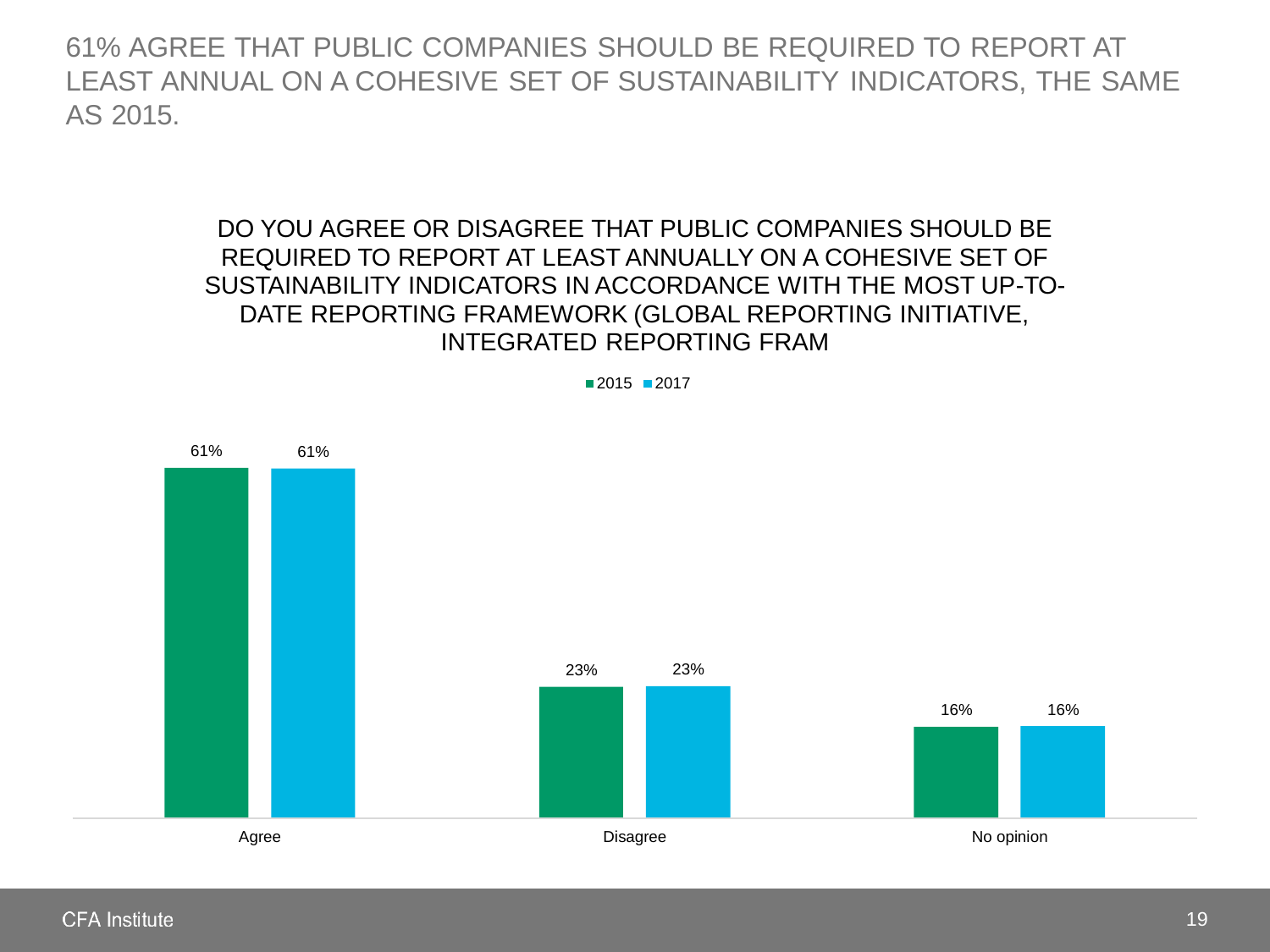69% THINK IT IS IMPORTANT FOR ESG DISCLOSURES TO BE SUBJECT TO SOME LEVEL OF INDEPENDENT VERIFICATION, THE SAME AS 2015.

### DO YOU THINK IT IS IMPORTANT THAT ESG DISCLOSURES BE SUBJECT TO SOME LEVEL OF INDEPENDENT VERIFICATION?

■2015 ■2017

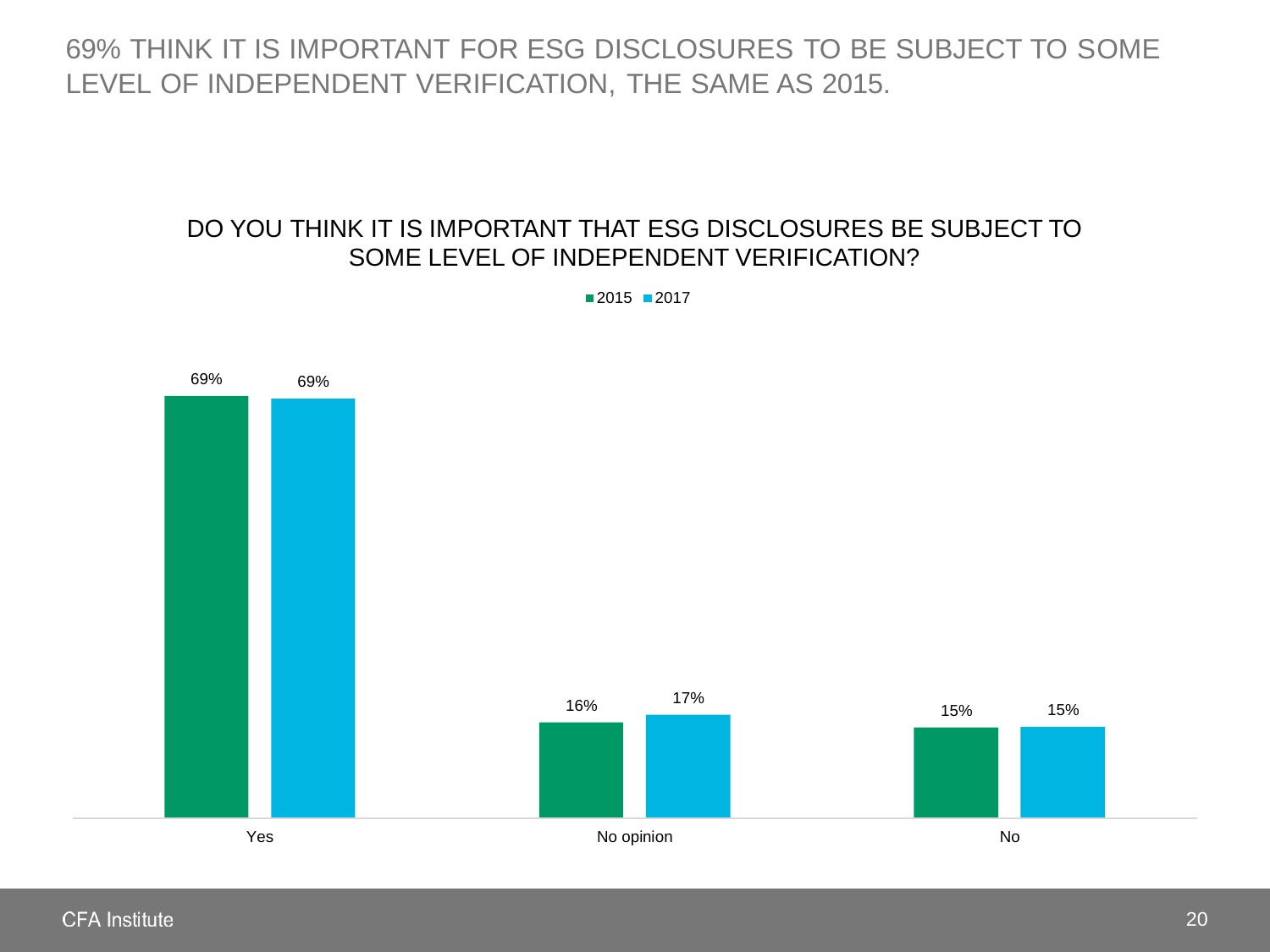RESPONDENTS THINK PROFESSIONAL SERVICES FIRMS SKILLED IN ESG MATTERS ARE BEST POSITIONED TO PROVIDE INDEPENDENT VERIFICATION OF ESG DISCLOSURES, THE SAME AS 2015.

#### WHO DO YOU THINK IS BEST POSITIONED TO PROVIDE INDEPENDENT VERIFICATION OF ESG DISCLOSURES?



 $2015$  2017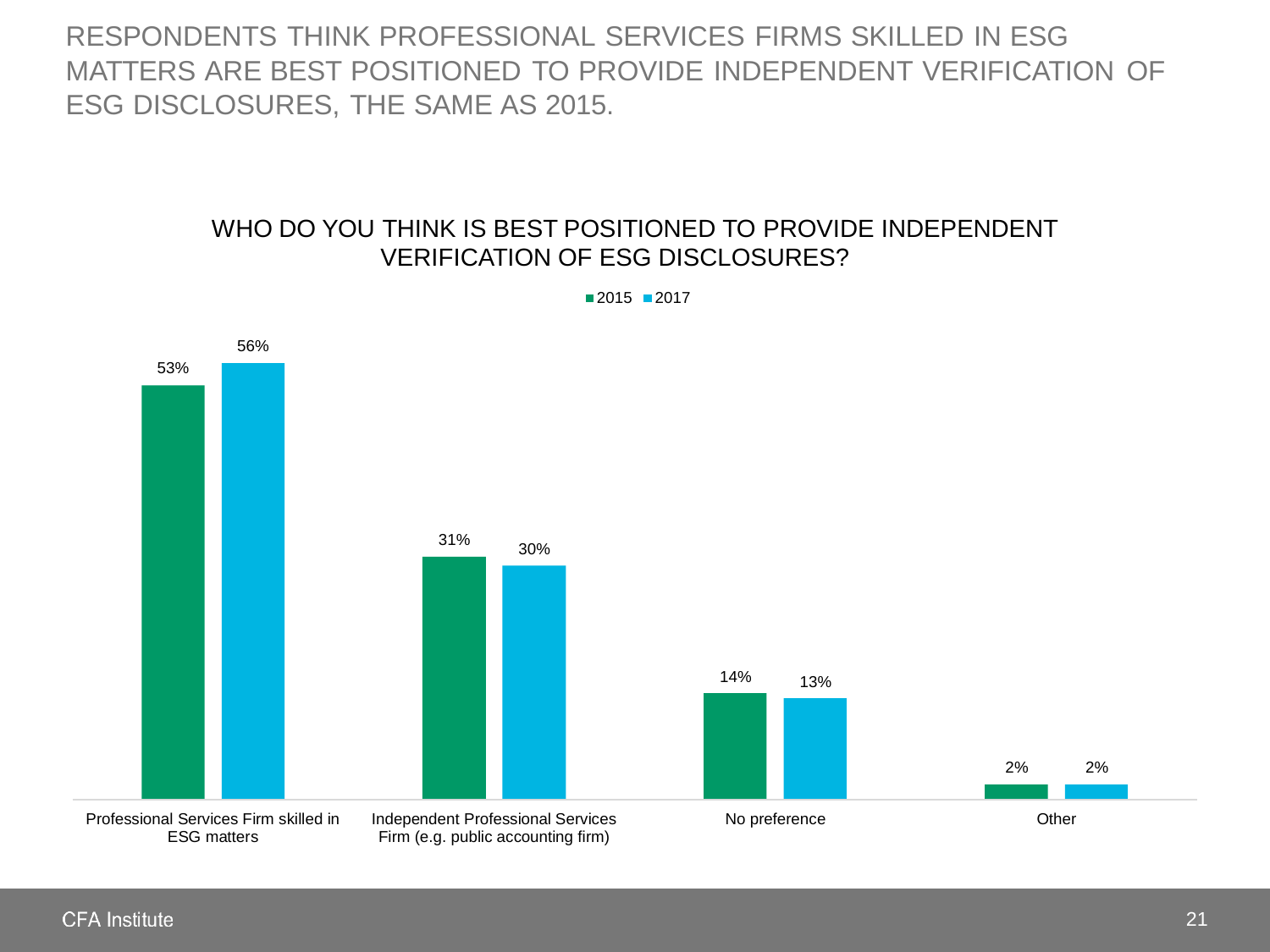## 50% OF RESPONDENTS THINK THE LEVEL OF INDEPENDENT VERIFICATION SHOULD BE SIMILAR TO AN AUDIT (A HIGH LEVEL OF ASSURANCE).

#### WHAT LEVEL OF INDEPENDENT VERIFICATION DO YOU BELIEVE IS NECESSARY?



■2015 ■2017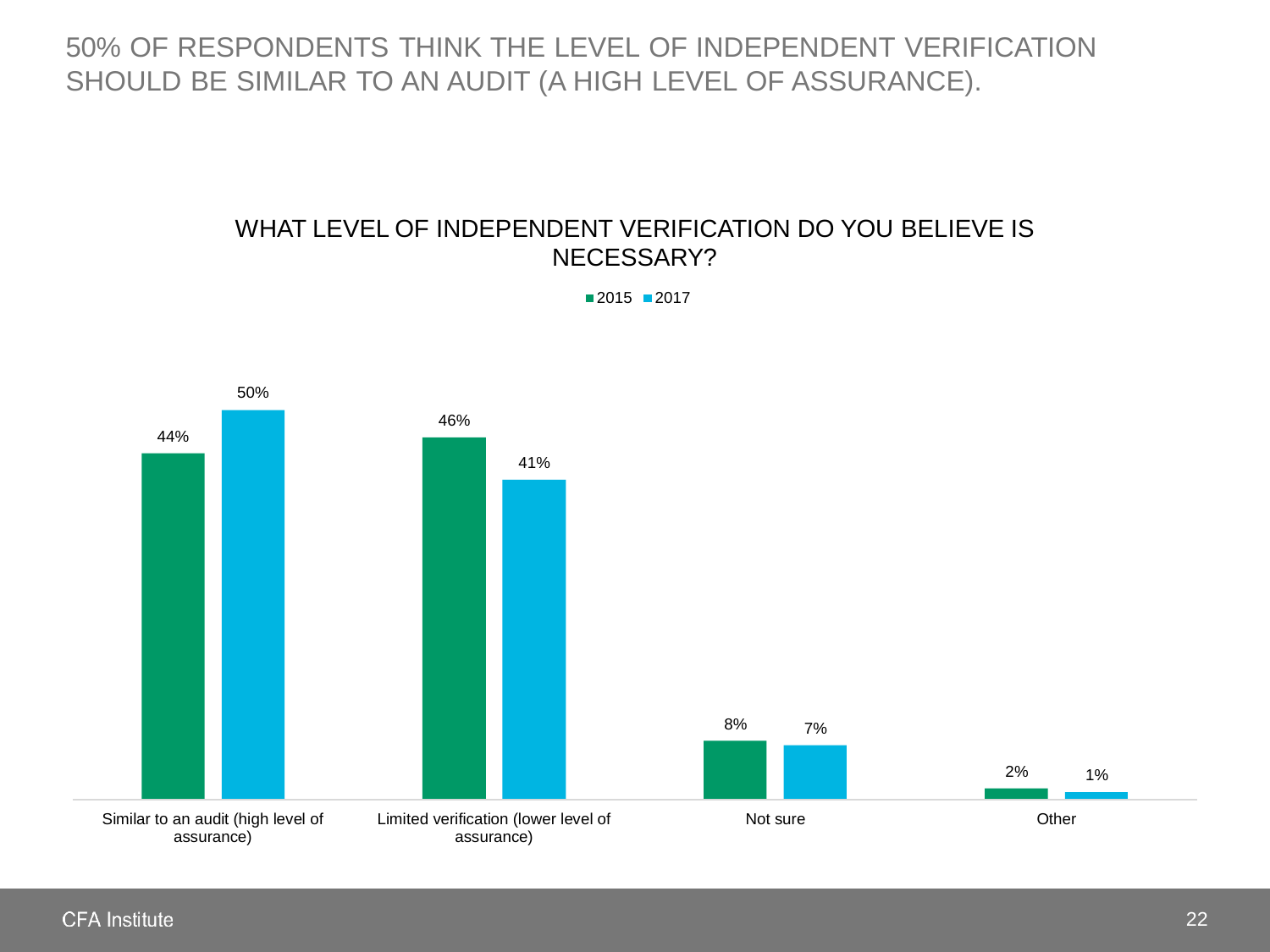RESULTS FOR HOW MUCH SHOULD BE SPEND TO OBTAIN INDEPENDENT VERIFICATION ARE SIMILAR TO 2015, WITH RESPONDENTS HAVING DIFFERING VIEWS ON THE MATTER THE MOST COMMON SELECTION IS "I ESS THAN A QUARTER OF THE COST OF THE AUDIT OF FINANCIAL STATEMENTS," BUT ONLY REPRESENTS 21% OF RESPONDENTS.

#### WHICH BEST REPRESENTS YOUR VIEW ON HOW MUCH SHOULD BE SPENT TO OBTAIN INDEPENDENT VERIFICATION?



 $2015$  2017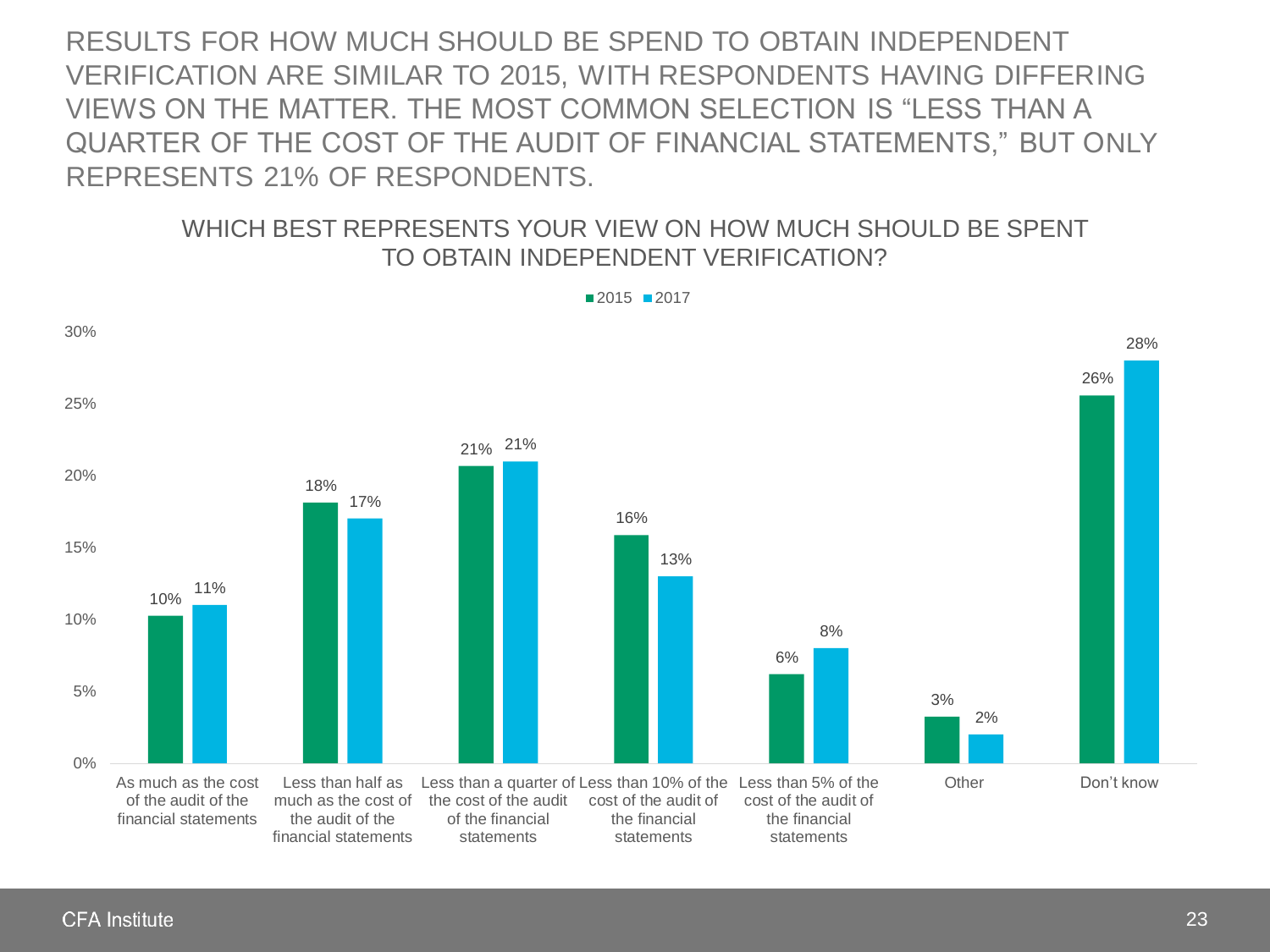60% OF RESPONDENTS HAVE NOT ENGAGED COMPANIES OR SUBMITTED SHAREHOLDER RESOLUTIONS ON ANY OF THE SURVEYED ISSUES. 24% HAVE ENGAGED COMPANIES OR SUBMITTED SHAREHOLDER RESOLUTIONS ON EXECUTIVE COMPENSATION AND 22% ON BOARD ACCOUNTABILITY.

#### IN THE PAST THREE YEARS, HAVE YOU ENGAGED COMPANIES OR SUBMITTED SHAREHOLDER RESOLUTIONS ON ANY OF THE FOLLOWING ISSUES? SELECT ALL THAT APPLY.



*Not asked in 2015*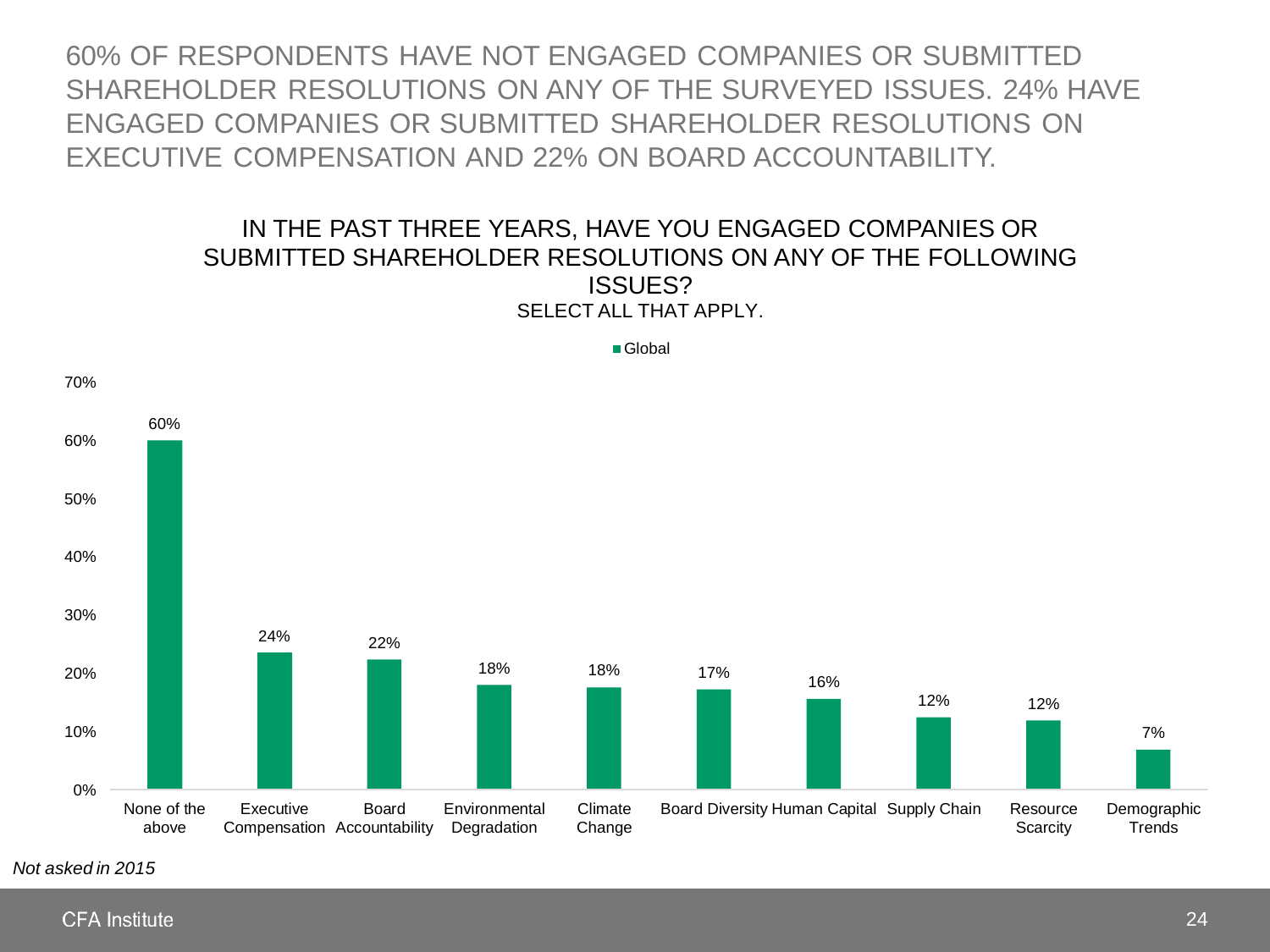# **2017 REGIONAL RESULTS**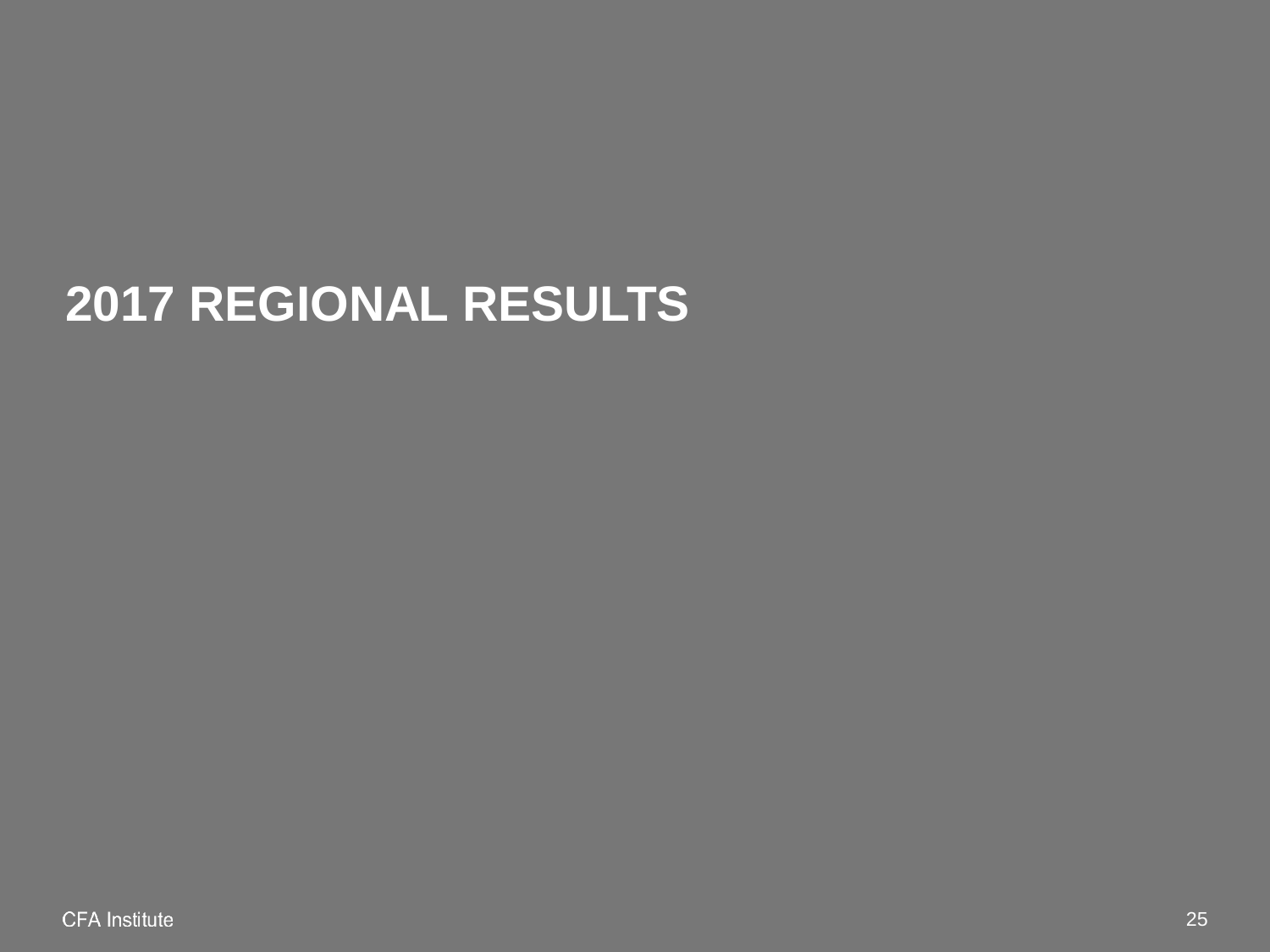A SIGNIFICANTLY HIGHER PROPORTION OF MEMBERS IN APAC AND EMEA THAN IN AMER TAKE ESG ISSUES INTO ACCOUNT IN THEIR INVESTMENT ANALYSIS/DECISIONS.

## **Which, if any, of the following ESG issues do you take into account in your investment analysis or decisions?**

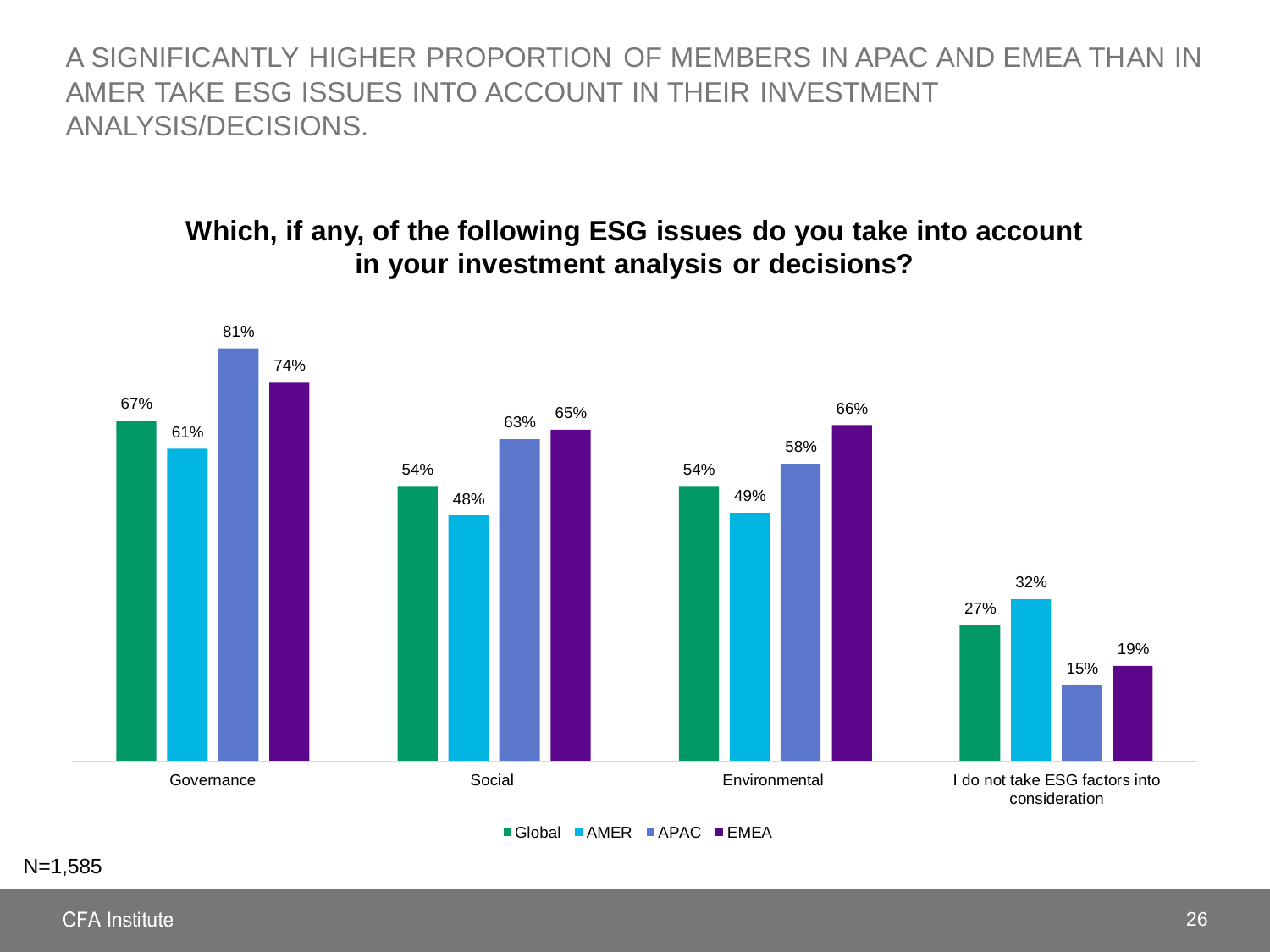SEVERAL REGIONAL DIFFERENCES EXIST FOR WHY RESPONDENTS DO NOT CONSIDER ESG ISSUES. THOSE IN APAC ARE MORE LIKELY TO SAY LACK OF INFORMATION, INSUFFICIENT KNOWLEDGE OF HOW TO CONSIDER ISSUES, AND INABILITY TO INTEGRATE ISSUES INTO QUANT MODELS, AND LESS LIKELY TO SAY THERE IS A LACK OF DEMAND OR THAT THE ISSUES ARE NOT MATERIAL.

### **Why do you not take ESG issues into consideration in your investment analysis/decisions?**



 $\blacksquare$  Global  $\blacksquare$  AMER  $\blacksquare$  APAC  $\blacksquare$  EMEA

#### N=404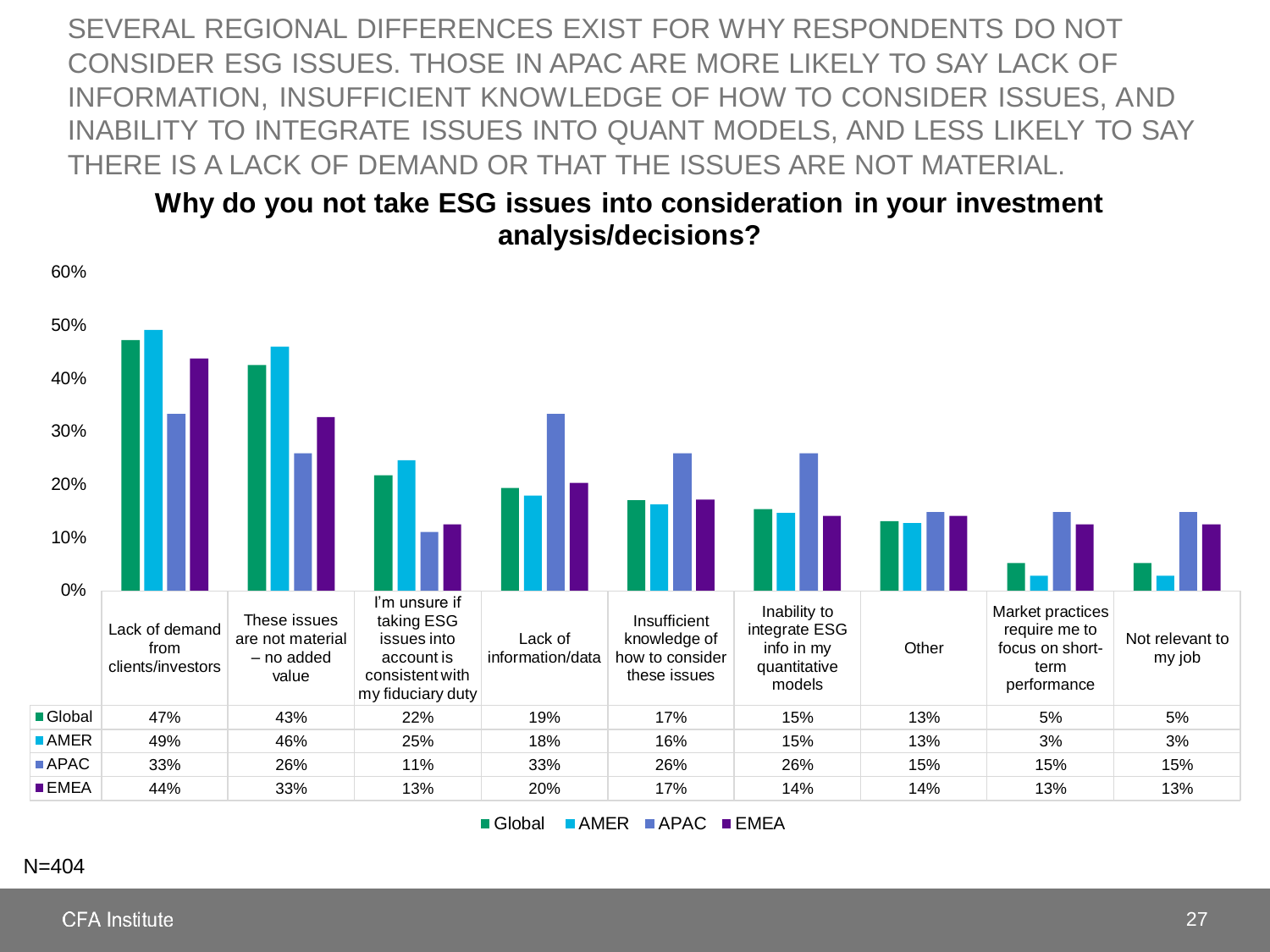A HIGHER PROPORTION OF RESPONDENTS IN APAC THAN OTHER REGIONS SAID A PROVEN LINK BETWEEN ESG AND FINANCIAL PERFORMANCE AND REGULATORY/LEGAL REQUIREMENTS WOULD CAUSE THEM TO BEGIN CONSIDERING ESG ISSUES.

## **What, if anything, would cause you to begin considering ESG issues in your investment analysis/decisions?**



Global AMER APAC EMEA

N=403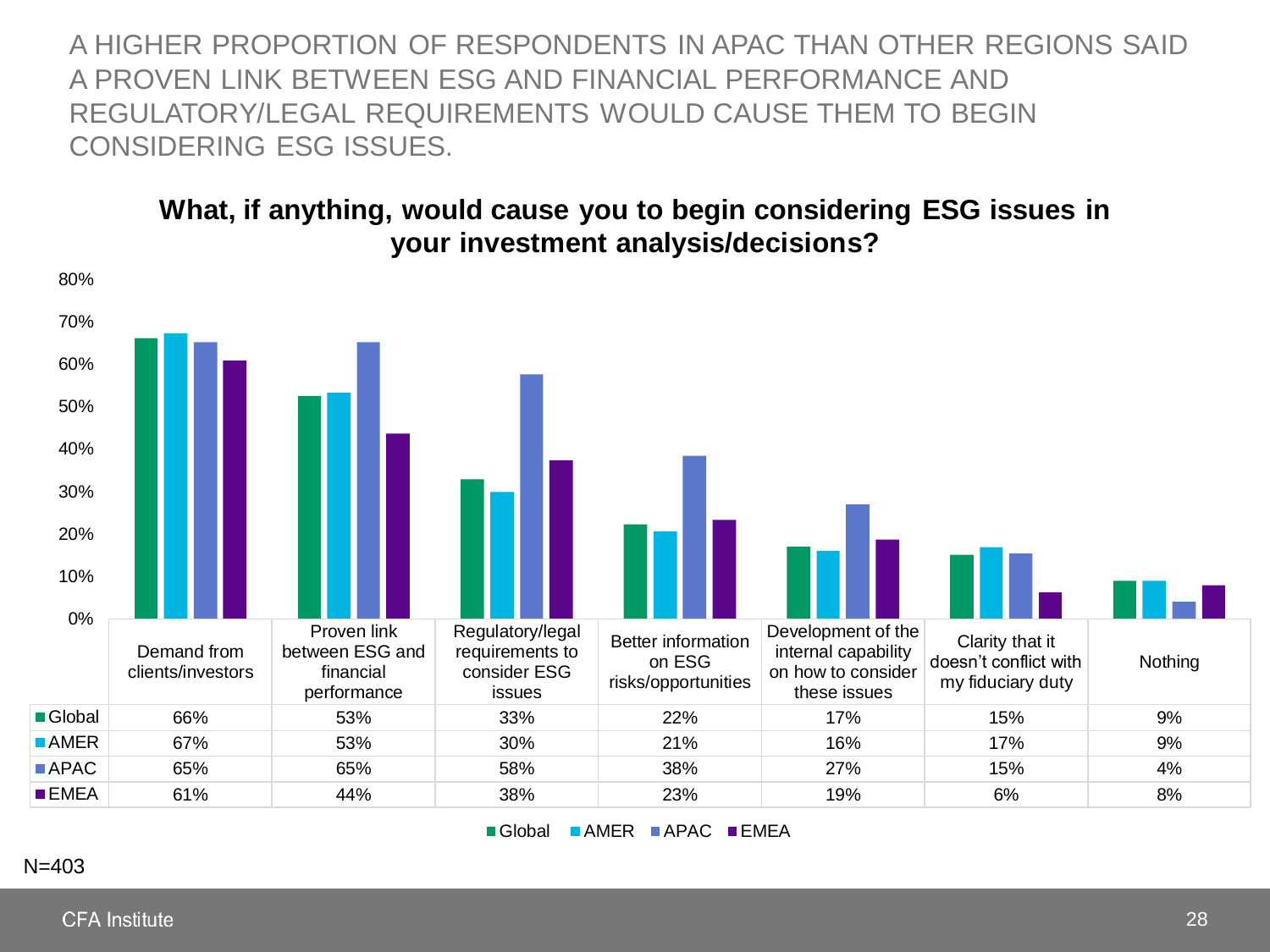## A HIGHER PROPORTION OF RESPONDENTS IN EMEA THAN IN AMER AND APAC SYSTEMATICALLY CONSIDER ESG ISSUES WITHIN THEIR INVESTMENT ANALYSIS.

## **How regularly do you consider ESG issues within your investment analysis?**

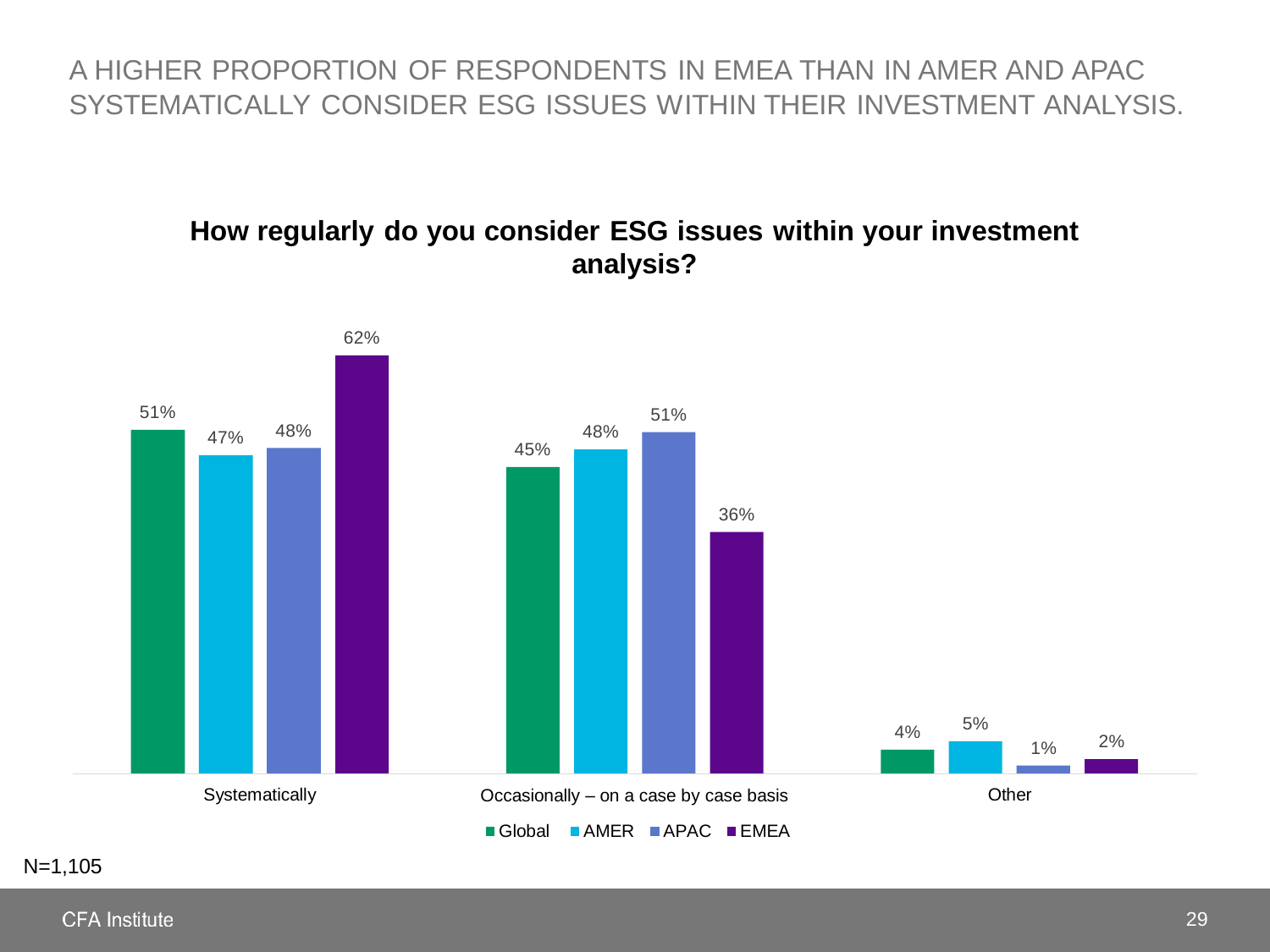A HIGHER PROPORTION OF RESPONDENTS IN EMEA THAN IN AMER AND APAC INTEGRATE ESG ANALYSIS INTO FIXED INCOME, WHILE THOSE IN APAC ARE MORE LIKELY TO INTEGRATE ESG ANALYSIS IN PRIVATE EQUITY.



#### **For what asset classes do you integrate ESG analysis?**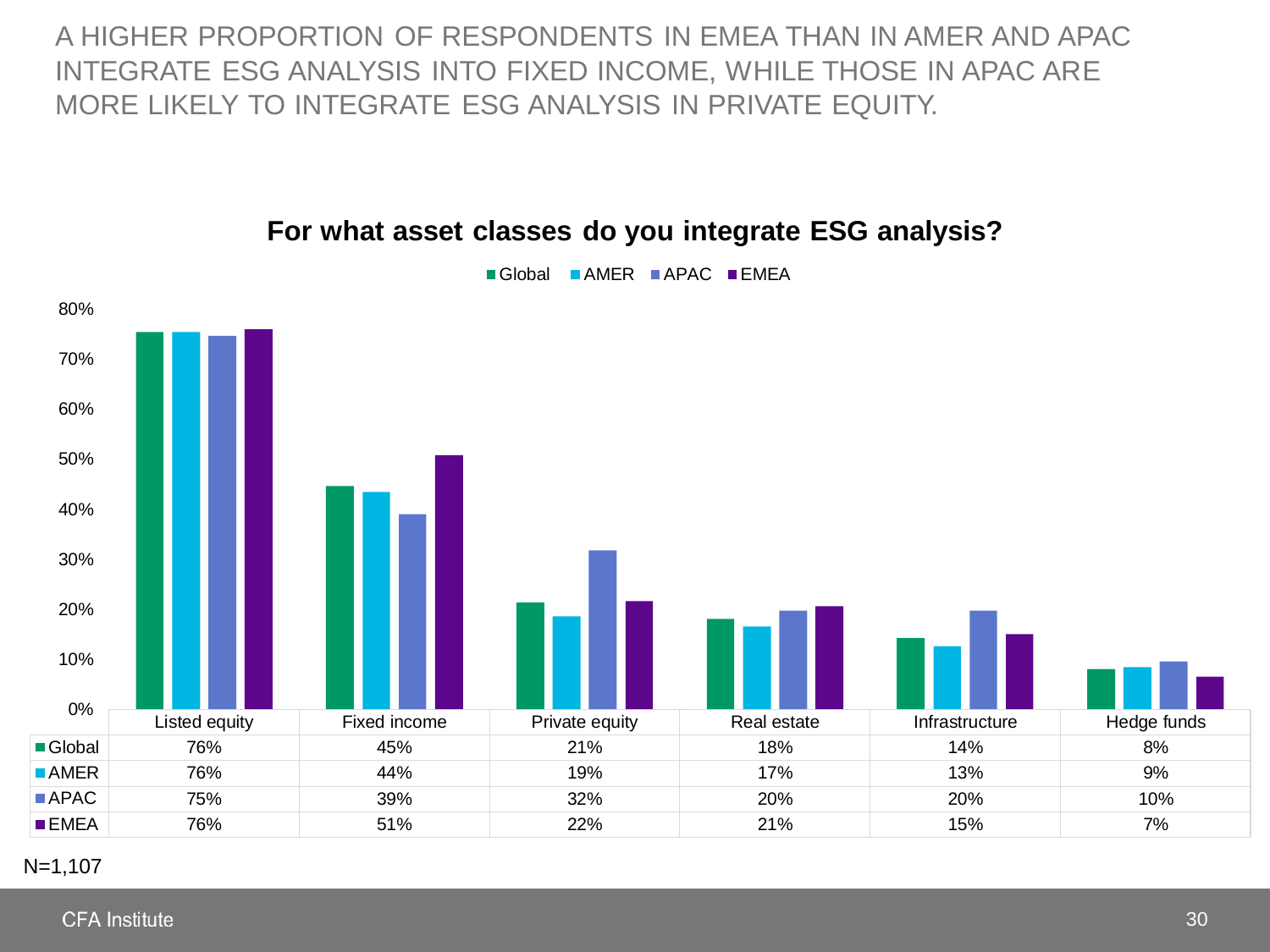A HIGHER PROPORTION OF RESPONDENTS IN EMEA THAN IN AMER AND APAC TAKE ESG ISSUES INTO CONSIDERATION VIA EXCLUSIONARY SCREENING.

#### **How do you take ESG issues into consideration in your investment analysis/decisions?**  $\blacksquare$  Global  $\blacksquare$  AMER  $\blacksquare$  APAC  $\blacksquare$  EMEA 70% 60% 50% 40% 30% 11 M M M 20% 10% 0% ESG integration into the whole Best-in-class **Exclusionary** investment analysis investing / positive Active ownership Thematic investing Impact investing Impact investing screening and decision alignment making process Global 59% 38% 33% 26% 22% 21% 5% AMER 59% 34% 34% 23% 21% 20% 7% APAC 51% 34% 29% 27% 17% 19% 2% EMEA 64% 49% 32% 31% 25% 23% 2%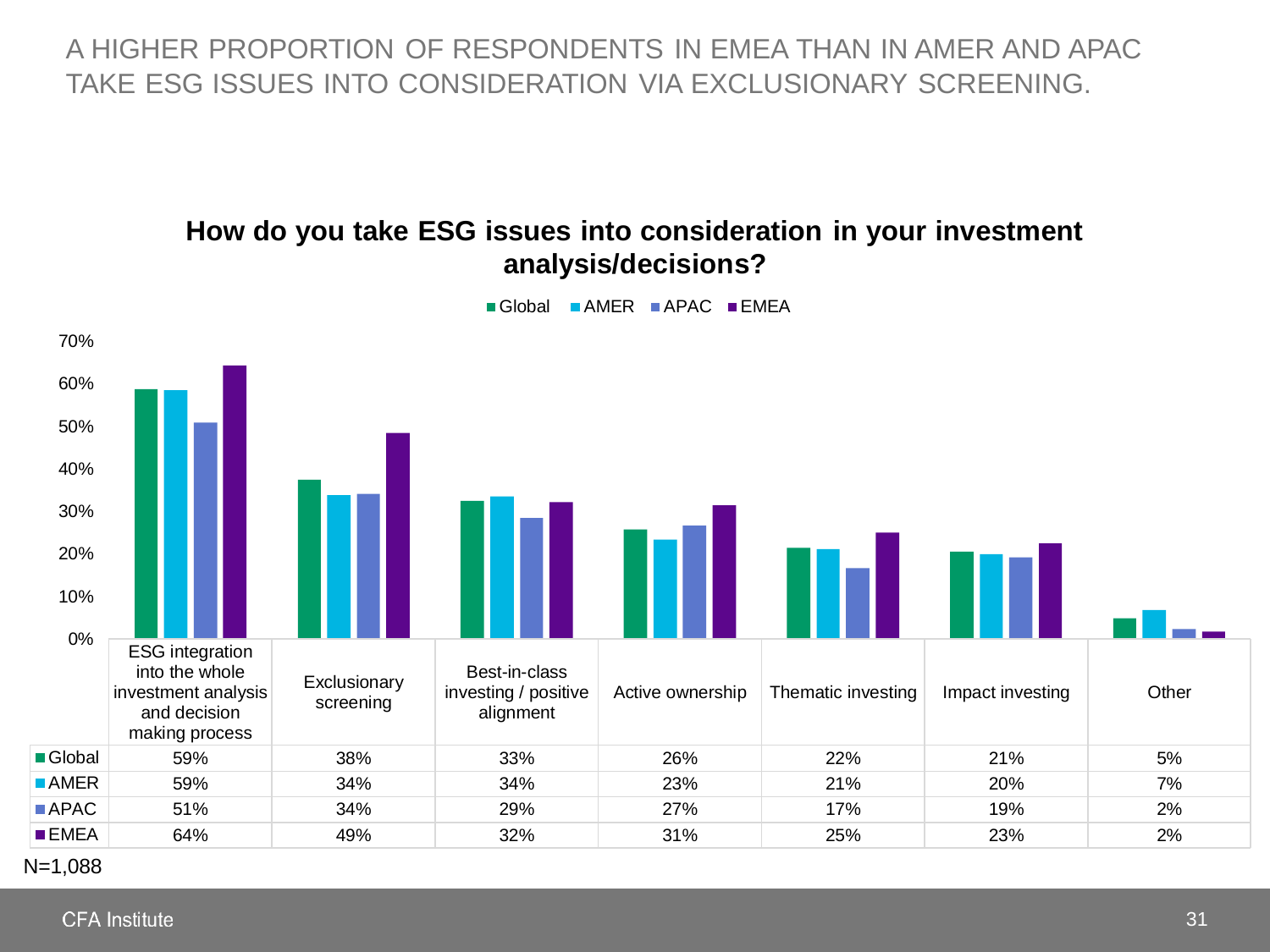A HIGHER PROPORTION OF RESPONDENTS IN EMEA THAN AMER AND APAC TAKE ESG ISSUES INTO CONSIDERATION BECAUSE THEIR FIRM DERIVES REPUTATIONAL BENEFIT. FEWER RESPONDENTS IN APAC THAN AMER AND EMEA TAKE ESG ISSUES INTO CONSIDERATION BECAUSE CLIENTS/INVESTORS DEMAND IT.

## **Why do you take ESG issues into consideration in your investment analysis/decisions?**



Global AMER APAC EMEA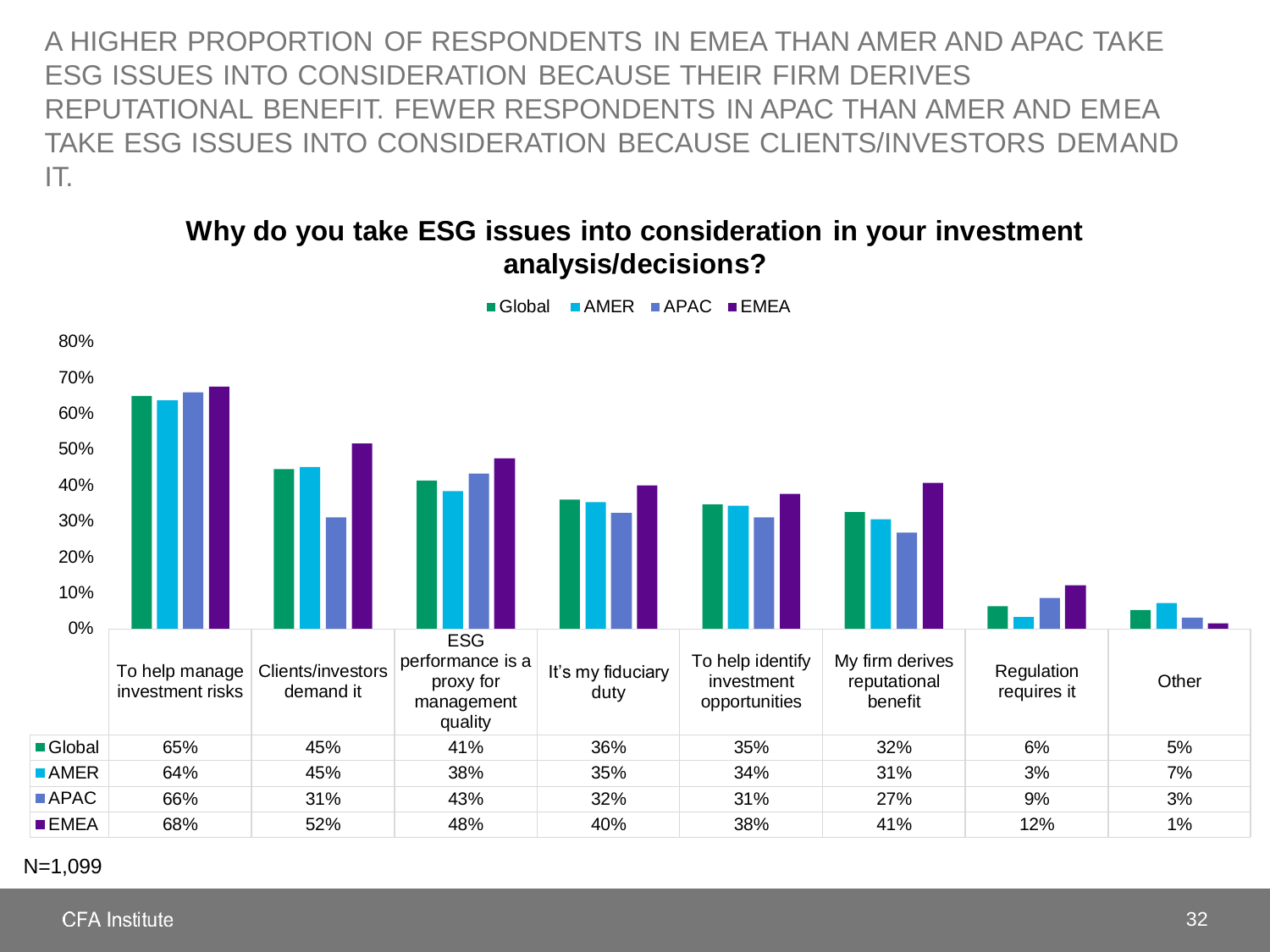THOSE IN APAC ARE MOST LIKELY TO USE PUBLIC INFORMATION. RESPONDENTS IN APAC AND EMEA ARE MORE LIKELY THAN THOSE IN AMER TO USE DIRECT ENGAGEMENT WITH COMPANIES TO GET ESG INFORMATION/DATA.



**How do you get ESG information/data?**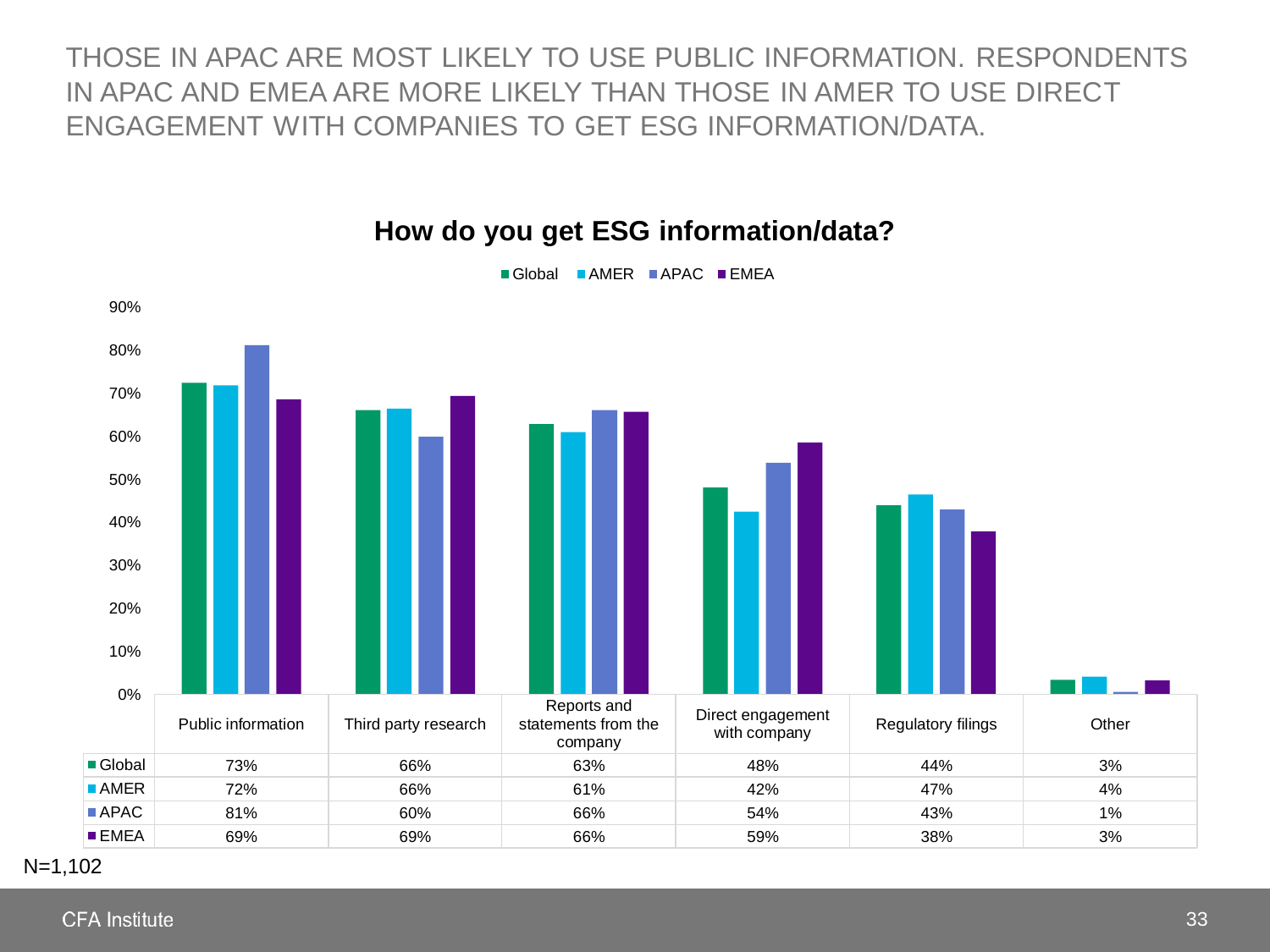## A HIGHER PROPORTION OF RESPONDENTS IN EMEA THAN IN AMER AND APAC THINK CLIMATE CHANGE WILL HAVE AN IMPACT ON FINANCIAL MARKETS.

## **Please rate the following ESG issues between 1 and 5 on their short term and long term impact on financial markets.**



N=1065-1081 per item (Global)<br>
importance

Chart shows the % selecting 4 or 5 (top 2 box

**CFA Institute**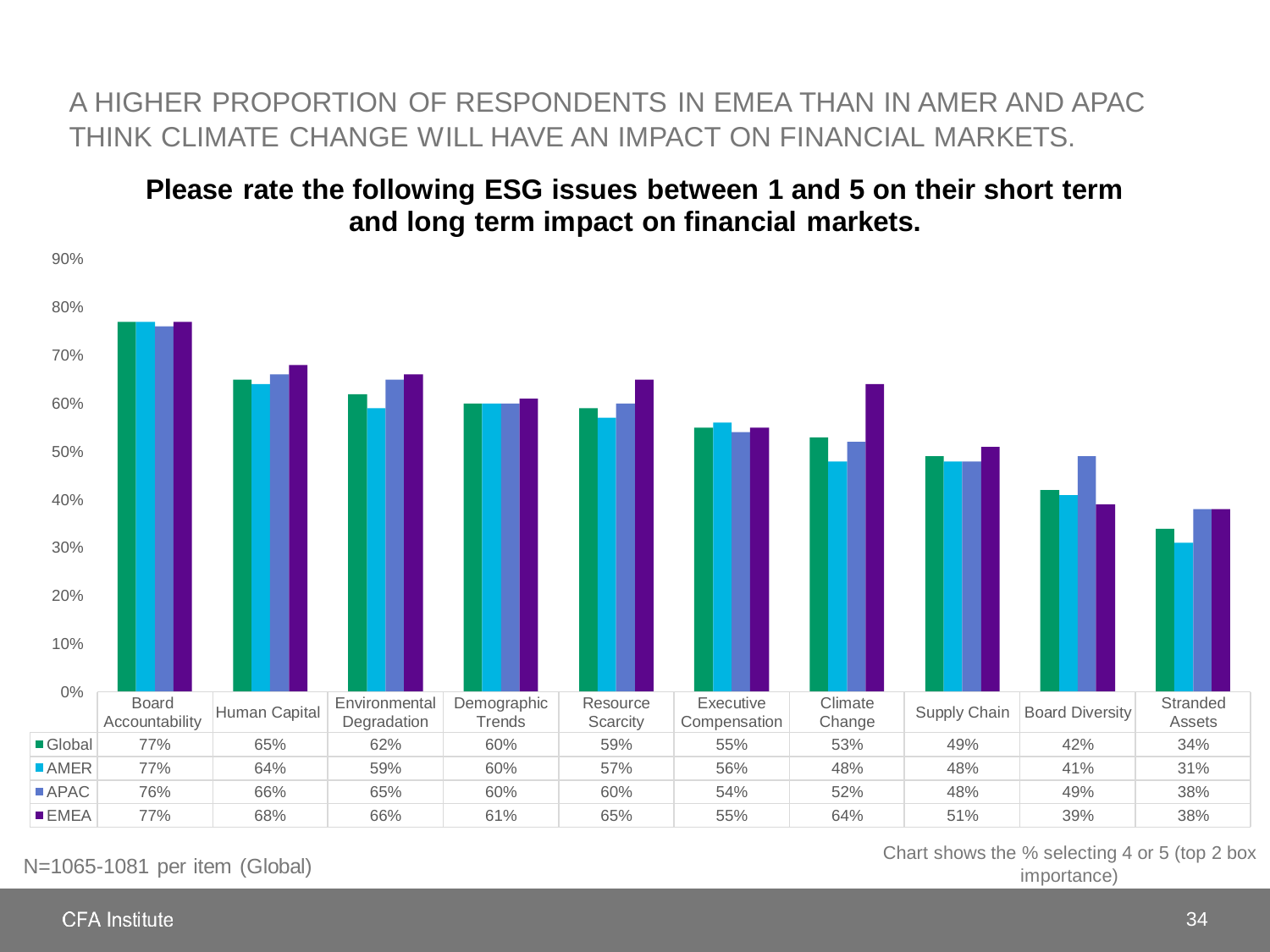A HIGHER PROPORTION OF RESPONDENTS IN EMEA THAN IN AMER AND APAC USE INTERNAL RESEARCH BY A SPECIALIZED ESG TEAM TO IDENTIFY MATERIAL ESG ISSUES.



### **How do you identify material ESG issues?**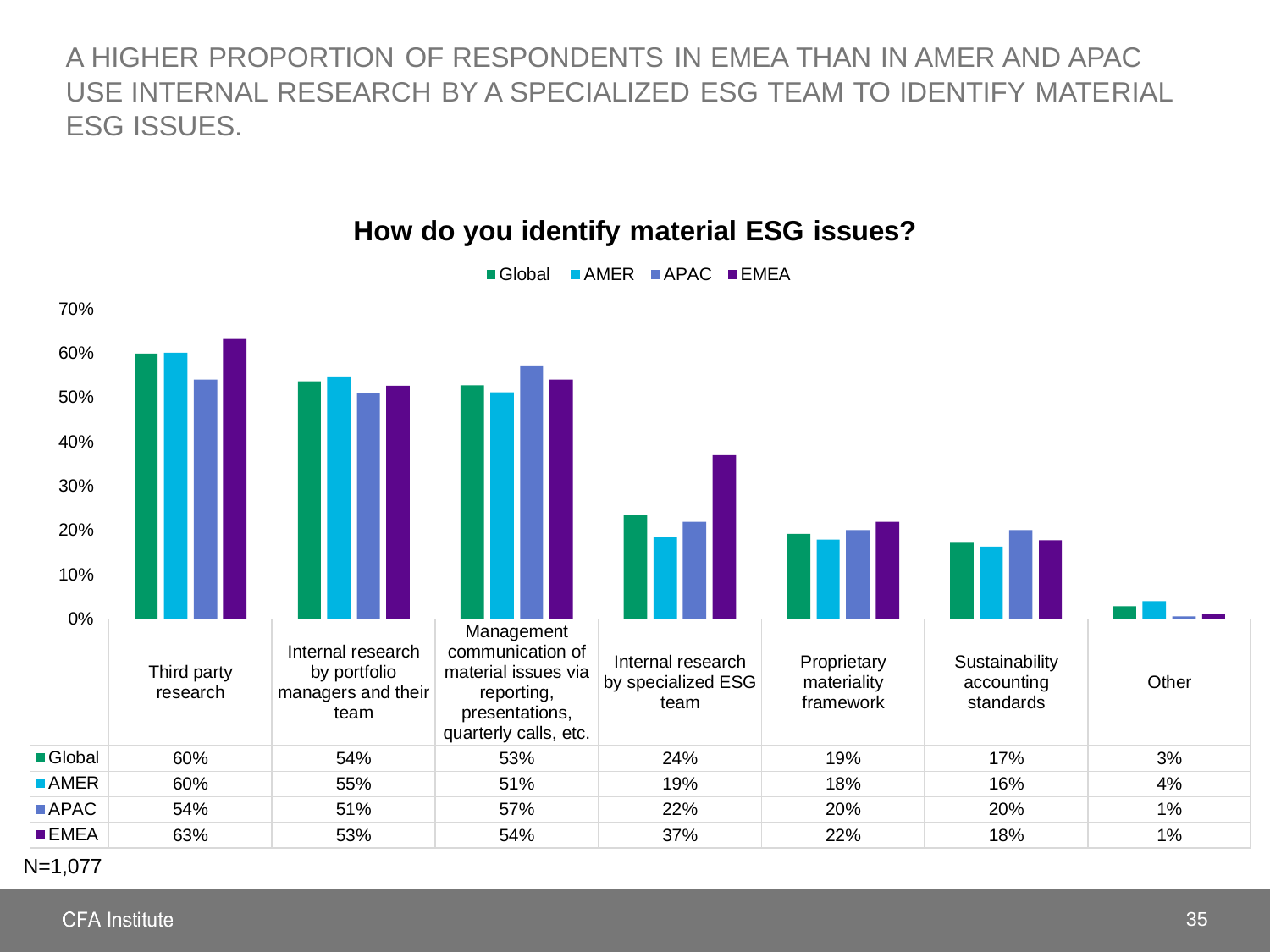A HIGHER PROPORTION OF RESPONDENTS IN EMEA THAN IN AMER AND APAC INDICATE EMPLOYEES AT THEIR FIRM RECEIVE TRAINING ON HOW TO CONSIDER ESG ISSUES IN THEIR INVESTMENT ANALYSES/DECISIONS.

## **Do any employees at your firm receive training on how to consider ESG issues in investment analysis/decisions?**



Global AMER APAC EMEA

**CFA Institute**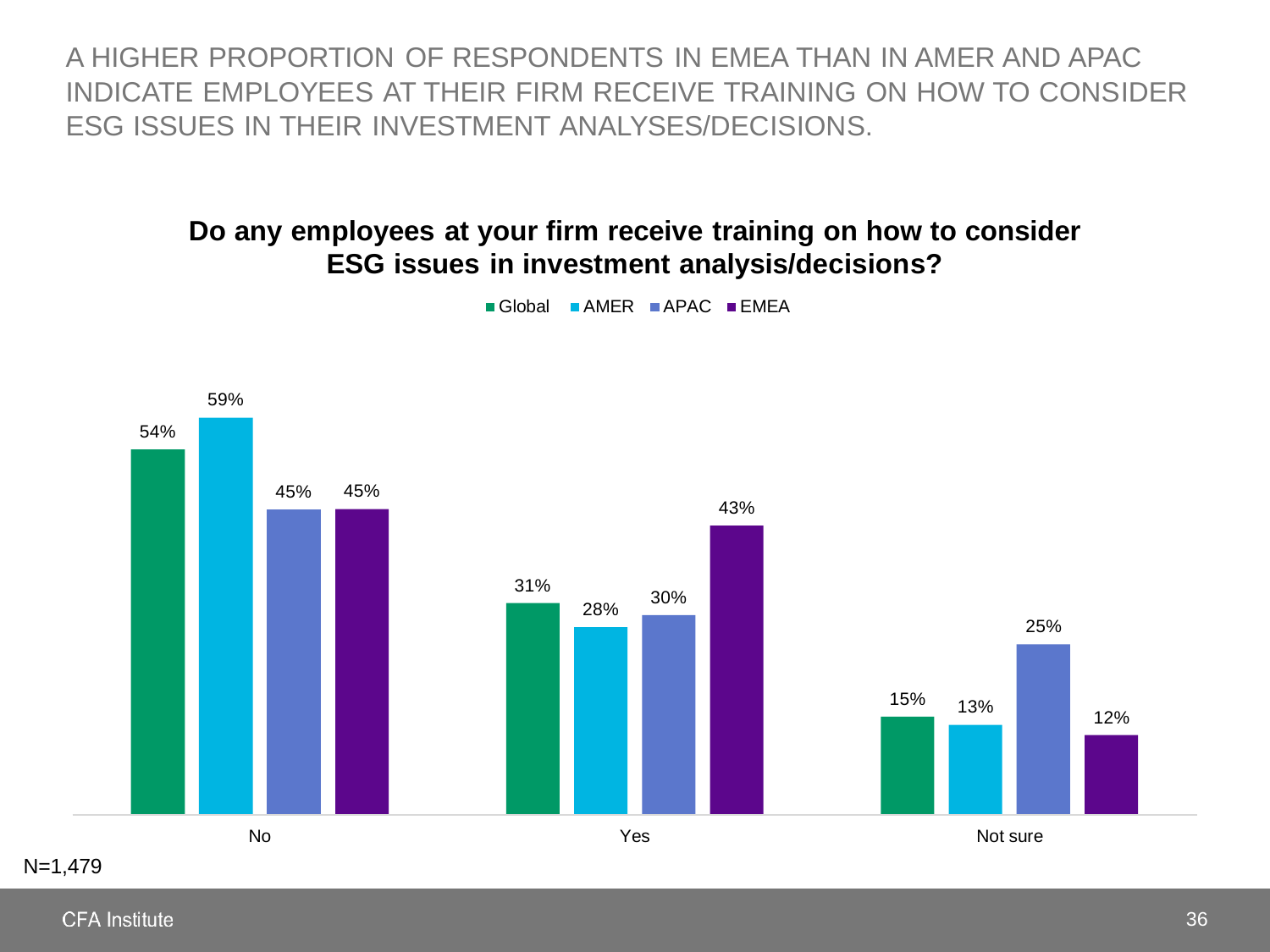TRAINING IN EMEA IS MORE LIKELY TO TAKE THE FORM OF A LIVE, IN-PERSON STRUCTURED COURSE, WHILE TRAINING IN AMER AND APAC IS MORE LIKELY TO BE "LEARNING BY DOING, IT'S AN ART."

#### **How do employees at your firm receive training on how to consider ESG issues in investment analysis/decisions?**



**CFA Institute**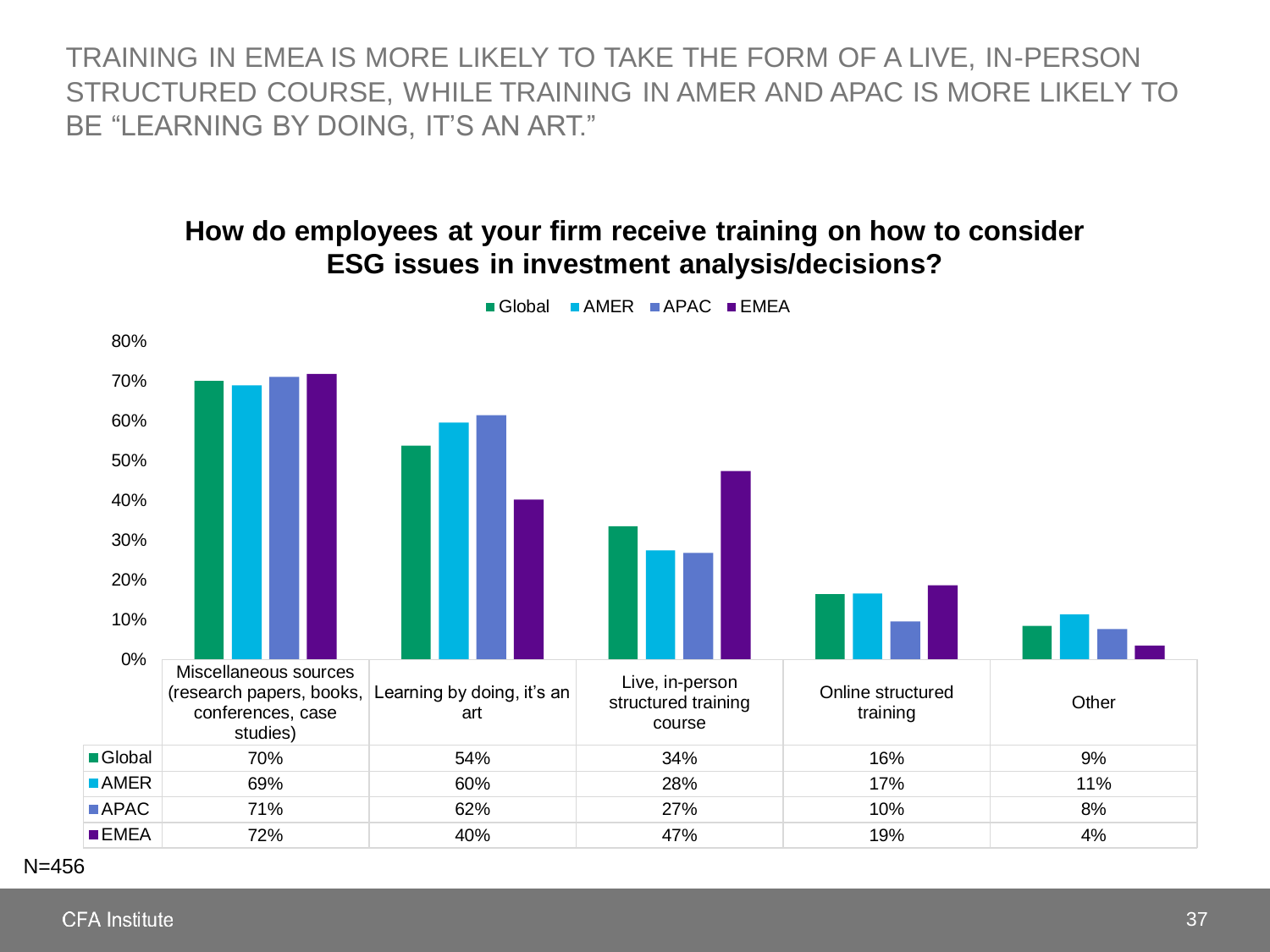RESPONDENTS IN APAC AND EMEA ARE MORE INTERESTED IN A LIVE TRAINING COURSE THAN THOSE IN AMER. THOSE IN AMER ARE MORE LIKELY TO SAY TRAINING IN CONSIDERING ESG ISSUES IS NOT NECESSARY AT ALL.

#### **If you would like employees at your firm to receive training in considering ESG issues, what would be your preferred mode?**



Global **AMER** APAC **EMEA** 

N=793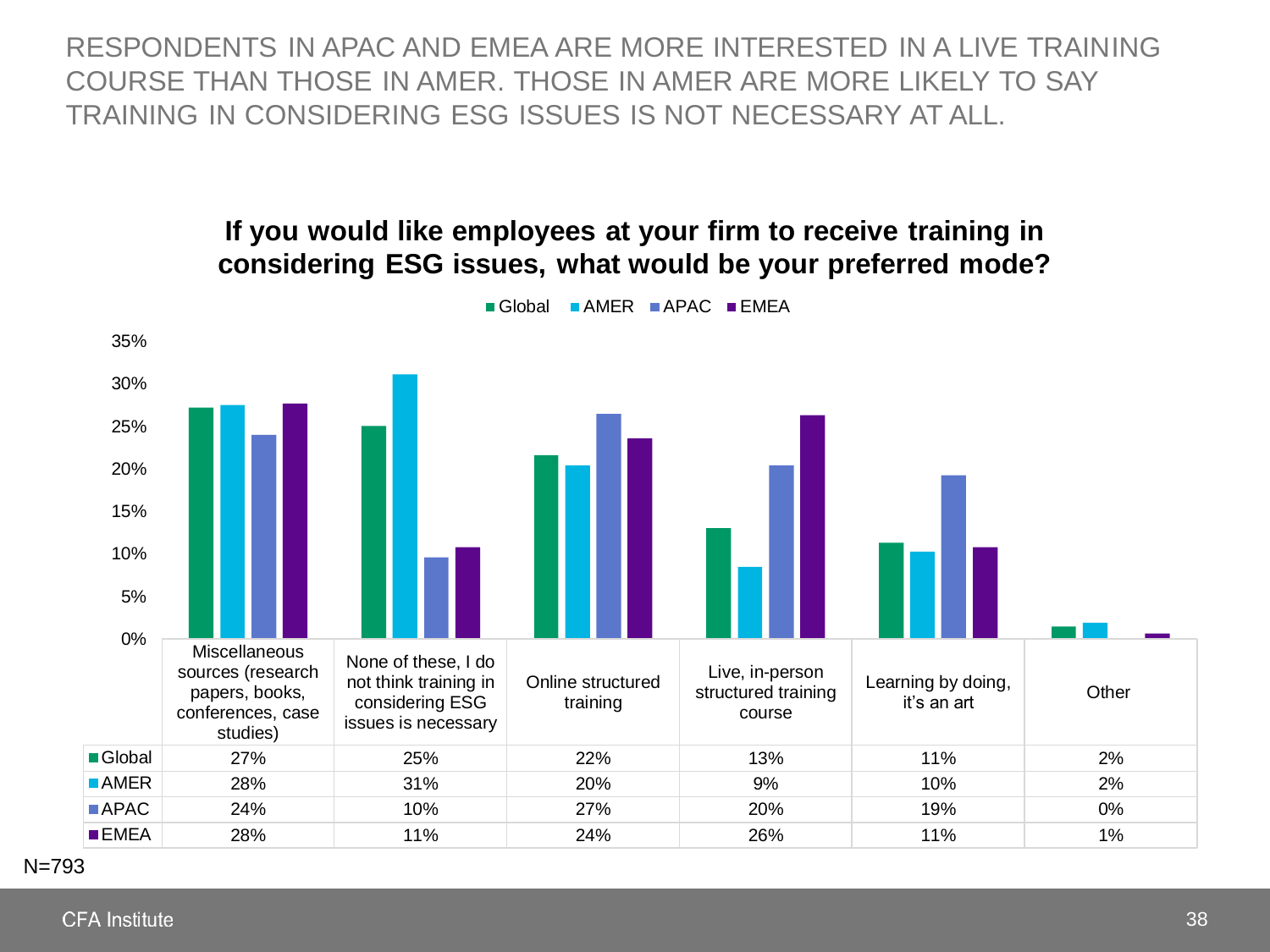RESPONDENTS IN APAC AND EMEA ARE MORE LIKELY TO CLAIM DISCLOSURES ARE NOT FREQUENT ENOUGH, AND MORE IN AMER AND APAC THAN IN EMEA SAY ESG DISCLOSURES ARE BOILERPLATE/GENERAL.

#### **What factors limit your organization's ability to use nonfinancial information in your investment decisions?**

Global AMER APAC FMEA

| 70%<br>60%<br>50%<br>40%<br>30%<br>20%<br>10%<br>$0\%$ |                                                                     |                                          |                                                      |                                                  |                                                                                             |                                                       |                                                                                                                                              |                                      |       |
|--------------------------------------------------------|---------------------------------------------------------------------|------------------------------------------|------------------------------------------------------|--------------------------------------------------|---------------------------------------------------------------------------------------------|-------------------------------------------------------|----------------------------------------------------------------------------------------------------------------------------------------------|--------------------------------------|-------|
|                                                        | Lack of<br>appropriate<br>quantitative<br><b>ESG</b><br>information | Lack of<br>comparability<br>across firms | Questionable<br>data<br>quality/lack of<br>assurance | Lack of<br>sufficient<br>material<br>information | <b>ESG</b><br>disclosures are<br>boilerplate,<br>general and/or<br>not company-<br>specific | Cost of data<br>gathering and<br>analysis too<br>high | Too much<br>immaterial<br>information<br>being<br>disclosed by<br>companies<br>makes it<br>difficult to<br>access<br>material<br>information | Disclosure not<br>frequent<br>enough | Other |
| Global                                                 | 55%                                                                 | 50%                                      | 45%                                                  | 42%                                              | 36%                                                                                         | 35%                                                   | 32%                                                                                                                                          | 29%                                  | 6%    |
| $\blacksquare$ AMER                                    | 54%                                                                 | 51%                                      | 45%                                                  | 40%                                              | 38%                                                                                         | 33%                                                   | 31%                                                                                                                                          | 26%                                  | 8%    |
| ■ APAC                                                 | 55%                                                                 | 49%                                      | 40%                                                  | 51%                                              | 39%                                                                                         | 40%                                                   | 31%                                                                                                                                          | 35%                                  | 3%    |
| $\blacksquare$ EMEA                                    | 59%                                                                 | 48%                                      | 49%                                                  | 42%                                              | 28%                                                                                         | 37%                                                   | 35%                                                                                                                                          | 34%                                  | 2%    |

N=1,037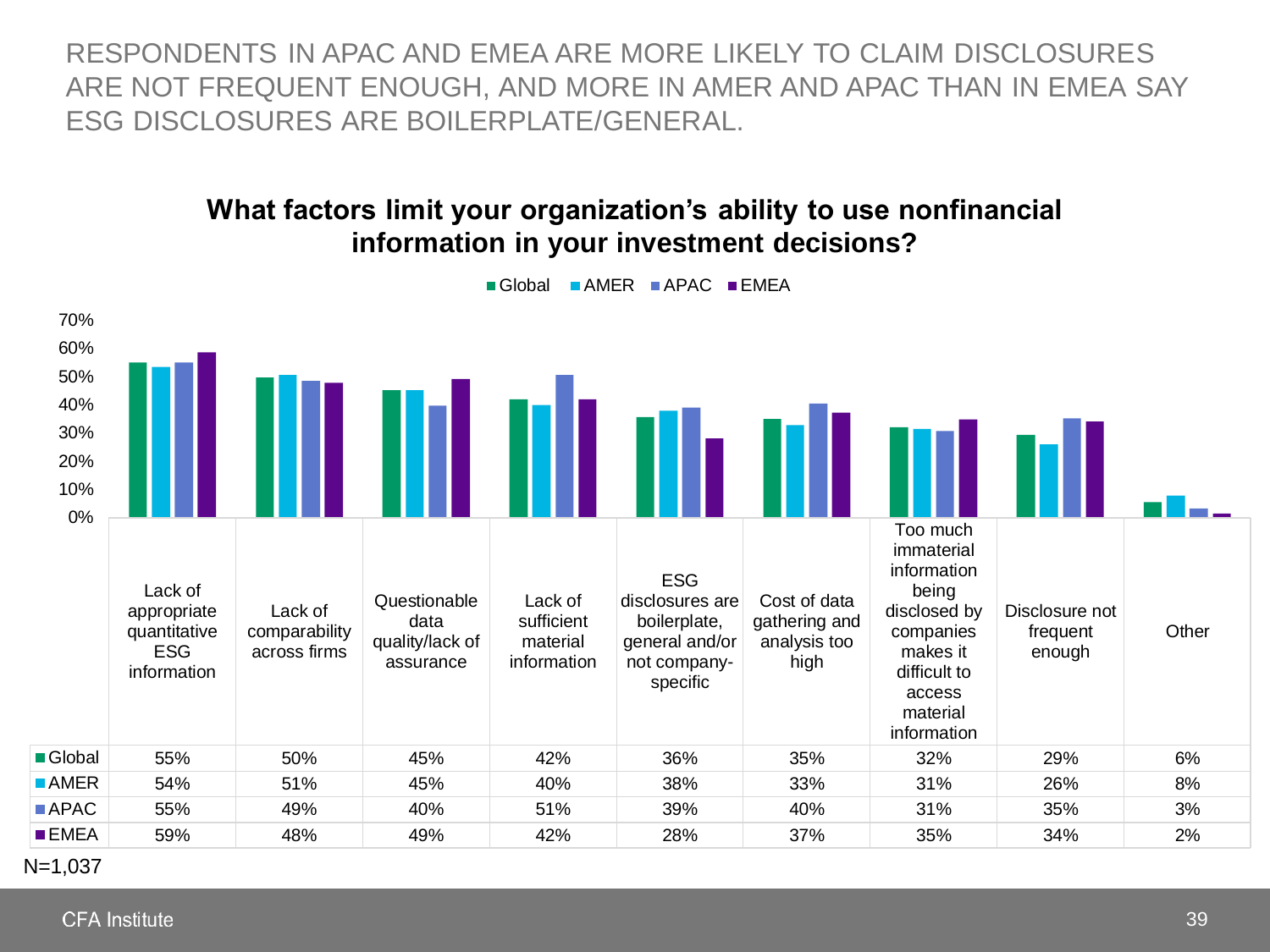A HIGHER PROPORTION OF RESPONDENTS IN APAC AND EMEA THAN IN AMER AGREE THAT PUBLIC COMPANIES SHOULD BE REQUIRED TO REPORT AT LEAST ANNUALLY ON A COHESIVE SET OF SUSTAINABILITY INDICATORS.

> **Do you agree or disagree that public companies should be required to report at least annually on a cohesive set of sustainability indicators in accordance with the most up-to-date reporting framework?**



**CFA Institute**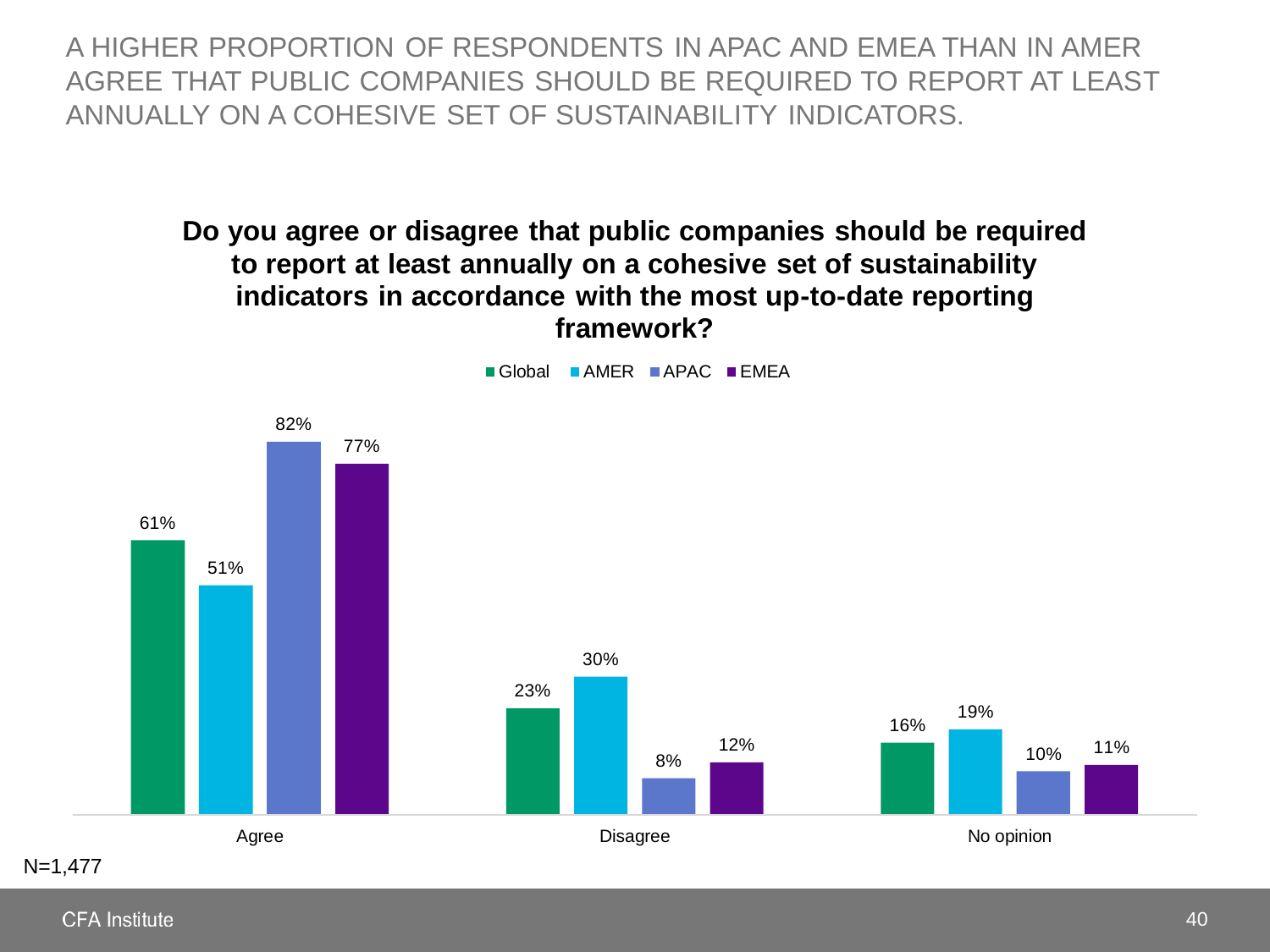IN ADDITION, HIGHER PROPORTIONS OF RESPONDENTS IN APAC AND EMEA THAN IN AMER THINK IT IS IMPORTANT FOR ESG DISCLOSURES TO BE SUBJECT TO INDEPENDENT VERIFICATION.

#### **Do you think it is important that ESG disclosures be subject to some level of independent verification?**



N=1,479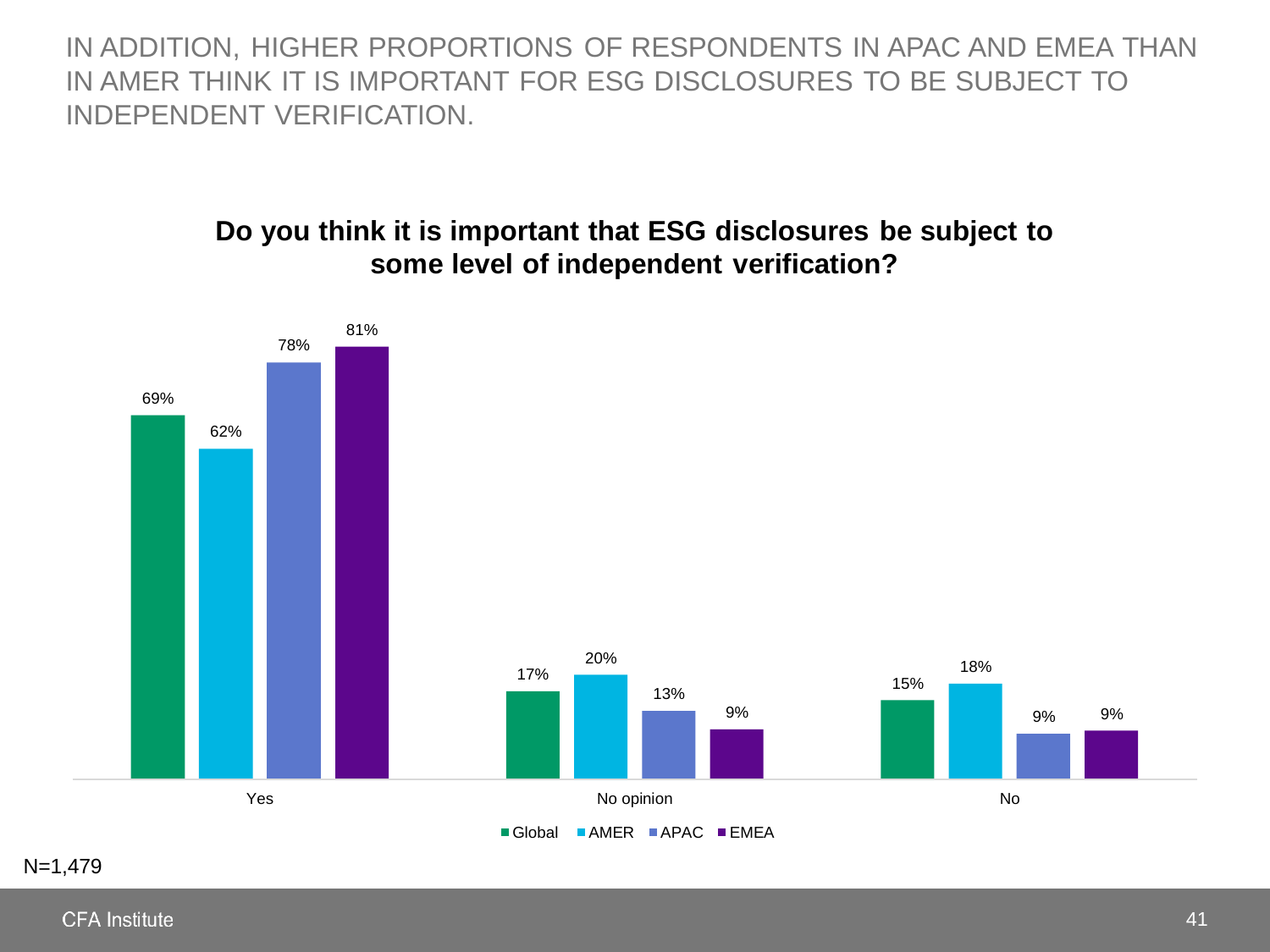## NO REGIONAL DIFFERENCES.

#### **Who do you think is best positioned to provide independent verification of ESG disclosures?**



 $\blacksquare$  Global  $\blacksquare$  AMER  $\blacksquare$  APAC  $\blacksquare$  EMEA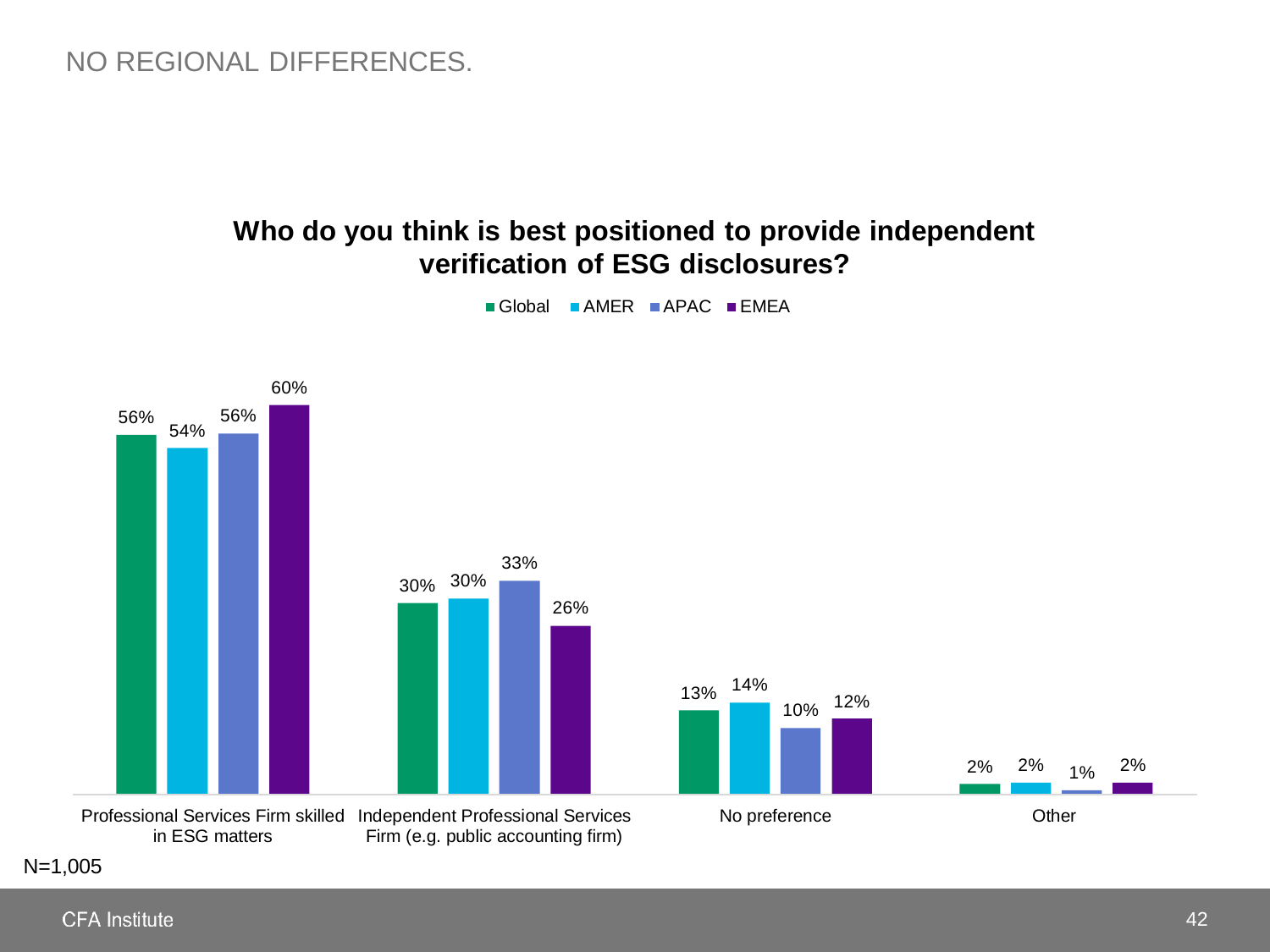RESPONDENTS IN EMEA ARE MORE LIKELY TO BELIEVE THE LEVEL OF INDEPENDENT VERIFICATION SHOULD BE SIMILAR TO AN AUDIT (HIGH LEVEL OF ASSURANCE).



#### **What level of independent verification do you believe is necessary?**

 $\blacksquare$  Global  $\blacksquare$  AMER  $\blacksquare$  APAC  $\blacksquare$  EMEA

N=1,009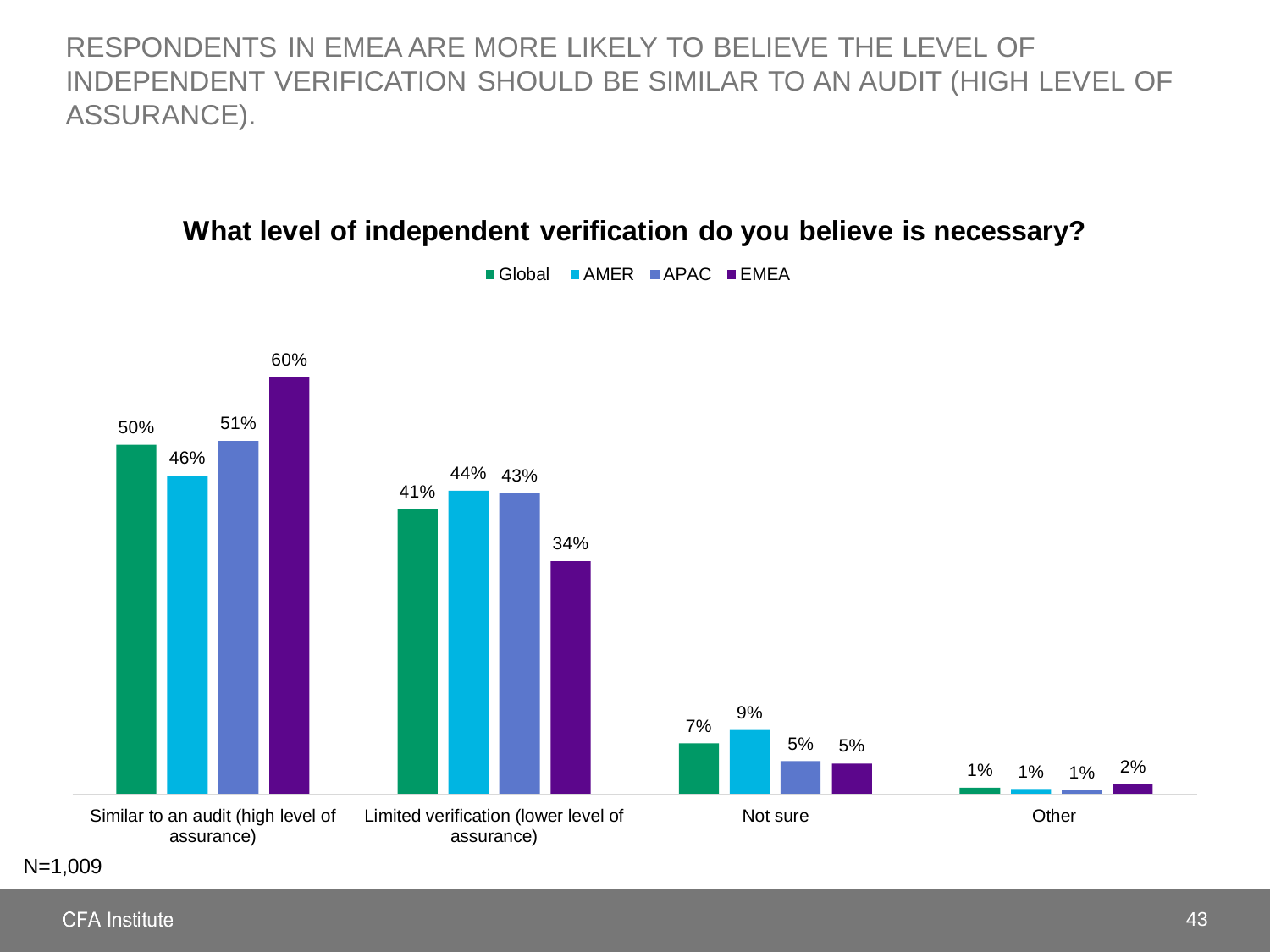SOME REGIONAL DIFFERENCES EXIST ON HOW MUCH SHOULD BE SPENT TO OBTAIN INDEPENDENT.

#### **Which best represents your view on how much should be spent to obtain independent verification?**



Global AMER APAC FEMEA

#### N=1,008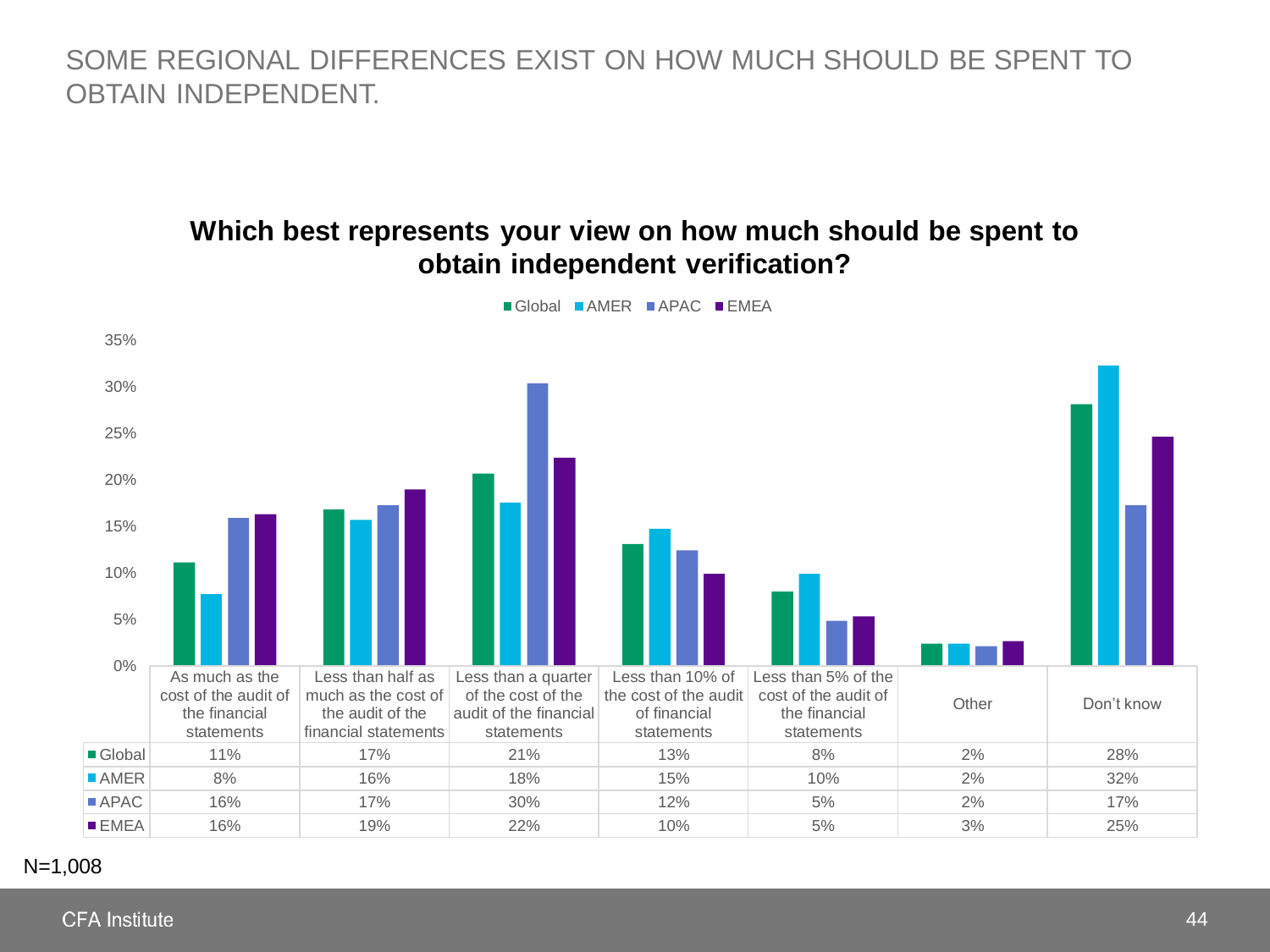RESPONDENTS IN EMEA AND APAC ARE MORE LIKELY THAN THOSE IN AMER TO HAVE ENGAGED COMPANIES OR SUBMITTED SHAREHOLDER RESOLUTIONS ON ESG ISSUES IN THE PAST THREE YEARS.

#### **In the past three years, have you engaged companies or submitted shareholder resolutions on any of the following issues?**



Global **AMER** APAC **EMEA** 

#### N=993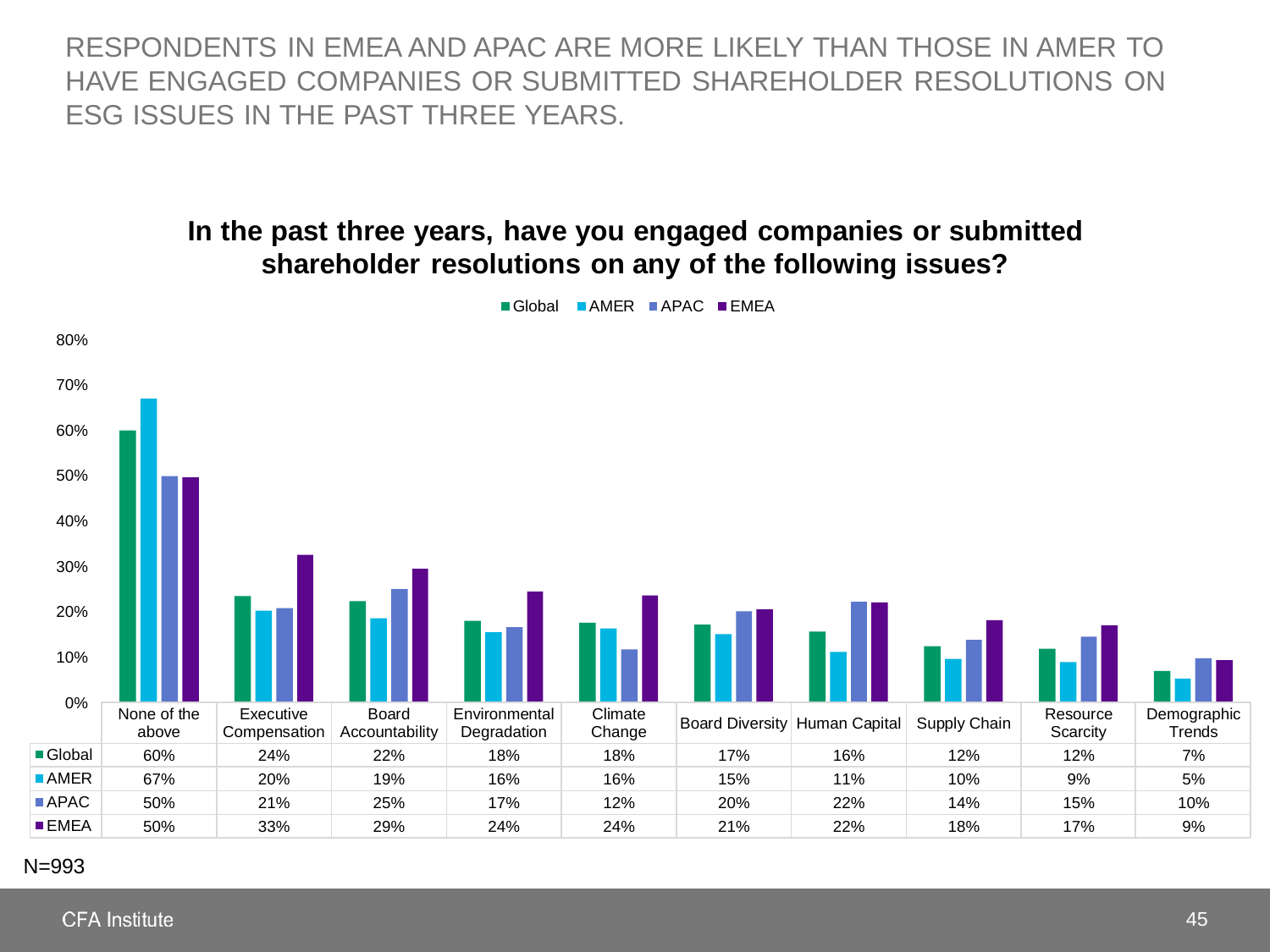# **ESG AND GENDER**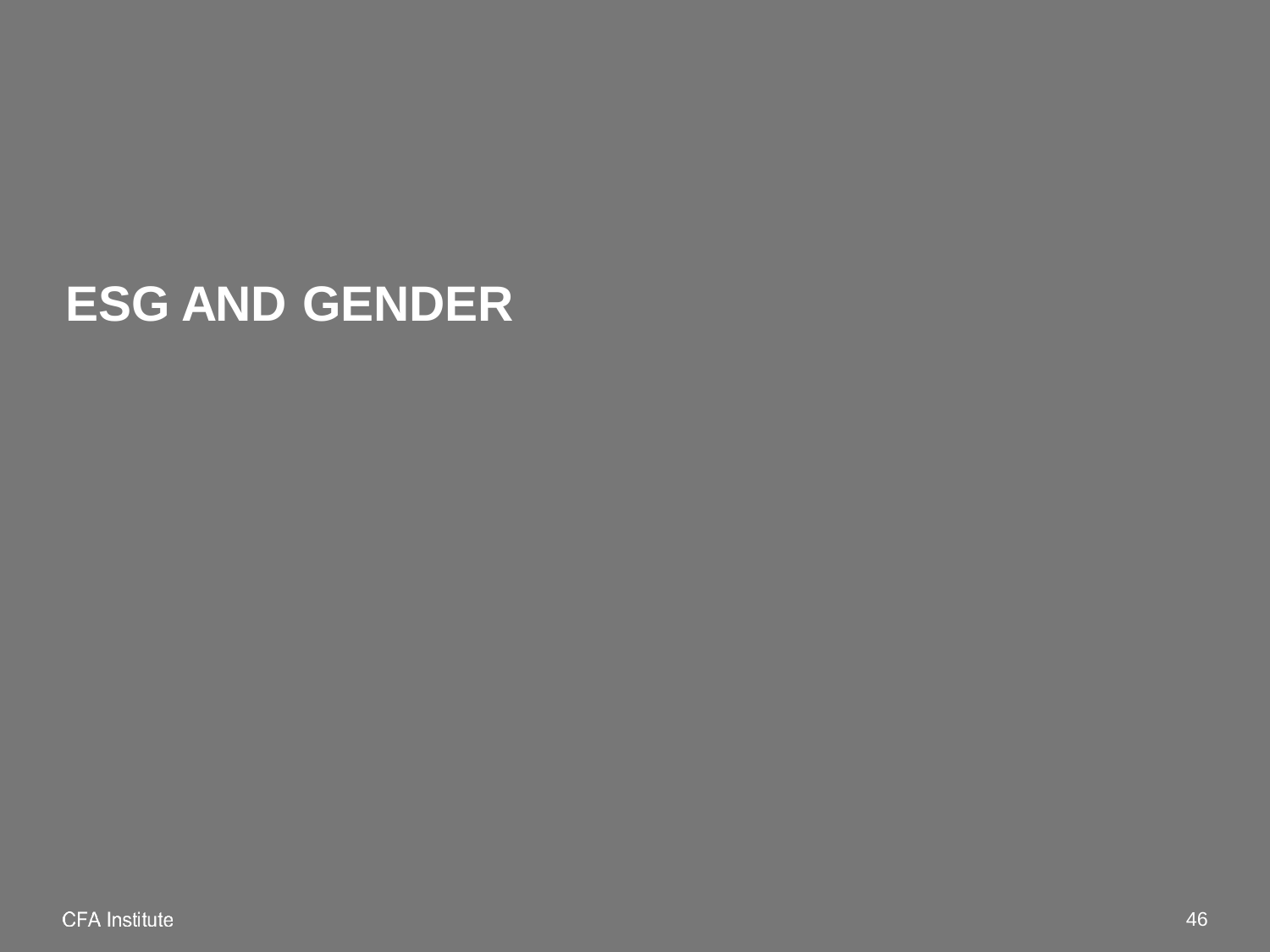MEN ARE MORE LIKELY THAN WOMEN TO THINK ESG ISSUES ARE NOT MATERIAL/ADD NO VALUE AND TO THINK IT COULD BE INCONSISTENT WITH THEIR FIDUCIARY DUTY. IN OTHER WORDS, IT SEEMS MEN ARE MORE LIKELY TO THINK OF ESG AS A VALUE VS VALUES TRADEOFF THAN WOMEN. THE ONLY COMMON REASON THAT WOMEN ARE NOT CONSIDERING ESG IS LACK OF CLIENT DEMAND.

#### WHY DO YOU NOT TAKE ANY ESG ISSUES INTO CONSIDERATION IN YOUR INVESTMENT ANALYSIS/DECISIONS? SELECT ALL THAT APPI Y.



Men Women

*Only asked of those who do not take ESG factors into consideration*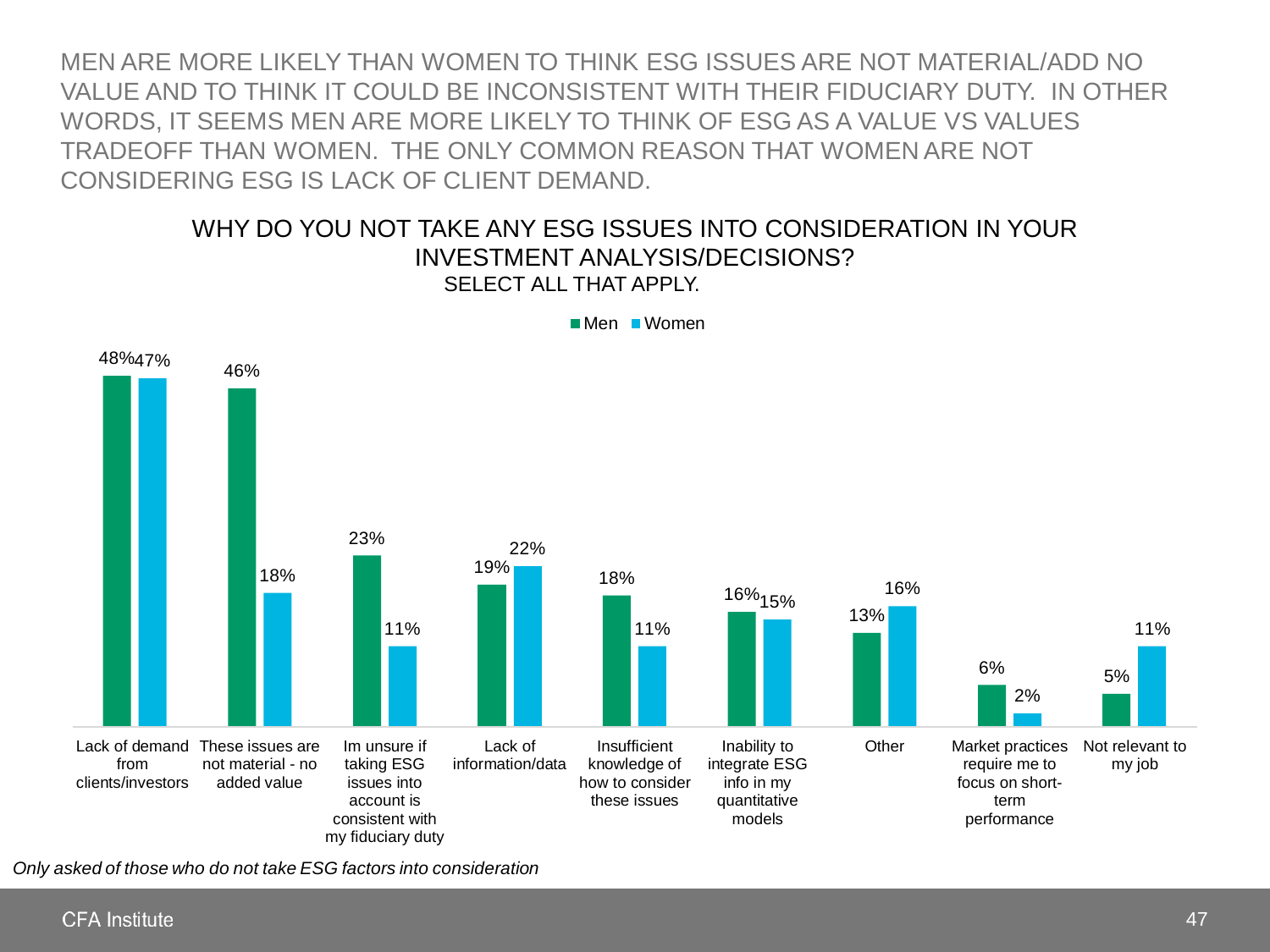WOMEN ARE MORE LIKELY THAN MEN TO SEE ESG AS A WAY TO IDENTIFY INVESTMENT OPPORTUNITIES AND TO THINK IT IS PART OF THEIR FIDUCIARY DUTY.

#### WHY DO YOU TAKE ESG ISSUES INTO CONSIDERATION IN YOUR INVESTMENT ANALYSIS/DECISIONS? SELECT ALL THAT APPLY.



■Men ■Women

*Only asked of those who take at least one ESG issue into consideration*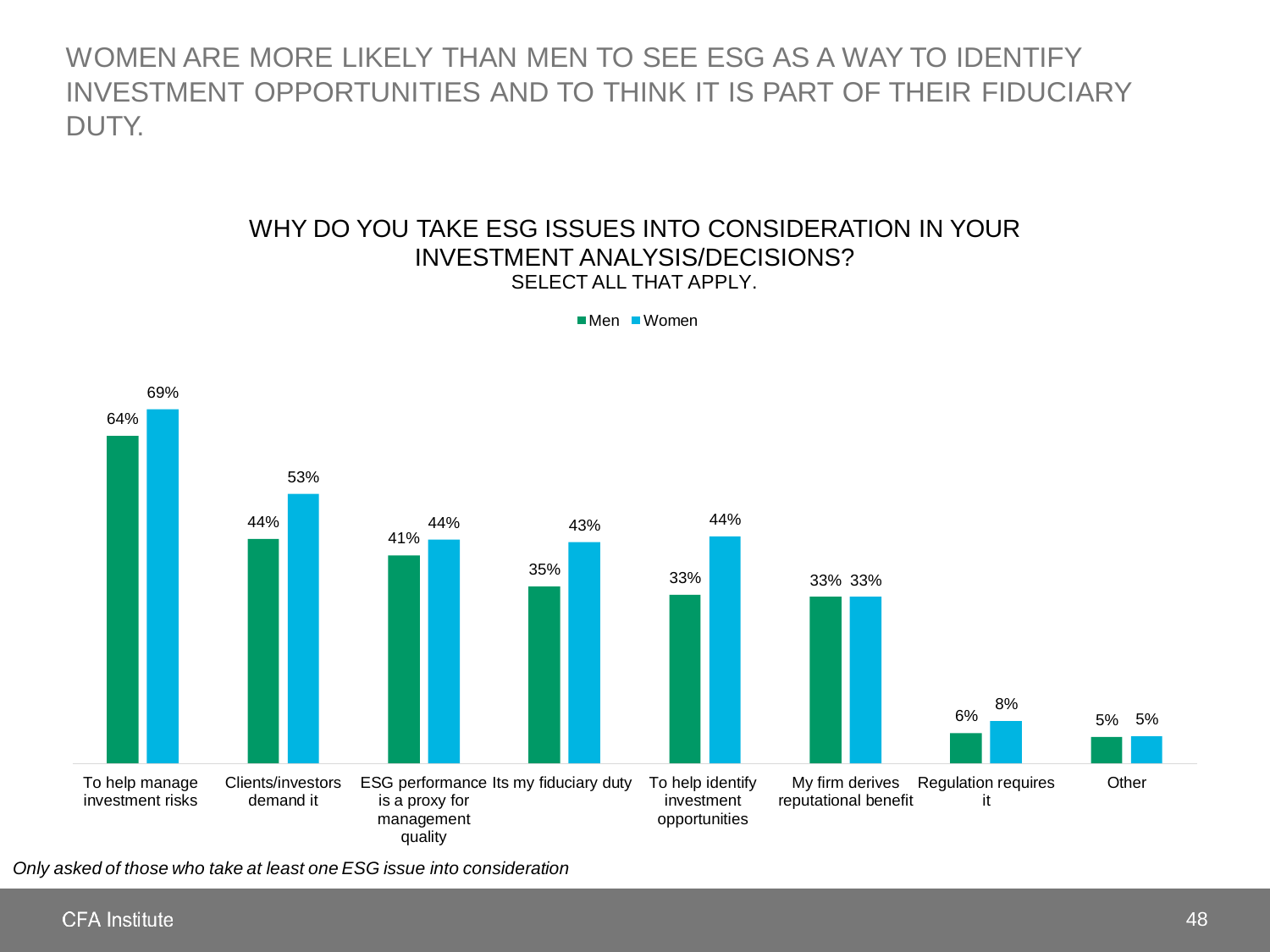## WOMEN ARE MORE LIKELY THAN MEN TO CONSIDER ESG ISSUES SYSTEMATICALLY.

#### HOW REGULARLY DO YOU CONSIDER ESG ISSUES WITHIN YOUR INVESTMENT ANALYSIS?



■Men ■Women

*Only asked of those who take at least one ESG issue into consideration*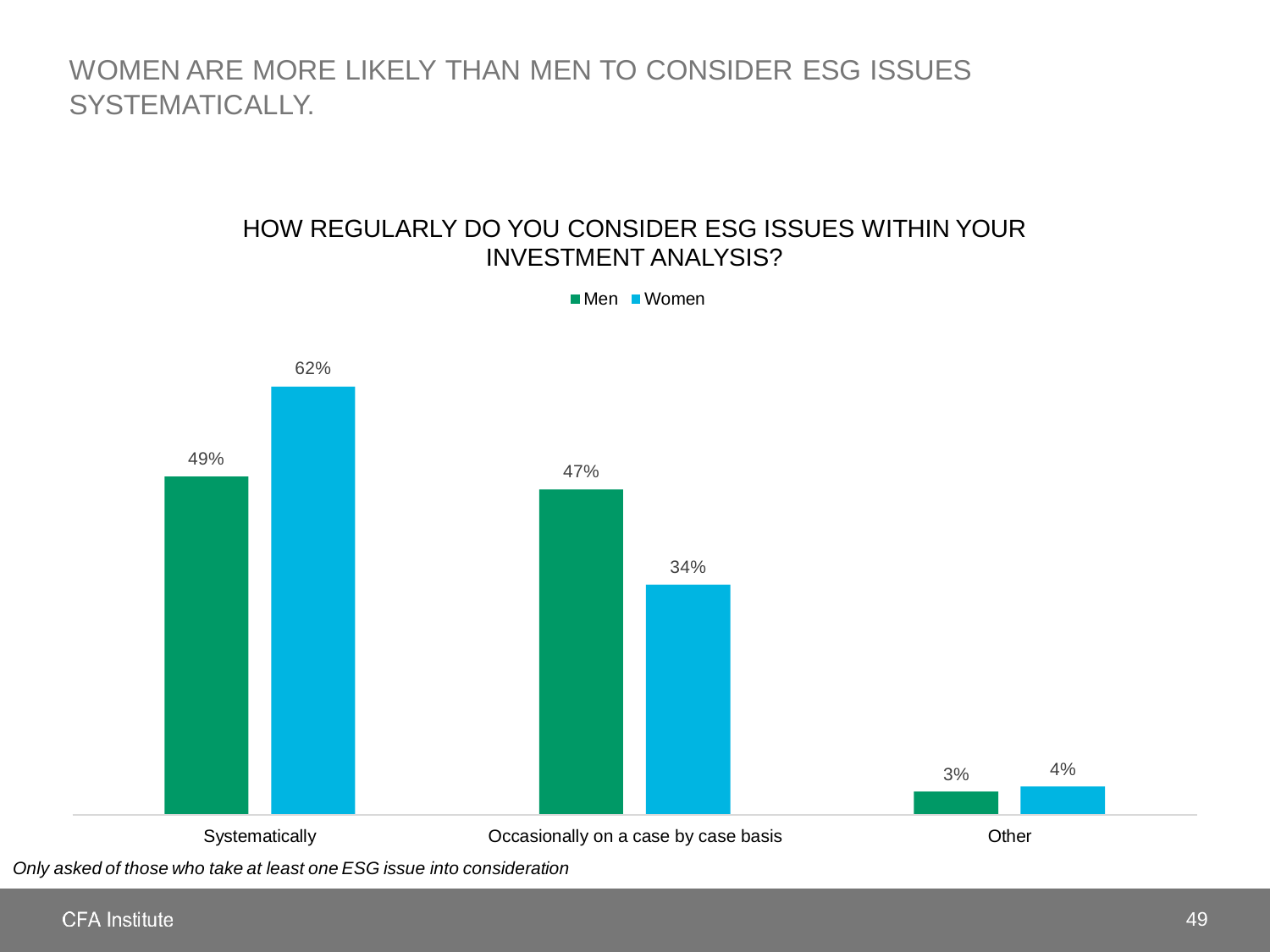#### WOMEN SEEM LESS CONVINCED OF THE QUALITY OF NON-FINANCIAL DATA…

#### WHAT FACTORS LIMIT YOUR ORGANIZATION'S ABILITY TO USE NONFINANCIAL INFORMATION IN YOUR INVESTMENT DECISIONS? SELECT ALL THAT APPLY.



**Men** Women

*Only asked of those who take at least one ESG issue into consideration*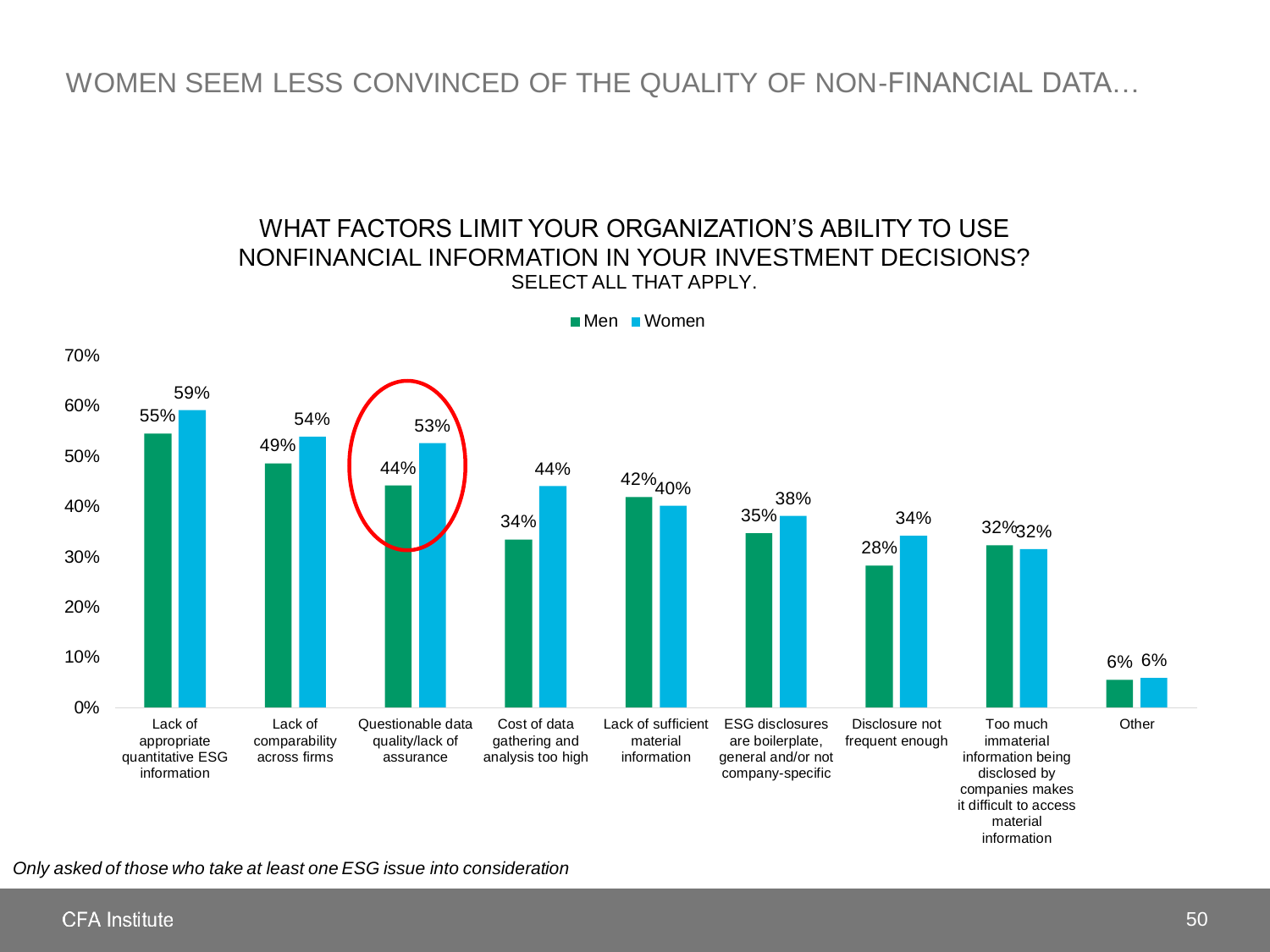…AND MORE LIKELY TO WANT PUBLIC COMPANIES TO REPORT AT LEAST ANNUAL ON SUSTAINABILITY INDICATORS IN ACCORDS WITH THE MOST UP-TO-DATE REPORTING FRAMEWORK AND INDEPENDENTLY VERIFIED.

DO YOU AGREE OR DISAGREE THAT PUBLIC COMPANIES SHOULD BE REQUIRED TO REPORT AT LEAST ANNUALLY ON A COHESIVE SET OF SUSTAINABILITY INDICATORS IN ACCORDANCE WITH THE MOST UP-TO-DATE REPORTING FRAMEWORK? SELECT ALL THAT APPLY.

DO YOU THINK IT IS IMPORTANT THAT ESG DISCLOSURES BE SUBJECT TO SOME LEVEL OF INDEPENDENT VERIFICATION? SELECT ALL THAT APPLY.





**CFA** Institute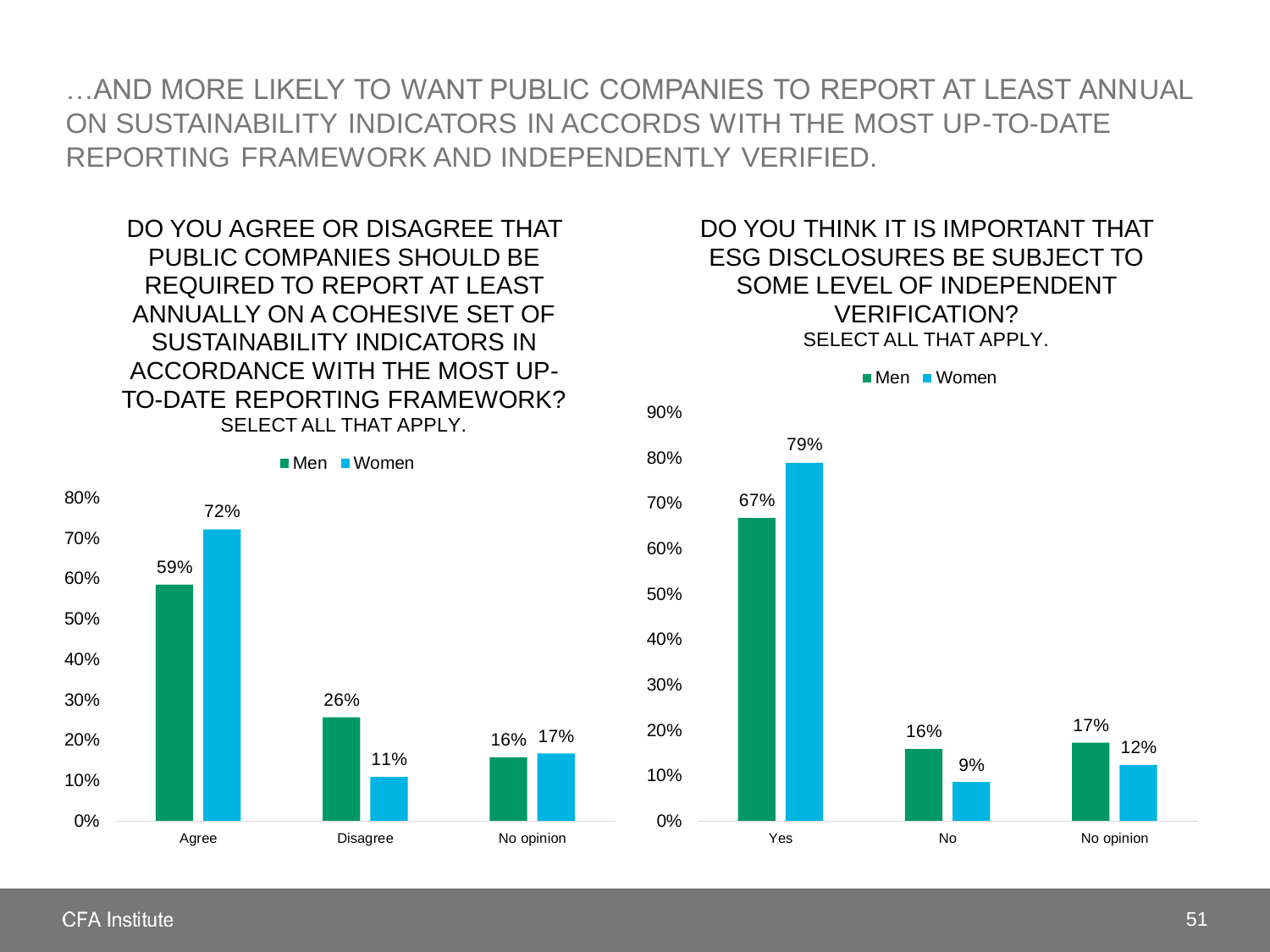# **GENERATIONAL DIFFERENCES**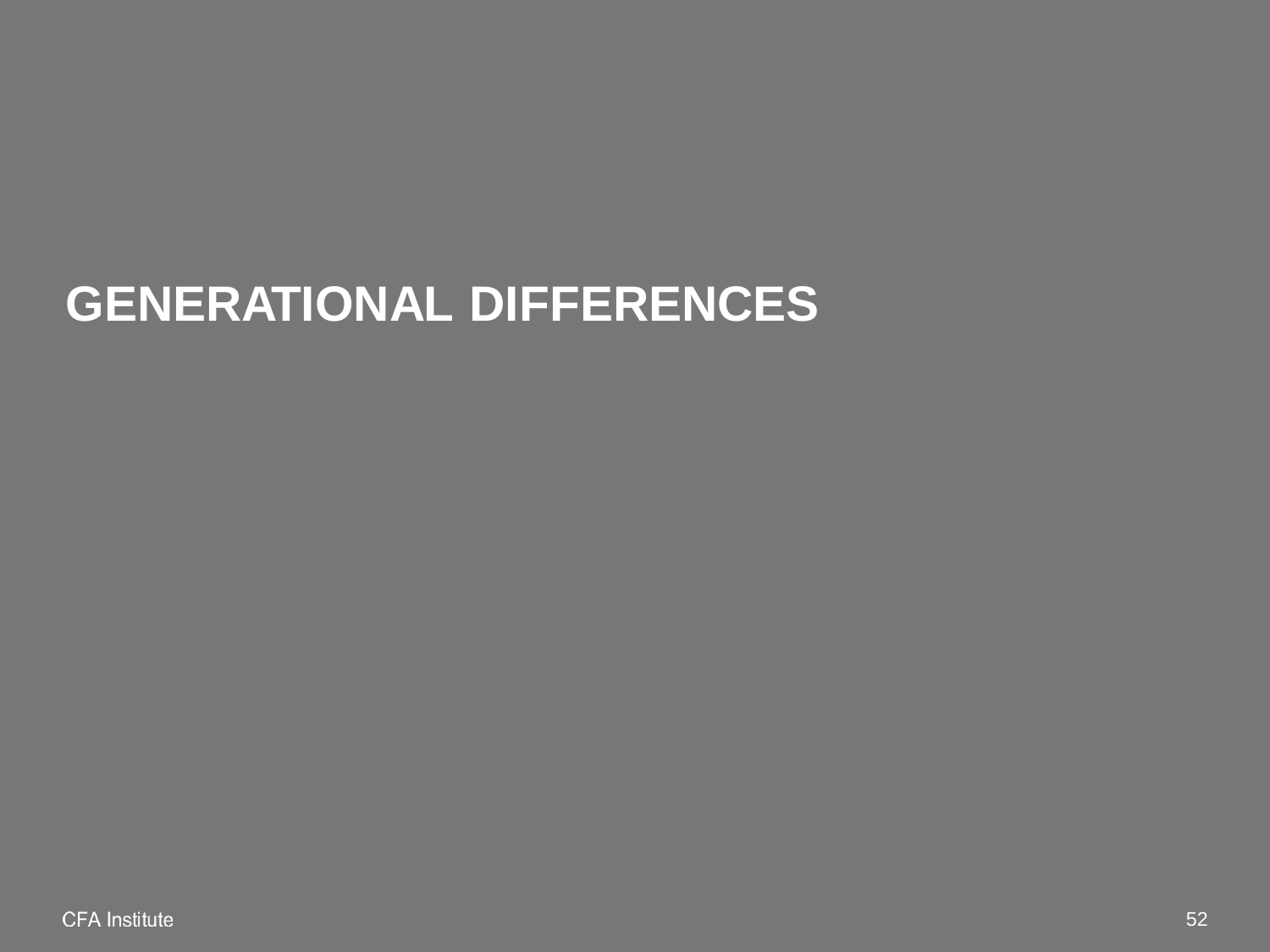## **MILLENIALS ARE MOST LIKELY TO TAKE ESG ISSUES INTO ACCOUNT** IN THEIR INVESTMENT ANALYSIS AND DECISIONS AND BABY BOOMERS ARE LEAST LIKELY.

#### % OF RESPONDENTS TAKING AT LEAST ONE ESG ISSUES INTO ACCOUNT, BY AGE SEGMENT SELECT ALL THAT APPLY

■ Millennials ■ Gen-Xers ■ Baby Boomers

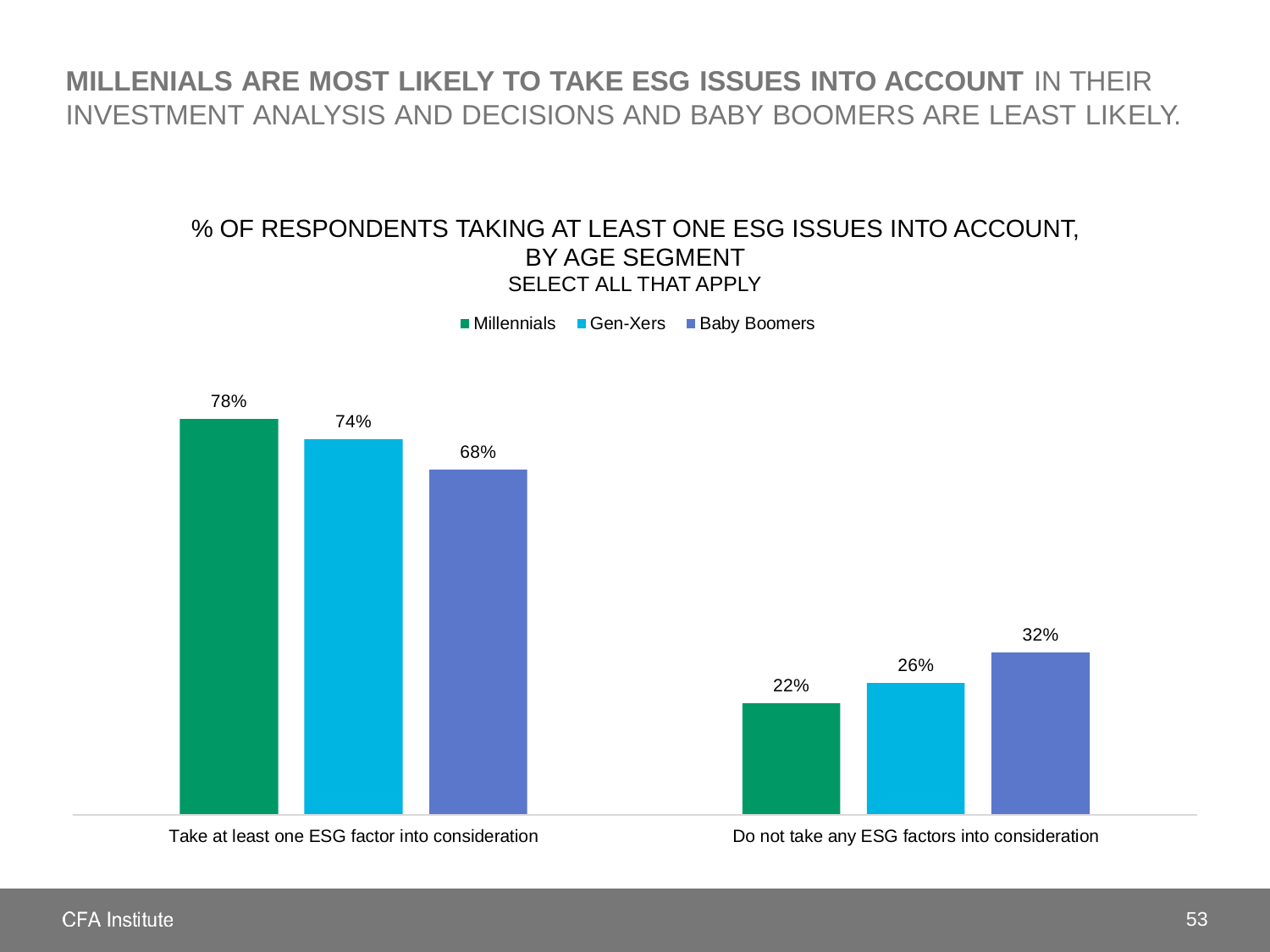BABY BOOMERS ARE LESS LIKELY THAN MILLENNIALS AND GEN-XERS TO USE THE VARIOUS TYPES OF ESG DATA AND INFORMATION.

#### WHICH, IF ANY, OF THE FOLLOWING ESG (ENVIRONMENTAL, SOCIAL, GOVERNANCE) ISSUES DO YOU TAKE INTO ACCOUNT IN YOUR INVESTMENT ANALYSIS OR DECISIONS? SELECT ALL THAT APPLY

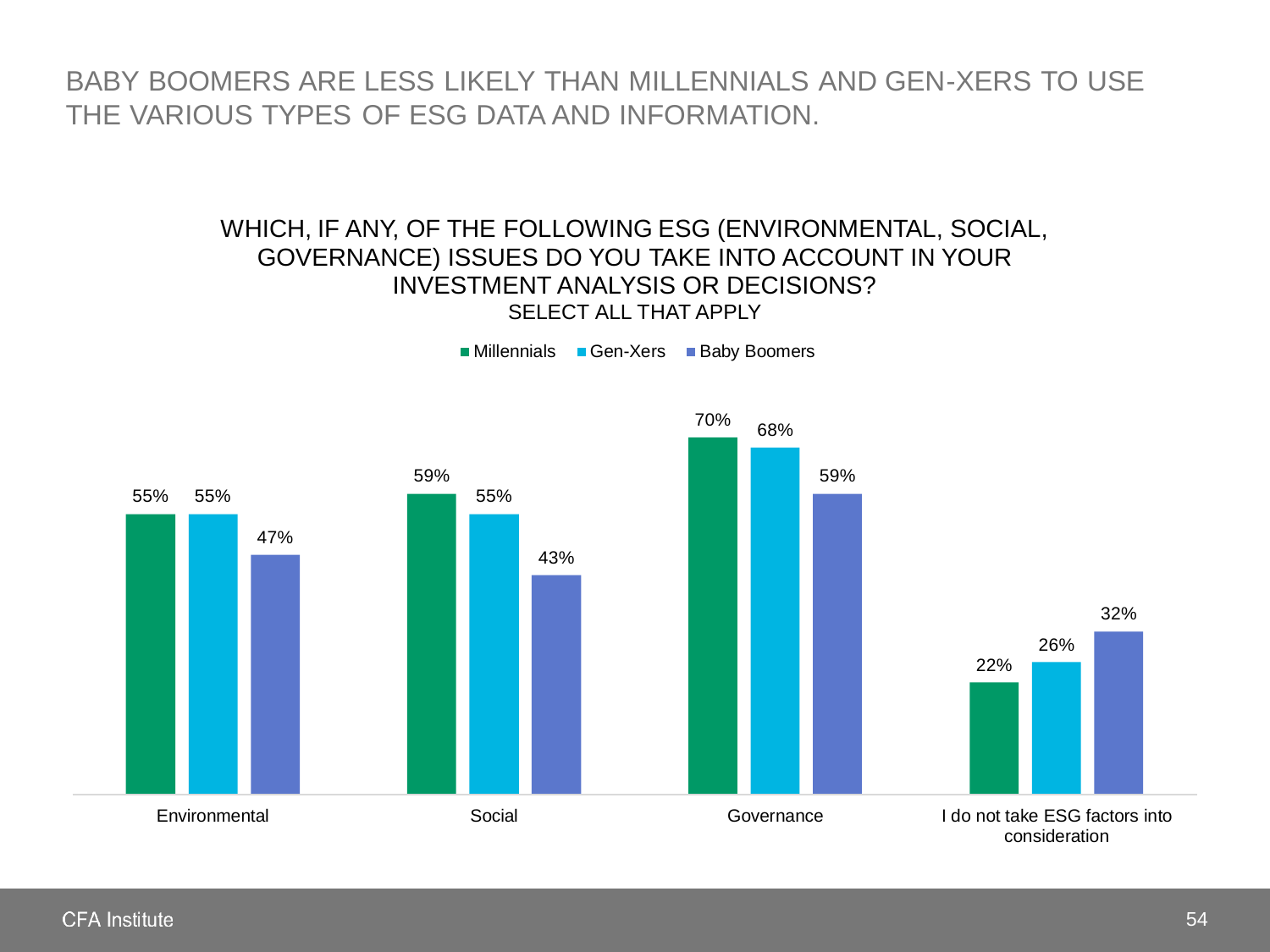# **SUBGROUP ANALYSIS: INSTITUTIONAL VS PRIVATE PORTFOLIO MANAGER VS RESEARCH ANALYST**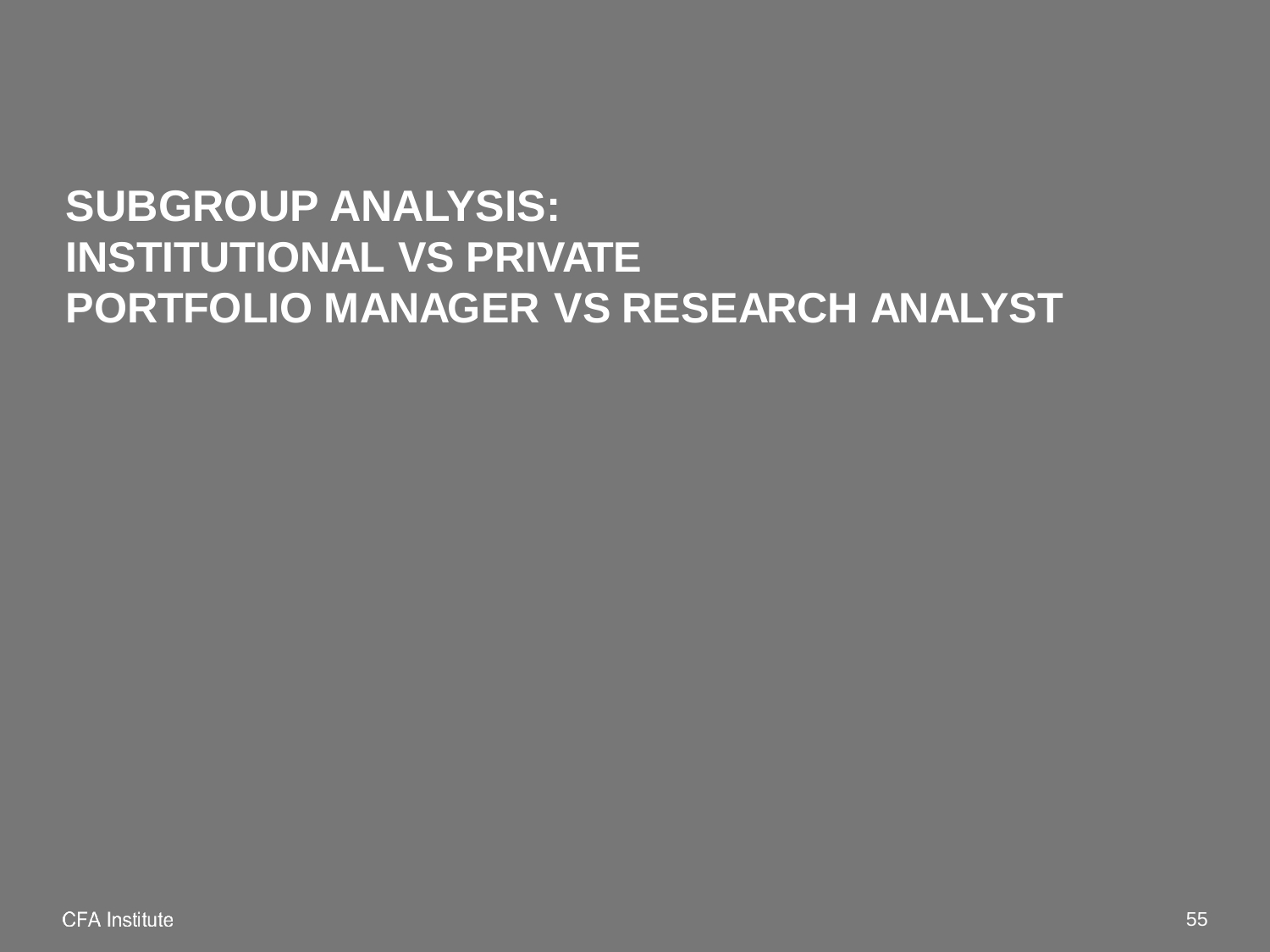Q: WHICH, IF ANY, OF THE FOLLOWING ESG (ENVIRONMENTAL, SOCIAL, GOVERNANCE) ISSUES DO YOU TAKE INTO ACCOUNT IN YOUR INVESTMENT ANALYSIS OR DECISIONS? SELECT ALL THAT APPLY

|                                                                                                                                                                 | <b>Institutional</b> | <b>Private</b> | <b>Portfolio Manager</b> | <b>Research Analyst</b> |
|-----------------------------------------------------------------------------------------------------------------------------------------------------------------|----------------------|----------------|--------------------------|-------------------------|
| Environmental (e.g.<br>pollution, waste, climate<br>change, energy)                                                                                             | 60%                  | 45%            | 53%                      | 54%                     |
| Social (e.g. employee<br>relations, customer<br>satisfaction, human rights,<br>community relations)                                                             | 60%                  | 45%            | 53%                      | 55%                     |
| Governance (e.g.<br>separation of CEO and<br><b>Chairman, executive</b><br>compensation, data<br>protection and privacy,<br>independence of audit<br>committee) | 74%                  | 55%            | 64%                      | 71%                     |
| I do not take ESG factors<br>into consideration                                                                                                                 | <b>21%</b>           | 37%            | 29%                      | 22%                     |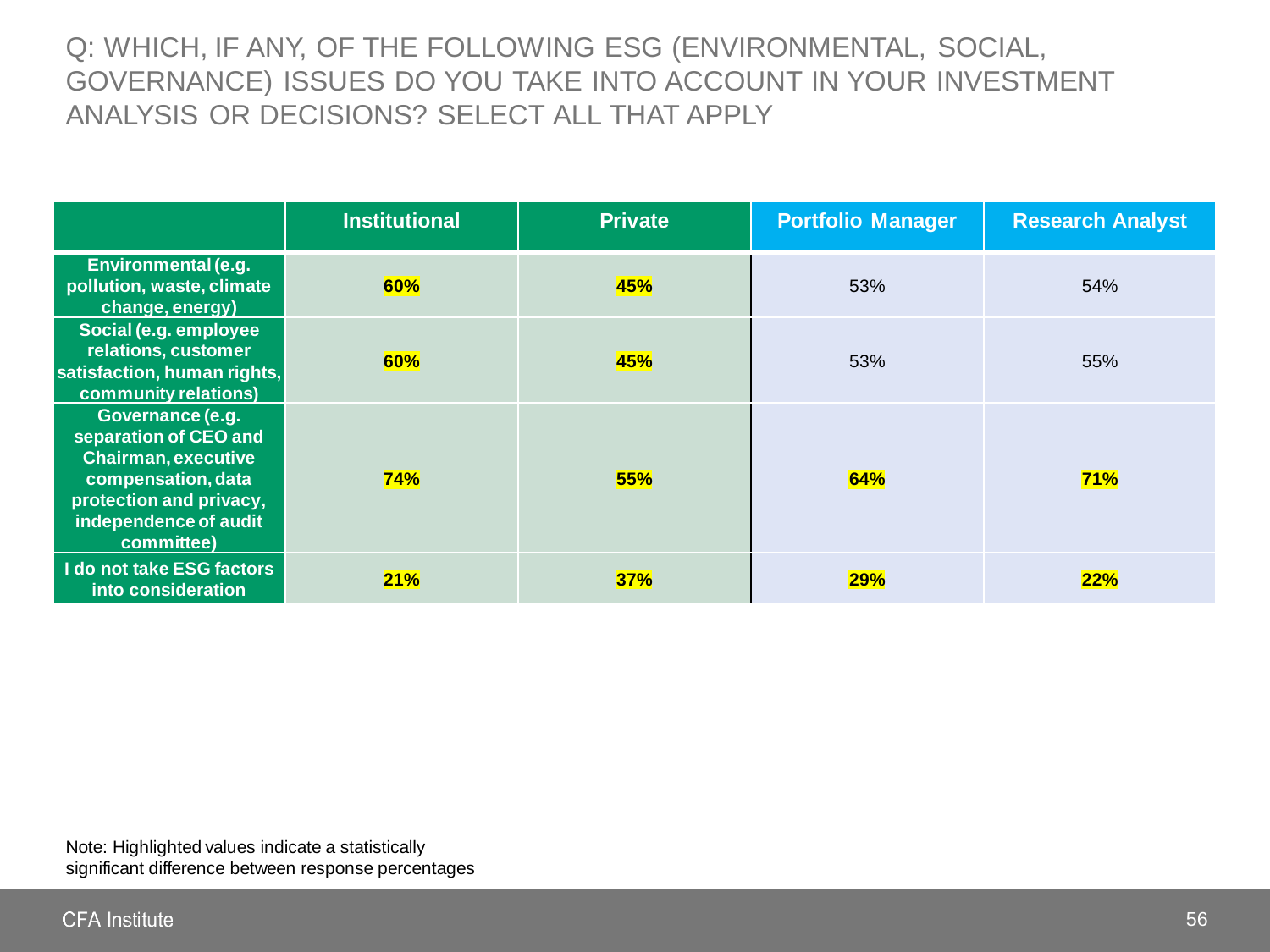# Q: WHY DO YOU NOT TAKE ANY ESG ISSUES INTO CONSIDERATION IN YOUR INVESTMENT ANALYSIS/DECISIONS? SELECT ALL THAT APPLY.

|                                                                                            | <b>Institutional</b> | <b>Private</b> | <b>Portfolio Manager</b> | <b>Research Analyst</b> |
|--------------------------------------------------------------------------------------------|----------------------|----------------|--------------------------|-------------------------|
| Insufficient knowledge of<br>how to consider these<br><b>issues</b>                        | 13%                  | 18%            | 18%                      | 15%                     |
| <b>Lack of demand from</b><br>clients/investors                                            | 41%                  | 55%            | 51%                      | <b>37%</b>              |
| Lack of information/data                                                                   | 18%                  | 18%            | 19%                      | 21%                     |
| Inability to integrate ESG<br>info in my quantitative<br>models                            | 15%                  | 14%            | 16%                      | 14%                     |
| These issues are not<br>material - no added value                                          | 42%                  | 43%            | 43%                      | 41%                     |
| <b>Market practices require</b><br>me to focus on short-term<br>performance                | 5%                   | 5%             | 6%                       | 4%                      |
| I'm unsure if taking ESG<br>issues into account is<br>consistent with my<br>fiduciary duty | 23%                  | 25%            | 24%                      | 17%                     |
| <b>Other</b>                                                                               | <b>19%</b>           | 9%             | 13%                      | 14%                     |
| Not relevant to my job                                                                     | 8%                   | 2%             | 4%                       | 8%                      |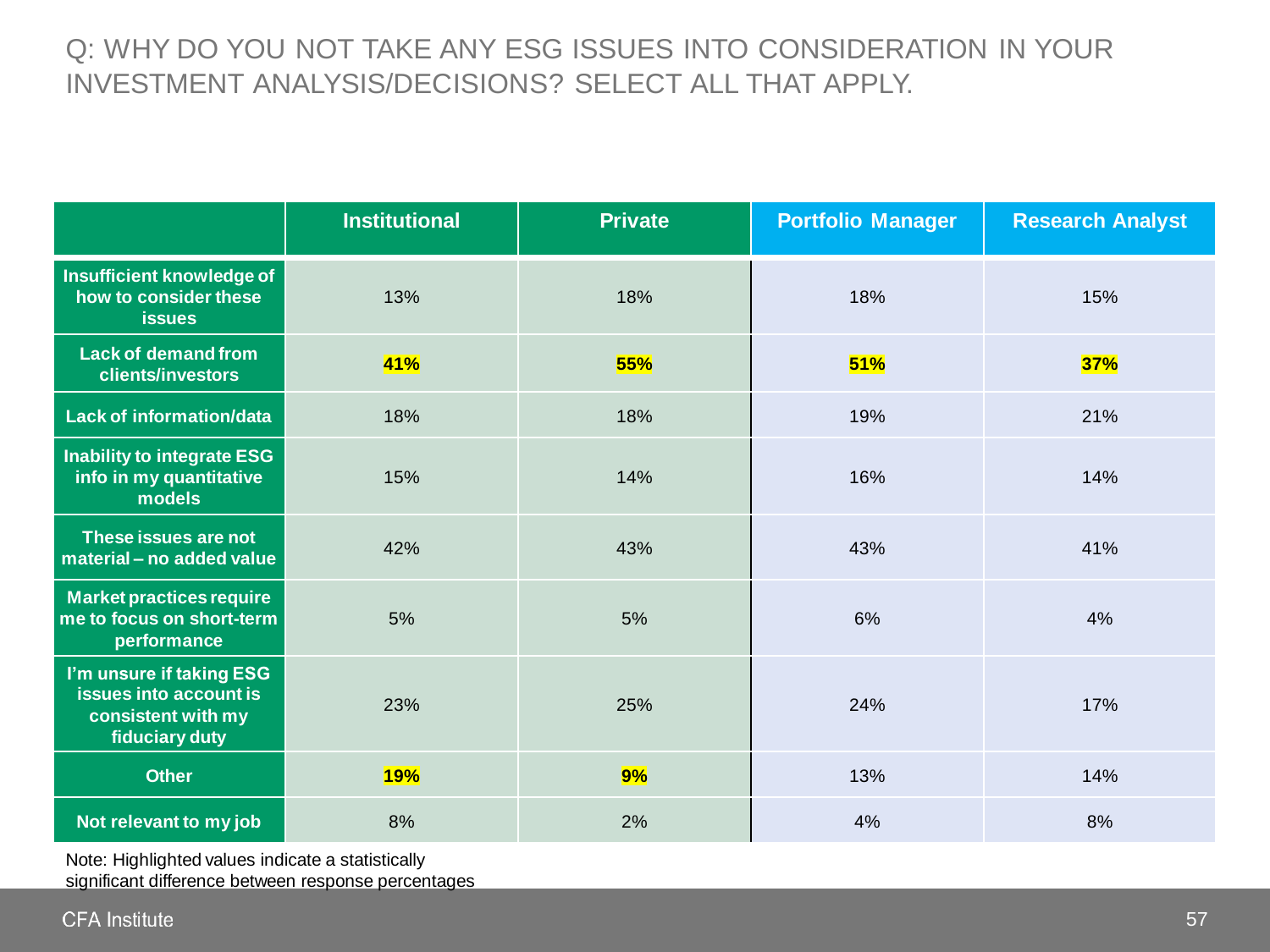## Q: WHAT, IF ANYTHING, WOULD CAUSE YOU TO BEGIN CONSIDERING ESG ISSUES IN YOUR INVESTMENT ANALYSIS/DECISIONS? SELECT ALL THAT APPLY.

|                                                                                     | <b>Institutional</b> | <b>Private</b> | <b>Portfolio Manager</b> | <b>Research Analyst</b> |
|-------------------------------------------------------------------------------------|----------------------|----------------|--------------------------|-------------------------|
| Better information on ESG<br>risks/opportunities                                    | 19%                  | 24%            | 24%                      | 19%                     |
| <b>Demand from</b><br>clients/investors                                             | 53%                  | <b>76%</b>     | 71%                      | 54%                     |
| <b>Development of the</b><br>internal capability on how<br>to consider these issues | <b>19%</b>           | <b>20%</b>     | 18%                      | 14%                     |
| <b>Proven link between ESG</b><br>and financial performance                         | 55%                  | 55%            | 52%                      | 53%                     |
| <b>Regulatory/legal</b><br>requirements to consider<br><b>ESG issues</b>            | 37%                  | 31%            | 35%                      | 29%                     |
| <b>Clarity that it doesn't</b><br>conflict with my fiduciary<br>duty                | 16%                  | 17%            | <b>19%</b>               | 5%                      |
| <b>Other</b>                                                                        | 12%                  | 2%             | 4%                       | 6%                      |
| <b>Nothing</b>                                                                      | 8%                   | 7%             | 8%                       | 12%                     |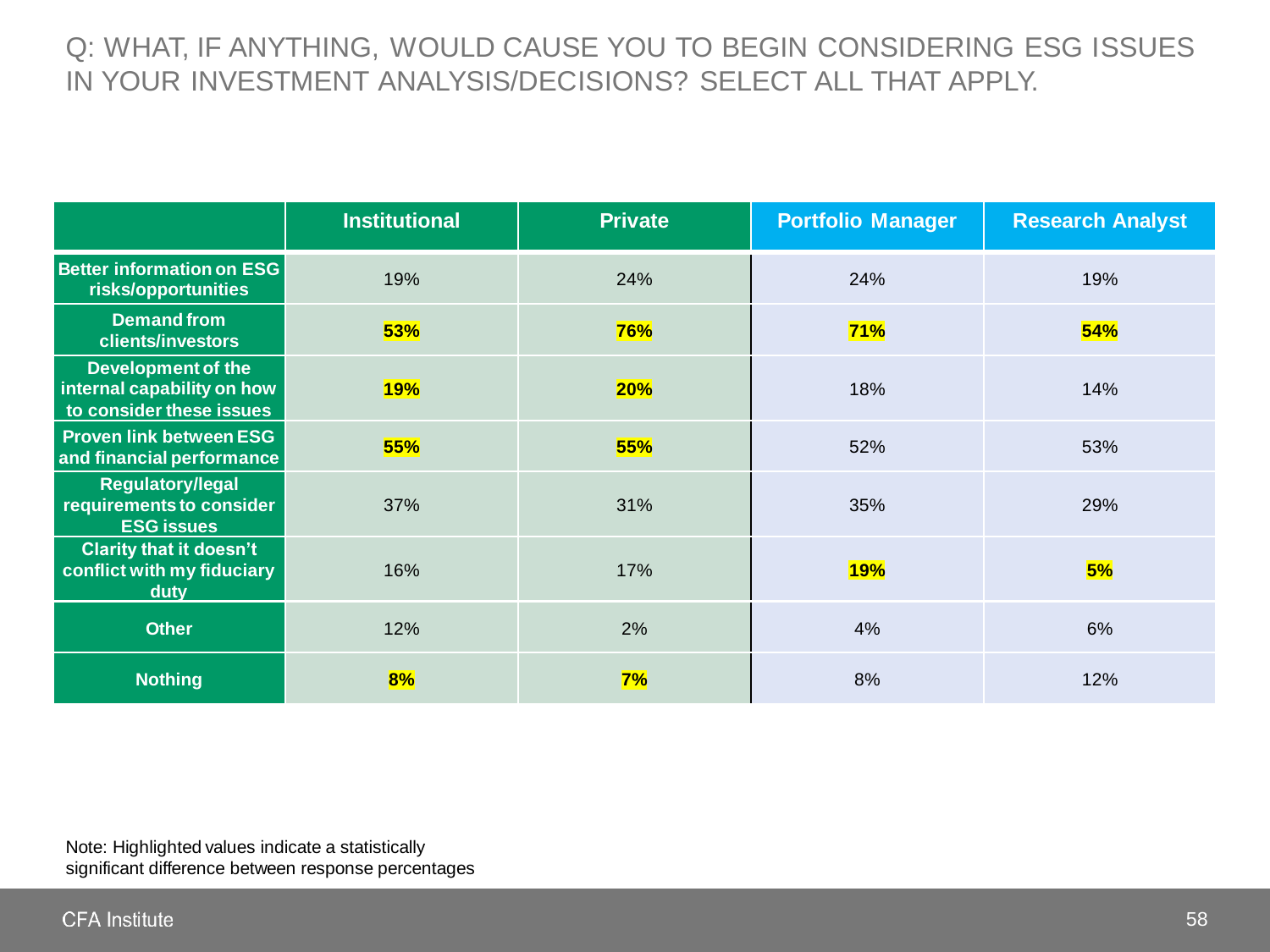Q: HOW REGULARLY DO YOU CONSIDER ESG ISSUES WITHIN YOUR INVESTMENT ANALYSIS?

|                                           | <b>Institutional</b> | <b>Private</b> | <b>Portfolio Manager</b> | <b>Research Analyst</b> |
|-------------------------------------------|----------------------|----------------|--------------------------|-------------------------|
| <b>Systematically</b>                     | <b>59%</b>           | 43%            | 54%                      | 45%                     |
| Occasionally - on a case<br>by case basis | <b>39%</b>           | 50%            | 42%                      | 52%                     |
| Other (please specify):                   | 2%                   | 7%             | 4%                       | 3%                      |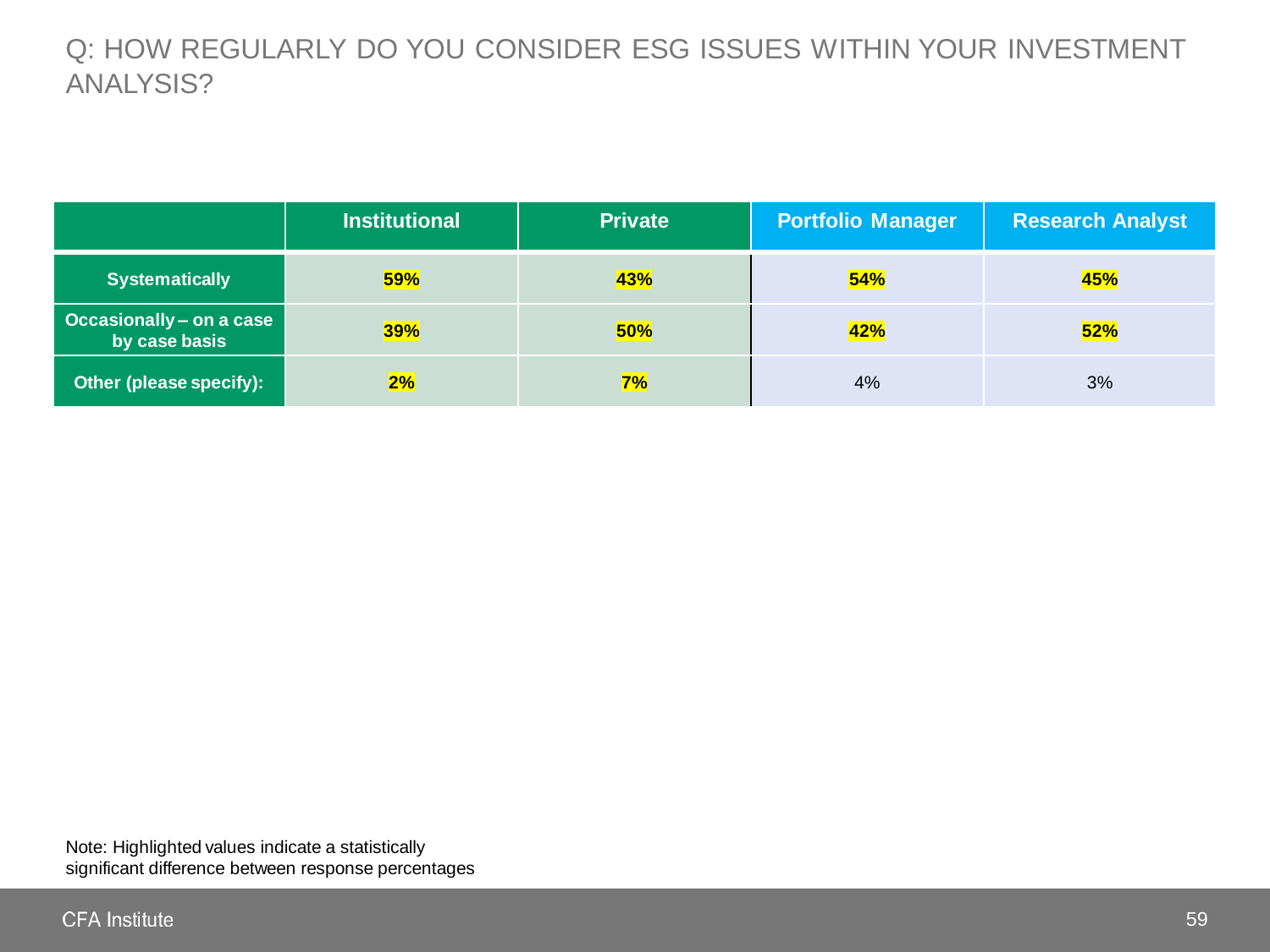## Q: FOR WHAT ASSET CLASSES DO YOU INTEGRATE ESG ANALYSIS?

|                       | <b>Institutional</b> | <b>Private</b> | <b>Portfolio Manager</b> | <b>Research Analyst</b> |
|-----------------------|----------------------|----------------|--------------------------|-------------------------|
| <b>Listed equity</b>  | 66%                  | 88%            | 76%                      | 74%                     |
| <b>Fixed income</b>   | 44%                  | 49%            | 47%                      | 41%                     |
| <b>Private equity</b> | 22%                  | 23%            | 21%                      | 21%                     |
| <b>Hedge funds</b>    | 8%                   | 9%             | 9%                       | 8%                      |
| <b>Infrastructure</b> | 15%                  | 13%            | 14%                      | 15%                     |
| <b>Real estate</b>    | 19%                  | 19%            | 18%                      | 18%                     |
| <b>Other</b>          | 3%                   | 3%             | 4%                       | 2%                      |
| <b>Not applicable</b> | $1\%$                | 2%             | 1%                       | 2%                      |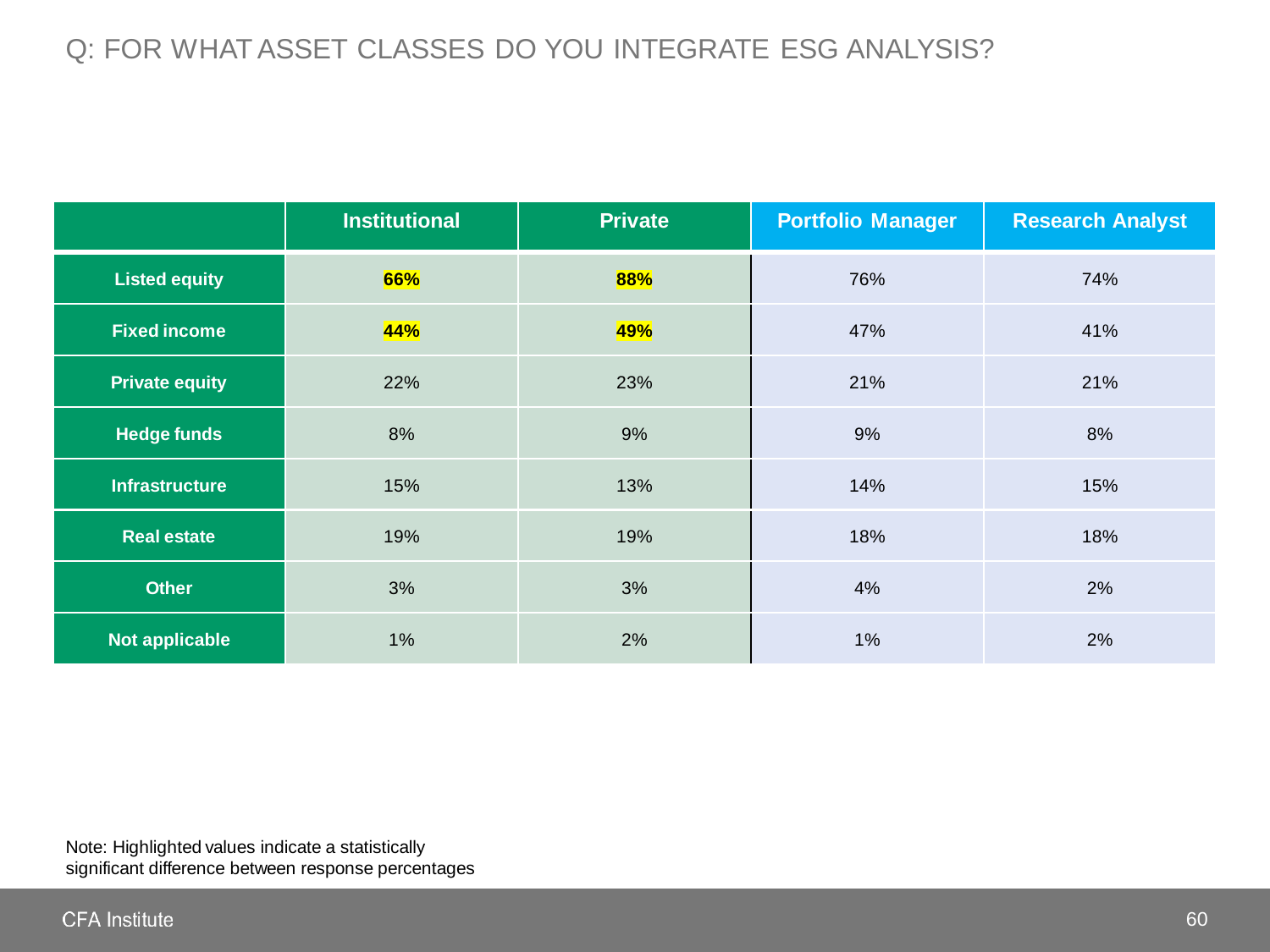## Q: HOW DO YOU TAKE ESG ISSUES INTO CONSIDERATION IN YOUR INVESTMENT ANALYSIS/DECISIONS.

|                                                                                                       | <b>Institutional</b> | <b>Private</b> | <b>Portfolio Manager</b> | <b>Research Analyst</b> |
|-------------------------------------------------------------------------------------------------------|----------------------|----------------|--------------------------|-------------------------|
| <b>Exclusionary screening</b>                                                                         | 37%                  | <b>39%</b>     | 41%                      | 32%                     |
| Best-in-class investing /<br>positive alignment                                                       | <b>28%</b>           | <b>41%</b>     | 36%                      | 27%                     |
| <b>Active ownership</b>                                                                               | 27%                  | 23%            | 25%                      | 28%                     |
| <b>Thematic investing</b>                                                                             | <b>18%</b>           | 27%            | 22%                      | 20%                     |
| <b>Impact investing</b>                                                                               | <b>19%</b>           | <b>25%</b>     | 21%                      | 20%                     |
| <b>ESG integration into the</b><br>whole investment analysis<br>and decision making<br><b>process</b> | 64%                  | 50%            | 58%                      | 61%                     |
| <b>Other</b>                                                                                          | 3%                   | 8%             | 5%                       | 5%                      |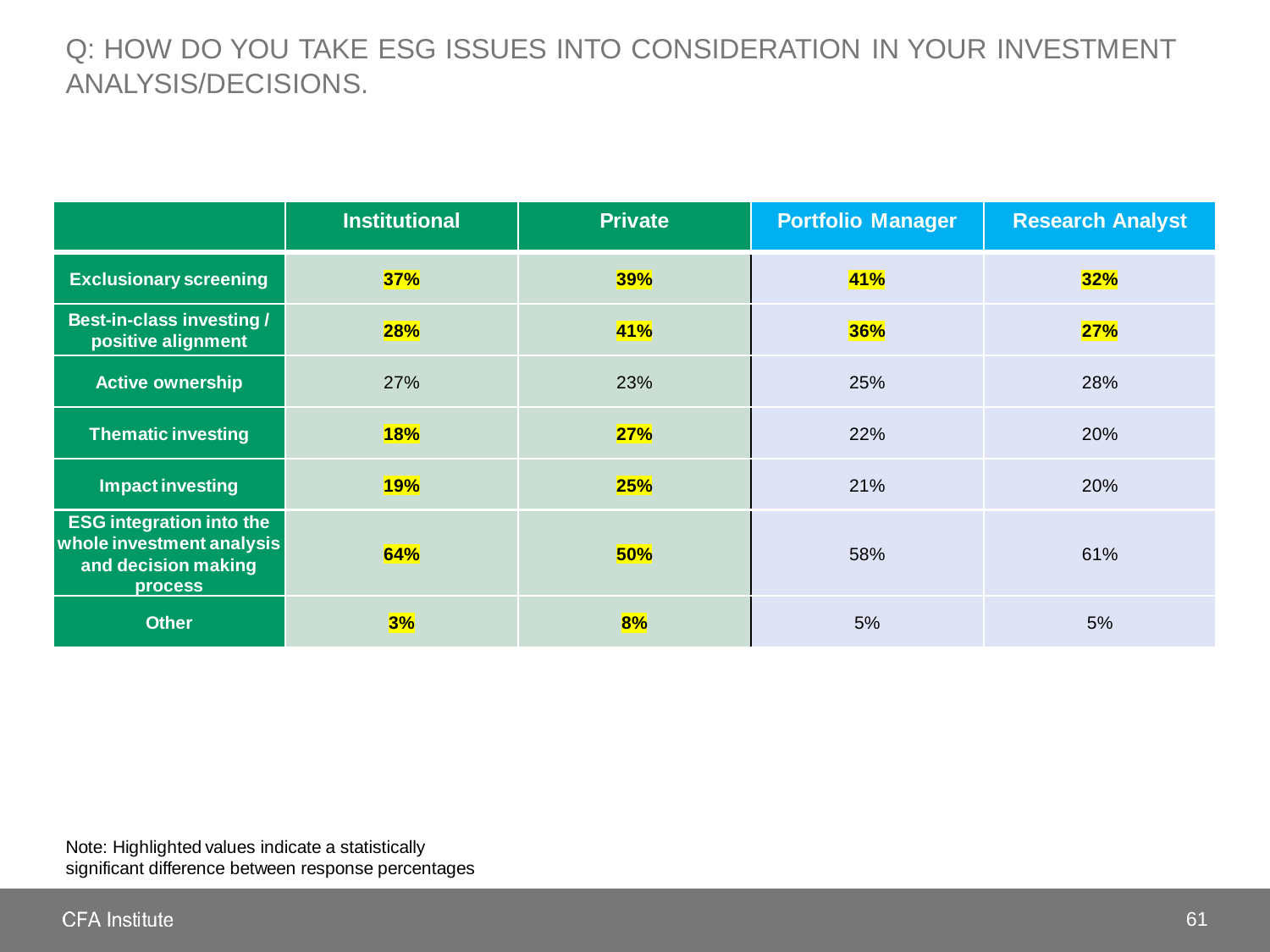## Q: WHY DO YOU TAKE ESG ISSUES INTO CONSIDERATION IN YOUR INVESTMENT ANALYSIS/DECISIONS? SELECT ALL THAT APPLY.

|                                                                | <b>Institutional</b> | <b>Private</b> | <b>Portfolio Manager</b> | <b>Research Analyst</b> |
|----------------------------------------------------------------|----------------------|----------------|--------------------------|-------------------------|
| <b>Clients/investors demand it</b>                             | <b>48%</b>           | 45%            | 45%                      | 45%                     |
| To help identify investment<br>opportunities                   | 34%                  | 33%            | 32%                      | 40%                     |
| To help manage<br>investment risks                             | 64%                  | 66%            | 64%                      | 66%                     |
| <b>Regulation requires it</b>                                  | 9%                   | 2%             | 6%                       | 7%                      |
| It's my fiduciary duty                                         | 39%                  | 35%            | <b>39%</b>               | 31%                     |
| <b>My firm derives</b><br>reputational benefit                 | 37%                  | 28%            | 35%                      | 29%                     |
| <b>ESG performance is a</b><br>proxy for management<br>quality | 38%                  | 44%            | 41%                      | 42%                     |
| <b>Other</b>                                                   | 4%                   | 7%             | 7%                       | 3%                      |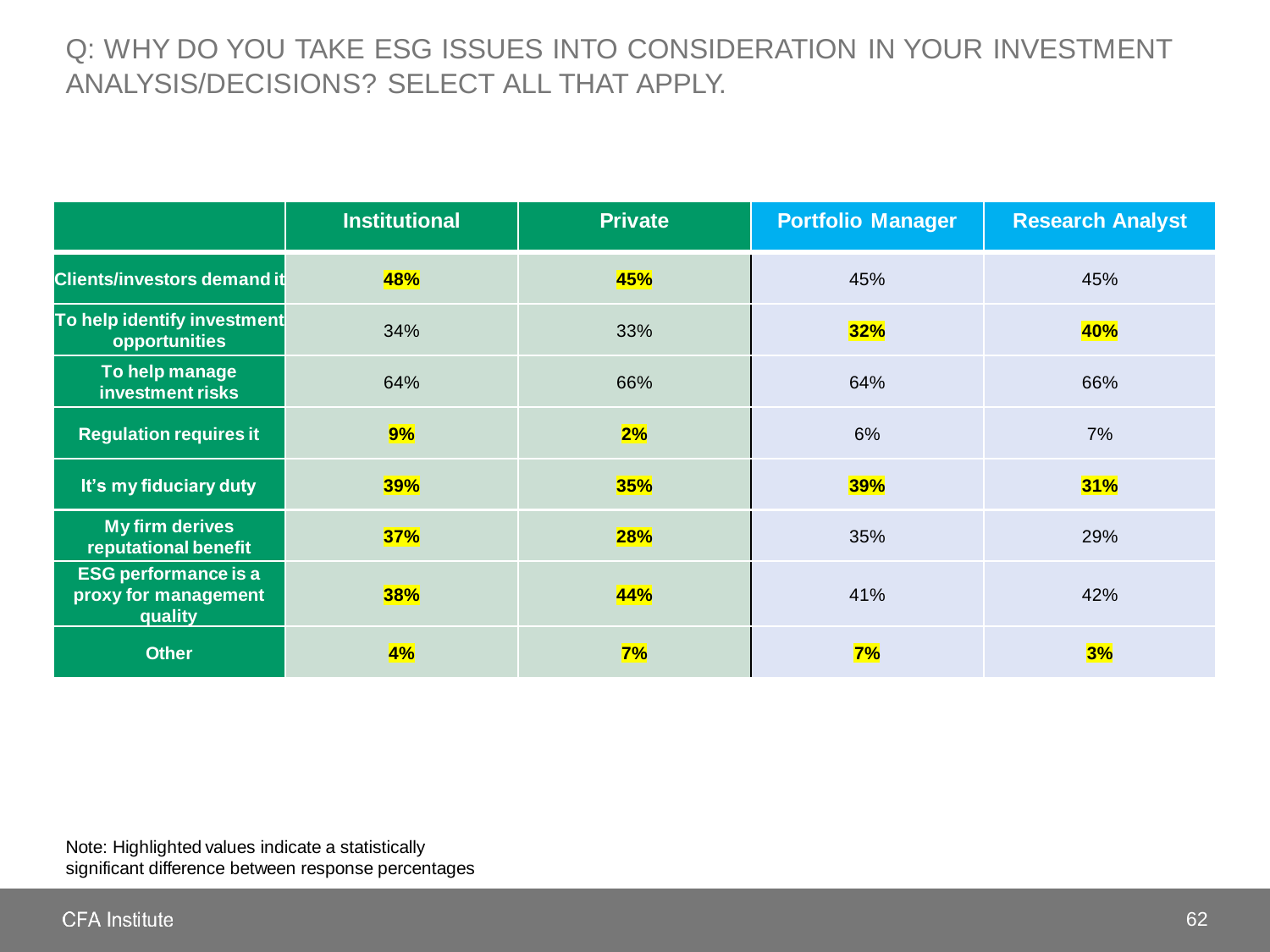# Q: HOW DO YOU GET ESG INFORMATION/DATA? SELECT ALL THAT APPLY.

|                                                   | <b>Institutional</b> | <b>Private</b> | <b>Portfolio Manager</b> | <b>Research Analyst</b> |
|---------------------------------------------------|----------------------|----------------|--------------------------|-------------------------|
| <b>Regulatory filings</b>                         | 45%                  | 39%            | 42%                      | 48%                     |
| <b>Reports and statements</b><br>from the company | 62%                  | 57%            | 62%                      | 65%                     |
| Direct engagement with<br>company                 | 56%                  | 33%            | 47%                      | 50%                     |
| <b>Public information</b>                         | 70%                  | 74%            | 73%                      | 73%                     |
| <b>Third party research</b>                       | 68%                  | 66%            | 67%                      | 65%                     |
| <b>Other</b>                                      | 3%                   | 5%             | 4%                       | 2%                      |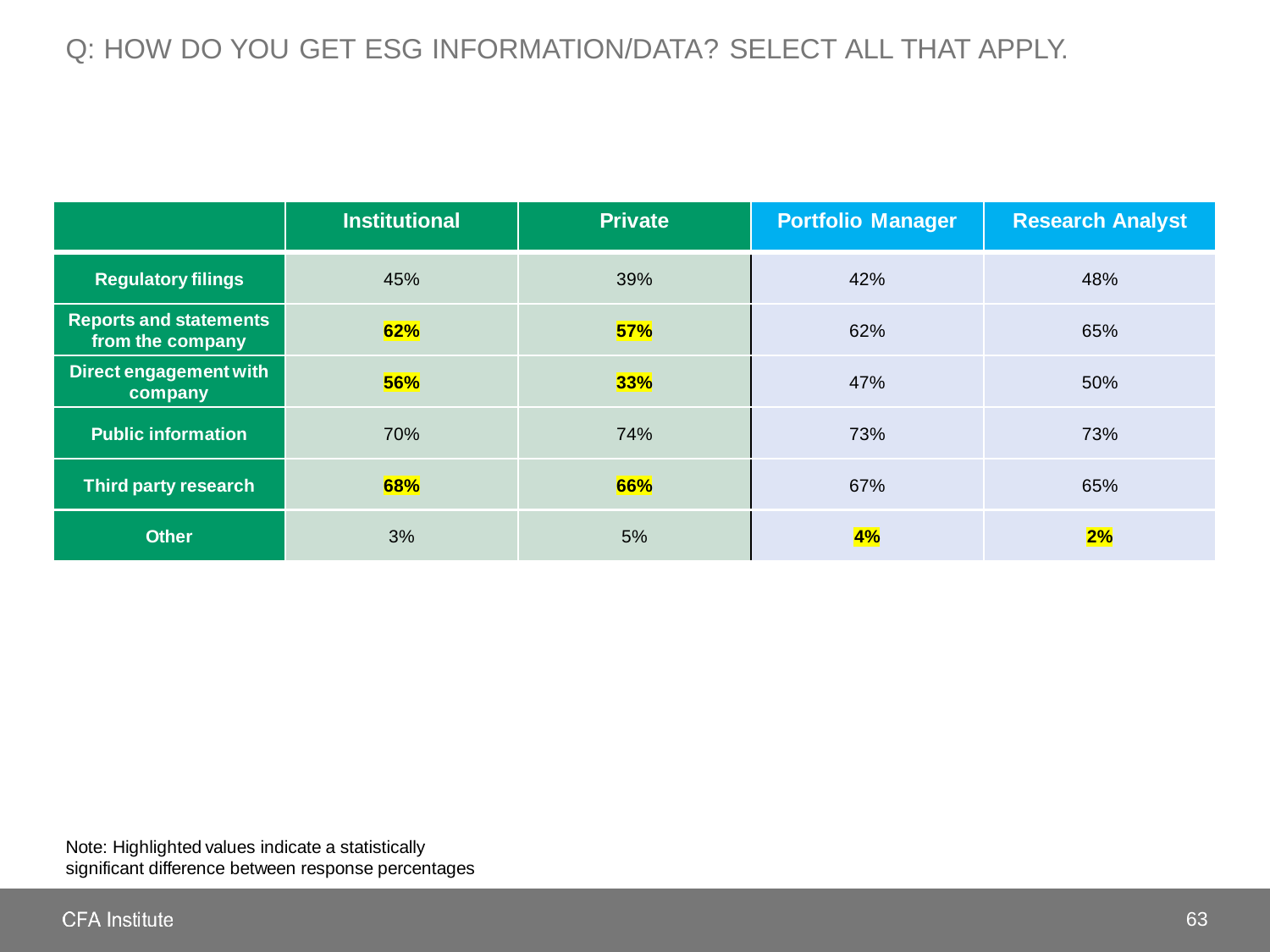Q: PLEASE RATE THE FOLLOWING ESG ISSUES BETWEEN 1 AND 5 ON THEIR SHORT TERM AND LONG TERM IMPACT ON FINANCIAL MARKETS. (1 LITTLE OR NO IMPACT, 5 SIGNIFICANT IMPACT)

|                                            | <b>Institutional</b> | <b>Private</b> | <b>Portfolio Manager</b> | <b>Research Analyst</b> |
|--------------------------------------------|----------------------|----------------|--------------------------|-------------------------|
| <b>Executive</b><br><b>Compensation</b>    | 55%                  | 57%            | 57%                      | 52%                     |
| <b>Board Accountability</b>                | <b>78%</b>           | 74%            | 79%                      | 74%                     |
| <b>Board Diversity</b>                     | <b>41%</b>           | <b>41%</b>     | 41%                      | 44%                     |
| <b>Climate Change</b>                      | 51%                  | 60%            | 55%                      | 48%                     |
| <b>Environmental</b><br><b>Degradation</b> | 60%                  | 68%            | 66%                      | 55%                     |
| <b>Human Capital</b>                       | 65%                  | 68%            | 65%                      | 65%                     |
| <b>Supply Chain</b>                        | 46%                  | 50%            | 49%                      | 48%                     |
| <b>Resource Scarcity</b>                   | 54%                  | 62%            | 59%                      | 59%                     |
| <b>Demographic Trends</b>                  | 57%                  | 64%            | 61%                      | 60%                     |
| <b>Stranded Assets</b>                     | 34%                  | 32%            | 34%                      | 33%                     |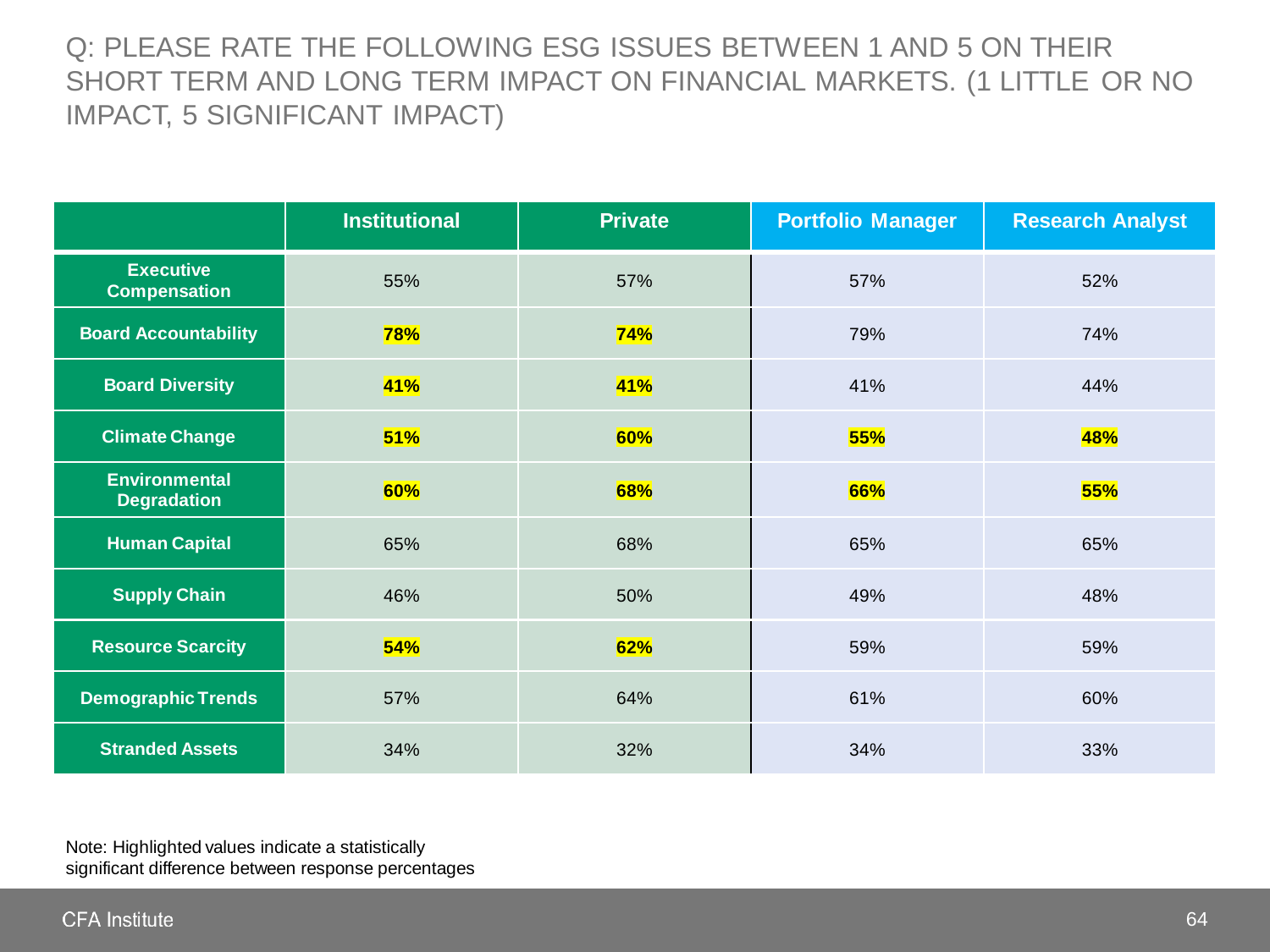# Q: HOW DO YOU IDENTIFY MATERIAL ESG ISSUES?

|                                                                                                                    | <b>Institutional</b> | <b>Private</b> | <b>Portfolio Manager</b> | <b>Research Analyst</b> |
|--------------------------------------------------------------------------------------------------------------------|----------------------|----------------|--------------------------|-------------------------|
| <b>Third party research</b>                                                                                        | <b>58%</b>           | 63%            | 61%                      | 57%                     |
| Internal research by<br>portfolio managers and<br>their team                                                       | 57%                  | 54%            | 57%                      | 49%                     |
| Internal research by<br>specialized ESG team                                                                       | 27%                  | <b>16%</b>     | 25%                      | 22%                     |
| <b>Sustainability accounting</b><br><b>standards</b>                                                               | 18%                  | 15%            | 17%                      | 19%                     |
| <b>Proprietary materiality</b><br>framework                                                                        | 25%                  | 12%            | 21%                      | 17%                     |
| <b>Management</b><br>communication of material<br>issues via reporting,<br>presentations, quarterly<br>calls, etc. | 51%                  | 51%            | 51%                      | 57%                     |
| <b>Other</b>                                                                                                       | 2%                   | 4%             | 2%                       | 4%                      |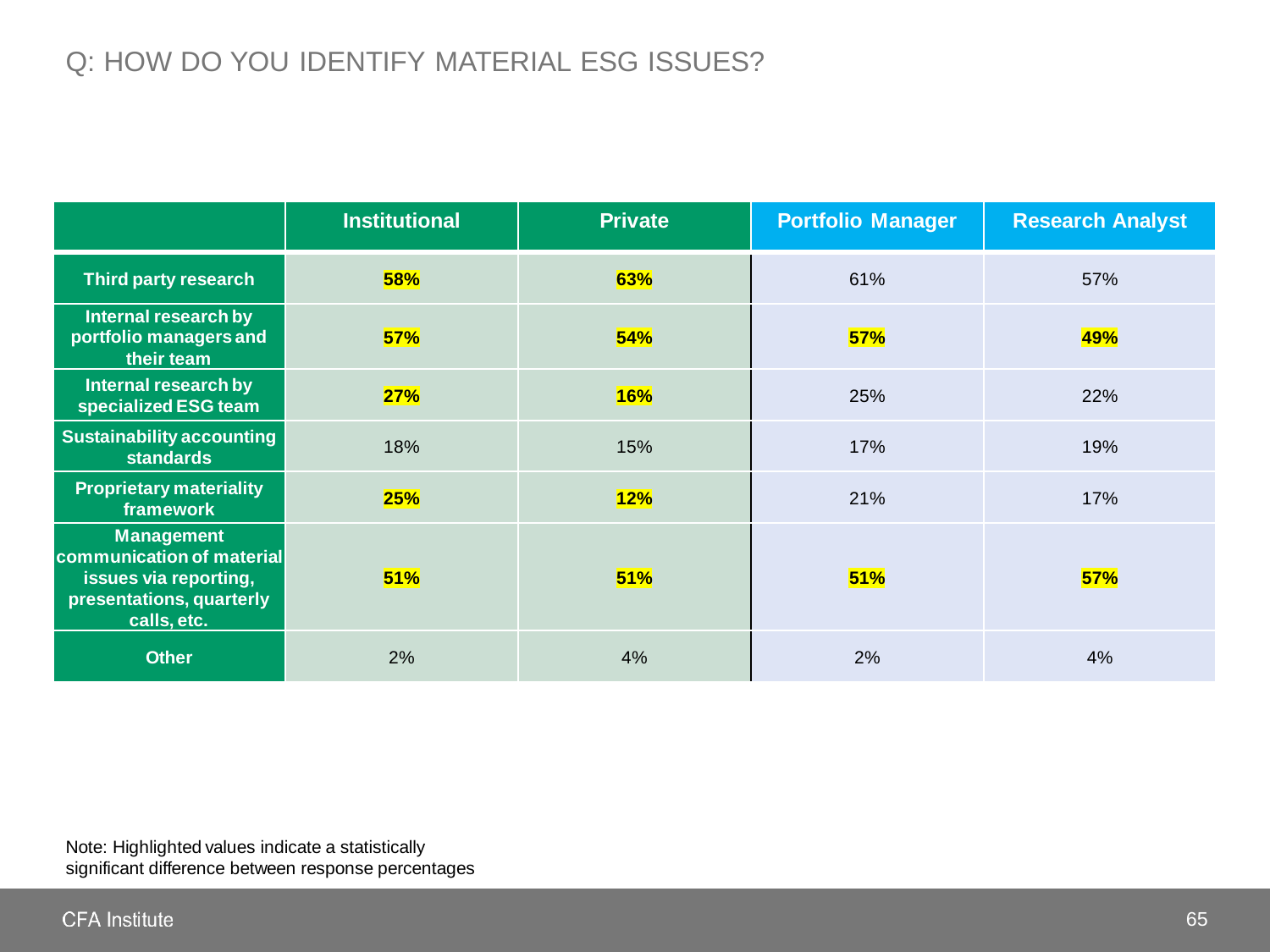#### Q: DO ANY EMPLOYEES AT YOUR FIRM RECEIVE TRAINING ON HOW TO CONSIDER ESG ISSUES IN INVESTMENT ANALYSIS/DECISIONS?

|                 | <b>Institutional</b> | <b>Private</b> | <b>Portfolio Manager</b> | <b>Research Analyst</b> |
|-----------------|----------------------|----------------|--------------------------|-------------------------|
| Yes             | 37%                  | 24%            | 32%                      | 30%                     |
| <b>No</b>       | 47%                  | 67%            | 54%                      | 54%                     |
| <b>Not sure</b> | <b>16%</b>           | 9%             | 13%                      | 17%                     |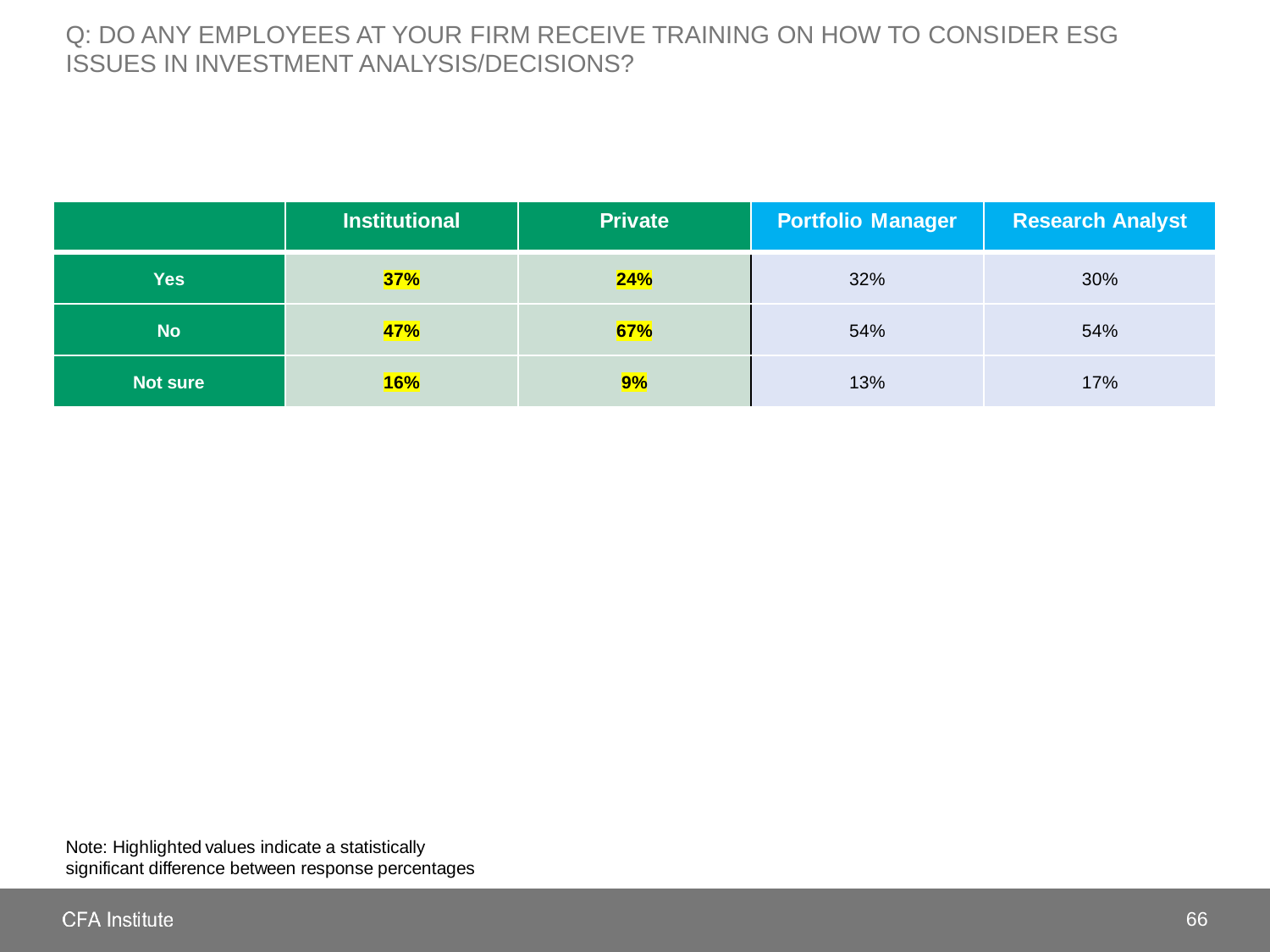#### Q: HOW DO EMPLOYEES AT YOUR FIRM RECEIVE TRAINING ON HOW TO CONSIDER ESG ISSUES IN INVESTMENT ANALYSIS/DECISIONS? SELECT ALL THAT APPLY.

|                                                                                 | <b>Institutional</b> | <b>Private</b> | <b>Portfolio Manager</b> | <b>Research Analyst</b> |
|---------------------------------------------------------------------------------|----------------------|----------------|--------------------------|-------------------------|
| Live, in-person structured<br>training course                                   | 38%                  | 27%            | 32%                      | 36%                     |
| Online structured training                                                      | 13%                  | 21%            | 16%                      | 18%                     |
| Miscellaneous sources<br>(research papers, books,<br>conferences, case studies) | 69%                  | 73%            | 71%                      | 69%                     |
| Learning by doing, it's an<br>art                                               | 56%                  | 43%            | 52%                      | 57%                     |
| <b>Other</b>                                                                    | 10%                  | 11%            | 9%                       | 7%                      |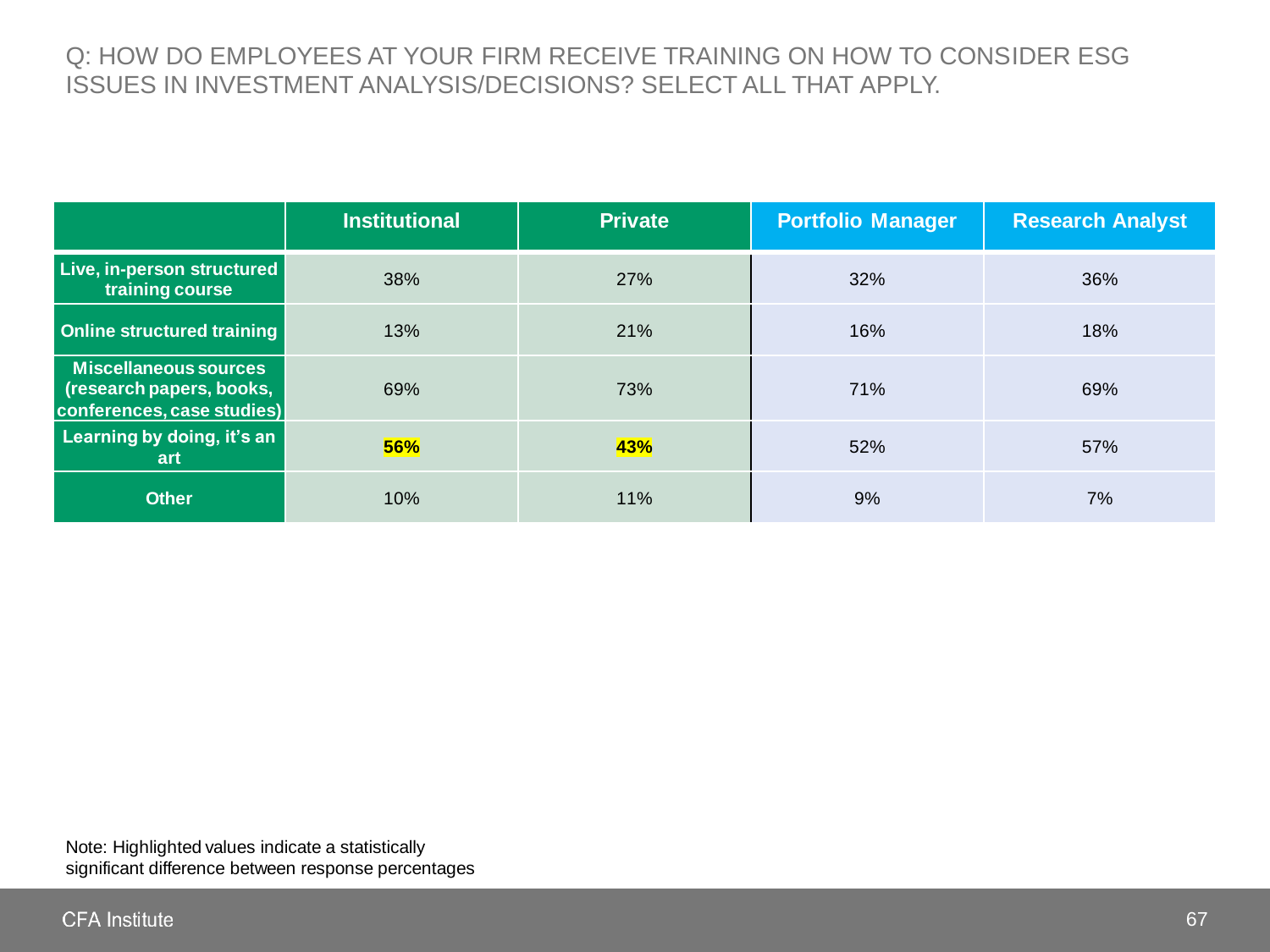## Q: IF YOU WOULD LIKE EMPLOYEES AT YOUR FIRM TO RECEIVE TRAINING IN CONSIDERING ESG ISSUES, WHAT WOULD BE YOUR PREFERRED MODE?

|                                                                                        | <b>Institutional</b> | <b>Private</b> | <b>Portfolio Manager</b> | <b>Research Analyst</b> |
|----------------------------------------------------------------------------------------|----------------------|----------------|--------------------------|-------------------------|
| Live, in-person structured<br>training course                                          | 15%                  | 11%            | 12%                      | 15%                     |
| <b>Online structured training</b>                                                      | 21%                  | 23%            | 22%                      | 22%                     |
| <b>Miscellaneous sources</b><br>(research papers, books,<br>conferences, case studies) | 25%                  | 31%            | 28%                      | <b>25%</b>              |
| Learning by doing, it's an<br><b>art</b>                                               | 13%                  | 6%             | 8%                       | 17%                     |
| Other (please specify):                                                                | $1\%$                | 2%             | 2%                       | $1\%$                   |
| None of these, I do not<br>think training in<br>considering ESG issues is<br>necessary | 25%                  | <b>27%</b>     | 28%                      | <b>20%</b>              |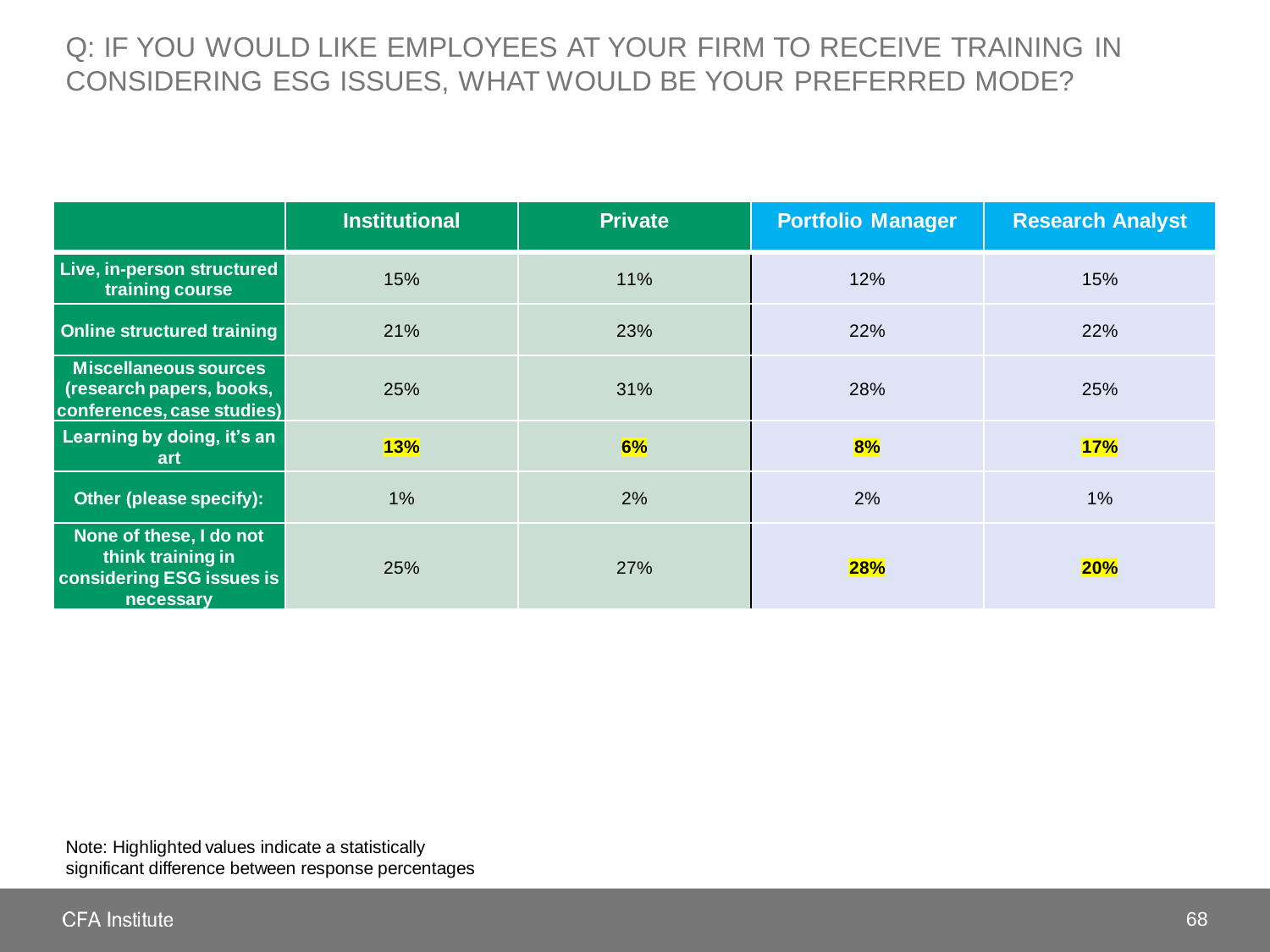## Q: WHAT FACTORS LIMIT YOUR ORGANIZATION'S ABILITY TO USE NONFINANCIAL INFORMATION IN YOUR INVESTMENT DECISIONS?

|                                                                                                                            | <b>Institutional</b> | <b>Private</b> | <b>Portfolio Manager</b> | <b>Research Analyst</b> |
|----------------------------------------------------------------------------------------------------------------------------|----------------------|----------------|--------------------------|-------------------------|
| <b>Lack of comparability</b><br>across firms                                                                               | 48%                  | 49%            | 50%                      | 49%                     |
| Cost of data gathering and<br>analysis too high                                                                            | 33%                  | 36%            | 34%                      | 37%                     |
| <b>Lack of appropriate</b><br>quantitative ESG<br>information                                                              | 56%                  | 54%            | 55%                      | 56%                     |
| <b>ESG disclosures are</b><br>boilerplate, general and/or<br>not company-specific                                          | <b>36%</b>           | 31%            | 34%                      | 39%                     |
| <b>Disclosure not frequent</b><br>enough                                                                                   | 29%                  | 26%            | 29%                      | 31%                     |
| Questionable data<br>quality/lack of assurance                                                                             | 45%                  | 42%            | 44%                      | 48%                     |
| Too much immaterial<br>information being<br>disclosed by companies<br>makes it difficult to access<br>material information | 34%                  | 30%            | 31%                      | 34%                     |
| <b>Lack of sufficient material</b><br>information                                                                          | 43%                  | 38%            | <b>39%</b>               | 47%                     |
| <b>Other</b>                                                                                                               | 6%                   | 7%             | 6%                       | 5%                      |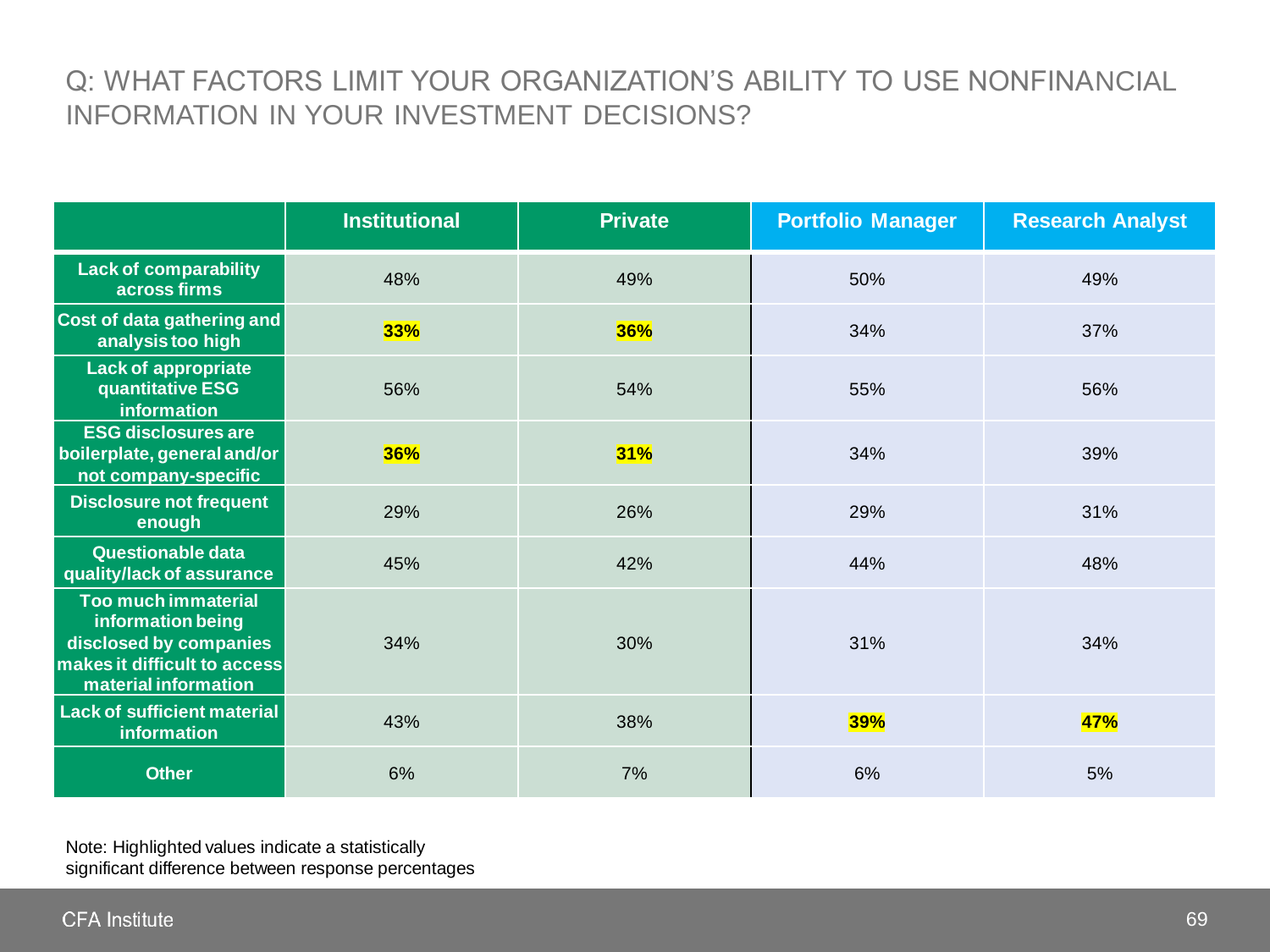Q: DO YOU AGREE OR DISAGREE THAT PUBLIC COMPANIES SHOULD BE REQUIRED TO REPORT AT LEAST ANNUALLY ON A COHESIVE SET OF SUSTAINABILITY INDICATORS IN ACCORDANCE WITH THE MOST UP-TO-DATE REPORTING FRAMEWORK (GLOBAL REPORTING INITIATIVE, INTEGRATED REPORTING FRAMEWORK, SUSTAINABLE ACCOUNTING STANDARDS BOARD STANDARDS, OR OTHER)?

|                   | <b>Institutional</b> | <b>Private</b> | <b>Portfolio Manager</b> | <b>Research Analyst</b> |
|-------------------|----------------------|----------------|--------------------------|-------------------------|
| <b>Agree</b>      | 61%                  | 55%            | <b>58%</b>               | 65%                     |
| <b>Disagree</b>   | 23%                  | 28%            | 25%                      | 21%                     |
| <b>No opinion</b> | 15%                  | 17%            | 17%                      | 15%                     |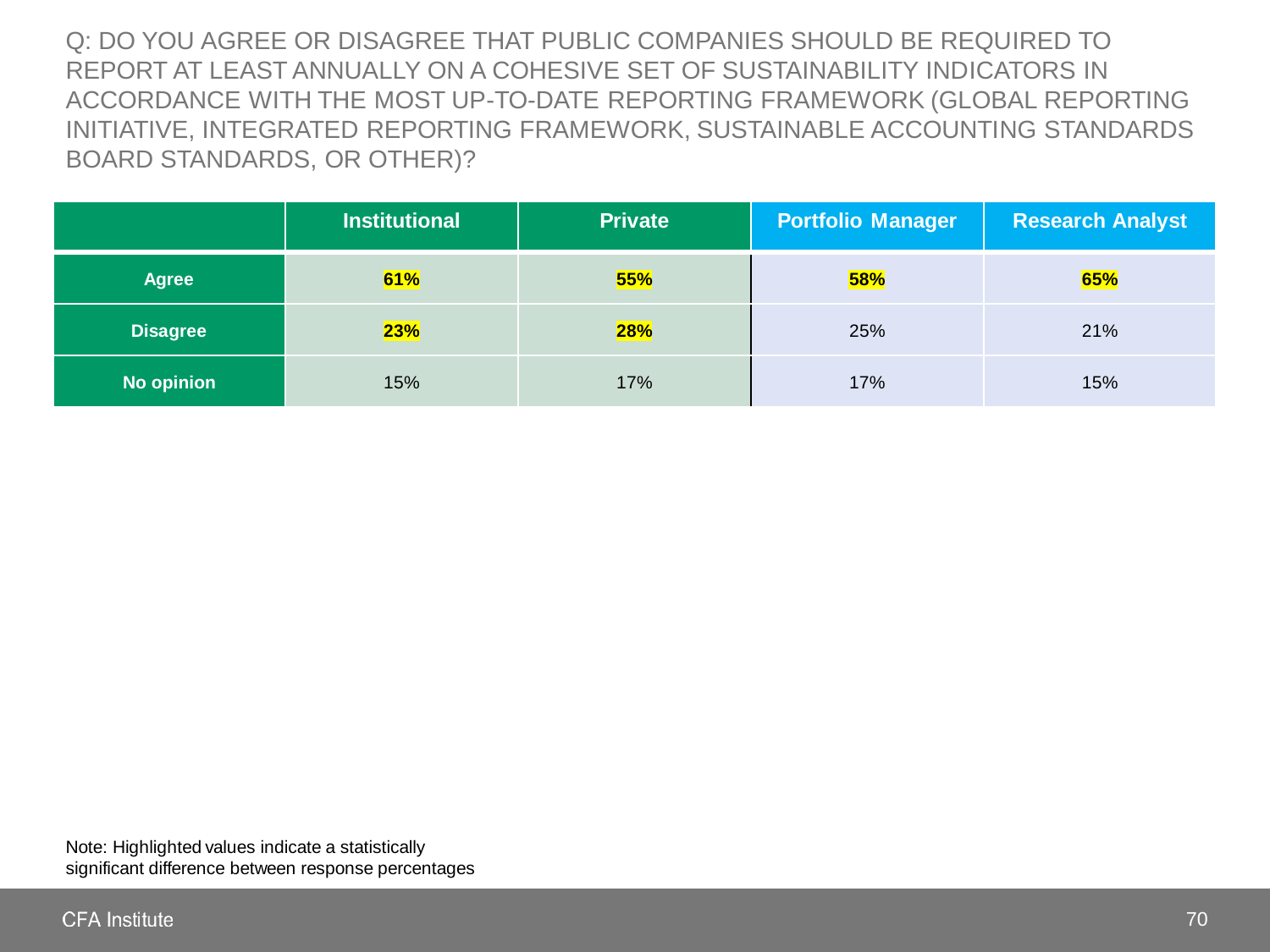## Q: DO YOU THINK IT IS IMPORTANT THAT ESG DISCLOSURES BE SUBJECT TO SOME LEVEL OF INDEPENDENT VERIFICATION?

|                   | <b>Institutional</b> | <b>Private</b> | <b>Portfolio Manager</b> | <b>Research Analyst</b> |
|-------------------|----------------------|----------------|--------------------------|-------------------------|
| <b>Yes</b>        | 65%                  | 67%            | 66%                      | 74%                     |
| <b>No</b>         | 17%                  | 16%            | 17%                      | <b>11%</b>              |
| <b>No opinion</b> | 18%                  | 17%            | 17%                      | 15%                     |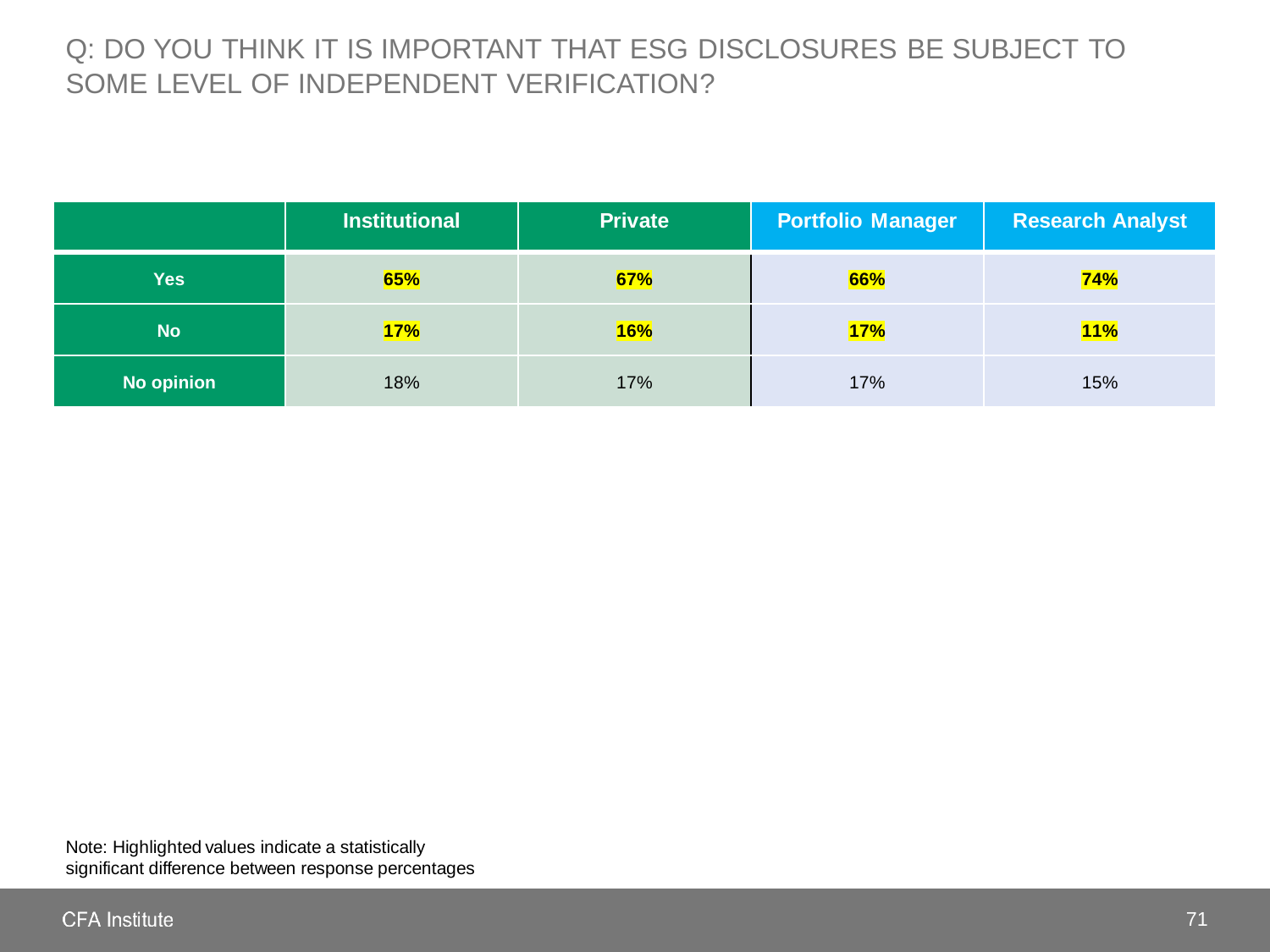## Q: WHO DO YOU THINK IS BEST POSITIONED TO PROVIDE INDEPENDENT VERIFICATION OF ESG DISCLOSURES?

|                                                                            | <b>Institutional</b> | <b>Private</b> | <b>Portfolio Manager</b> | <b>Research Analyst</b> |
|----------------------------------------------------------------------------|----------------------|----------------|--------------------------|-------------------------|
| Independent Professional<br>Services Firm (e.g. public<br>accounting firm) | 29%                  | 27%            | 28%                      | 33%                     |
| <b>Professional Services Firm</b><br>skilled in ESG matters                | 56%                  | 60%            | 58%                      | 52%                     |
| Other (please explain):                                                    | 2%                   | 2%             | 2%                       | $1\%$                   |
| No preference                                                              | 13%                  | 11%            | 12%                      | 14%                     |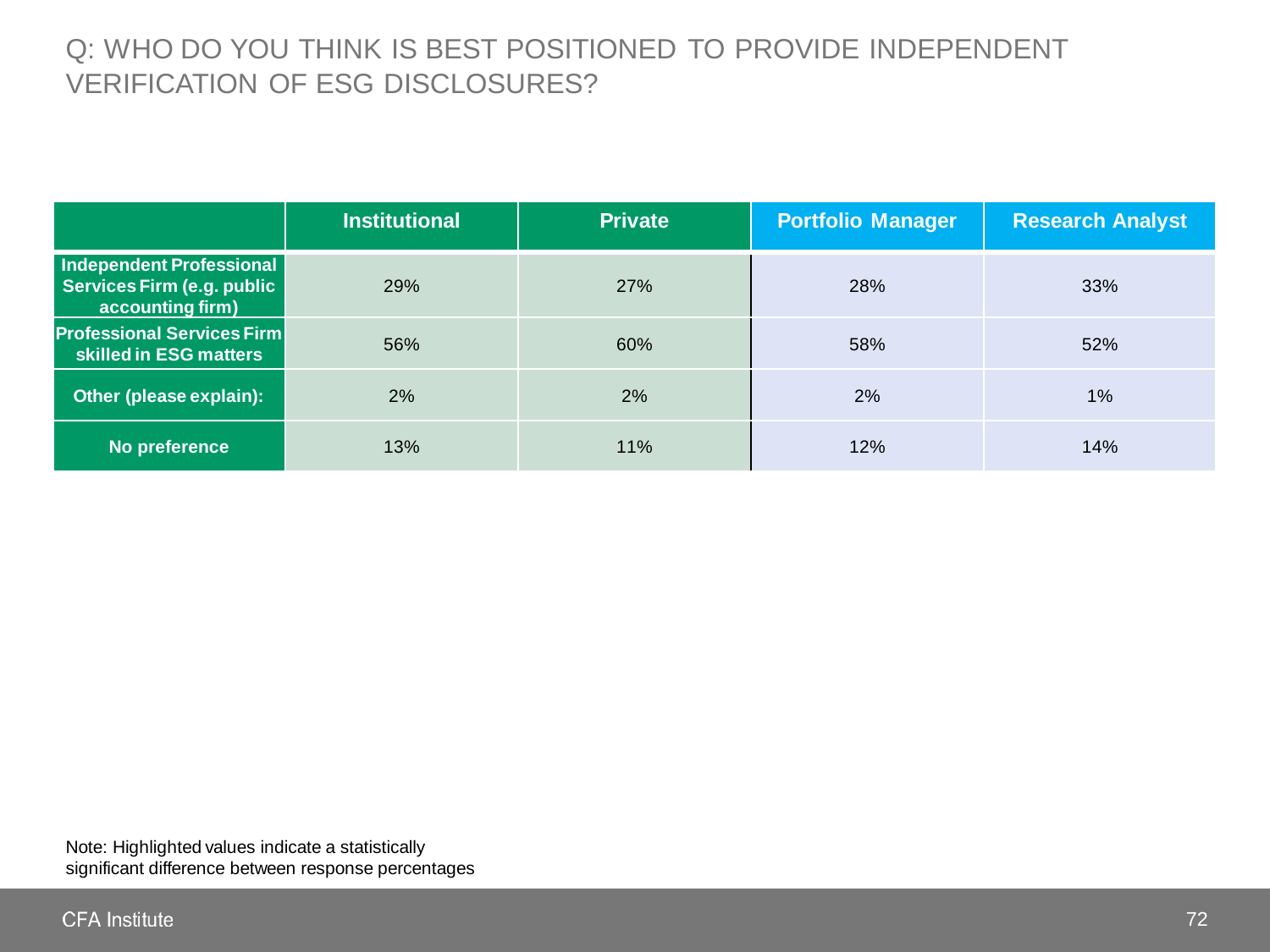### Q: WHAT LEVEL OF INDEPENDENT VERIFICATION DO YOU BELIEVE IS NECESSARY?

|                                                           | <b>Institutional</b> | <b>Private</b> | <b>Portfolio Manager</b> | <b>Research Analyst</b> |
|-----------------------------------------------------------|----------------------|----------------|--------------------------|-------------------------|
| Similar to an audit (high<br>level of assurance)          | 49%                  | 51%            | 50%                      | 51%                     |
| <b>Limited verification (lower</b><br>level of assurance) | 42%                  | 41%            | 42%                      | 40%                     |
| Other (please explain):                                   | 1%                   | 0%             | 1%                       | 1%                      |
| <b>Not sure</b>                                           | 7%                   | 8%             | 7%                       | 8%                      |

Note: Highlighted values indicate a statistically significant difference between response percentages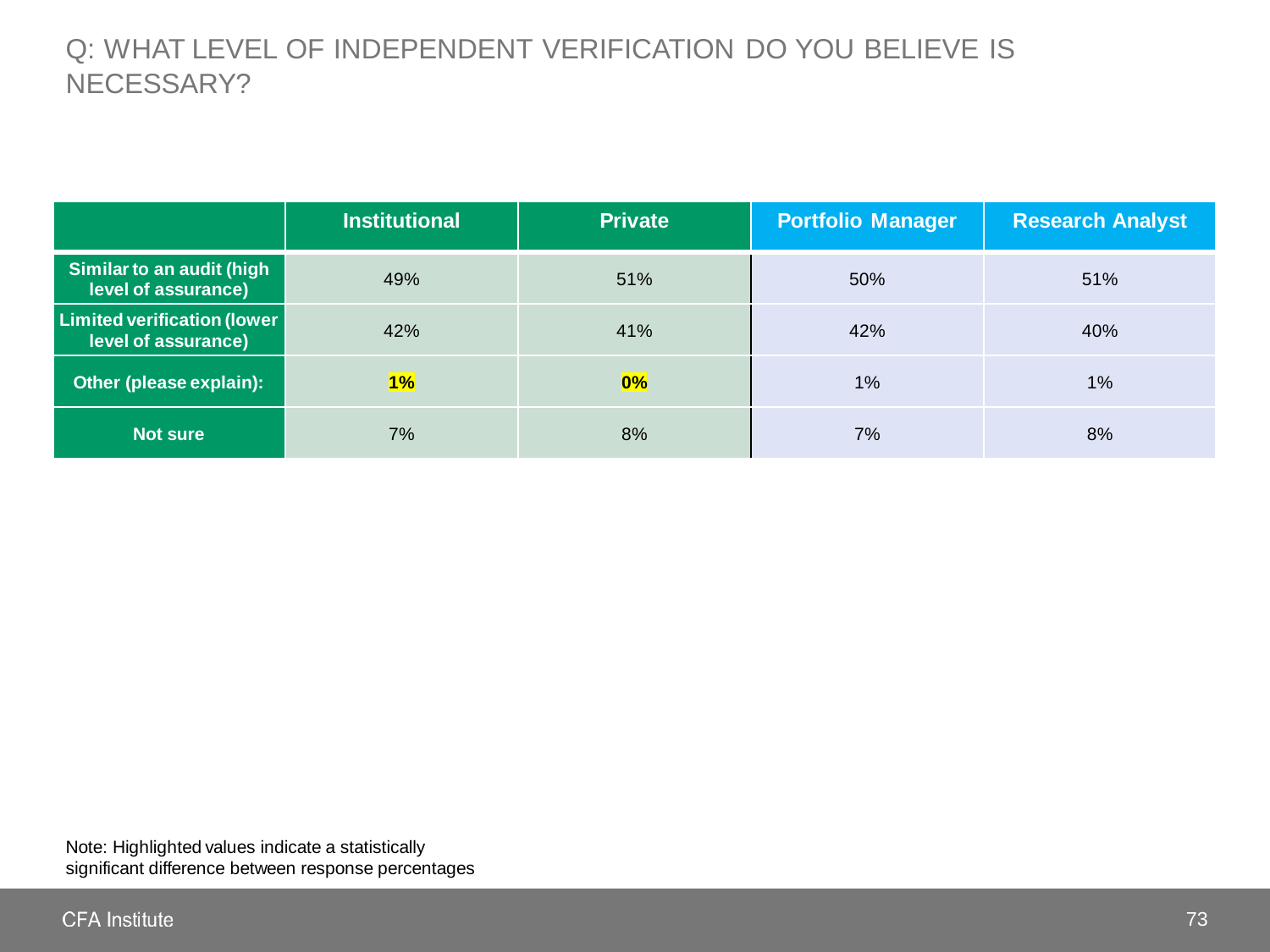### Q: WHICH BEST REPRESENTS YOUR VIEW ON HOW MUCH SHOULD BE SPENT TO OBTAIN INDEPENDENT VERIFICATION?

|                                                                                   | <b>Institutional</b> | <b>Private</b> | <b>Portfolio Manager</b> | <b>Research Analyst</b> |
|-----------------------------------------------------------------------------------|----------------------|----------------|--------------------------|-------------------------|
| As much as the cost of the<br>audit of the financial<br><b>statements</b>         | 9%                   | 12%            | 11%                      | 11%                     |
| Less than half as much as<br>the cost of the audit of the<br>financial statements | 18%                  | 16%            | 18%                      | 15%                     |
| Less than a quarter of the<br>cost of the audit of the<br>financial statements    | 21%                  | <b>16%</b>     | <b>18%</b>               | 24%                     |
| Less than 10% of the cost<br>of the audit of financial<br><b>statements</b>       | 13%                  | 14%            | 13%                      | 13%                     |
| Less than 5% of the cost of<br>the audit of the financial<br><b>statements</b>    | 9%                   | 9%             | 8%                       | 7%                      |
| Other (please explain):                                                           | 2%                   | 2%             | 3%                       | 2%                      |
| Don't know                                                                        | 28%                  | 30%            | 28%                      | 28%                     |

Note: Highlighted values indicate a statistically significant difference between response percentages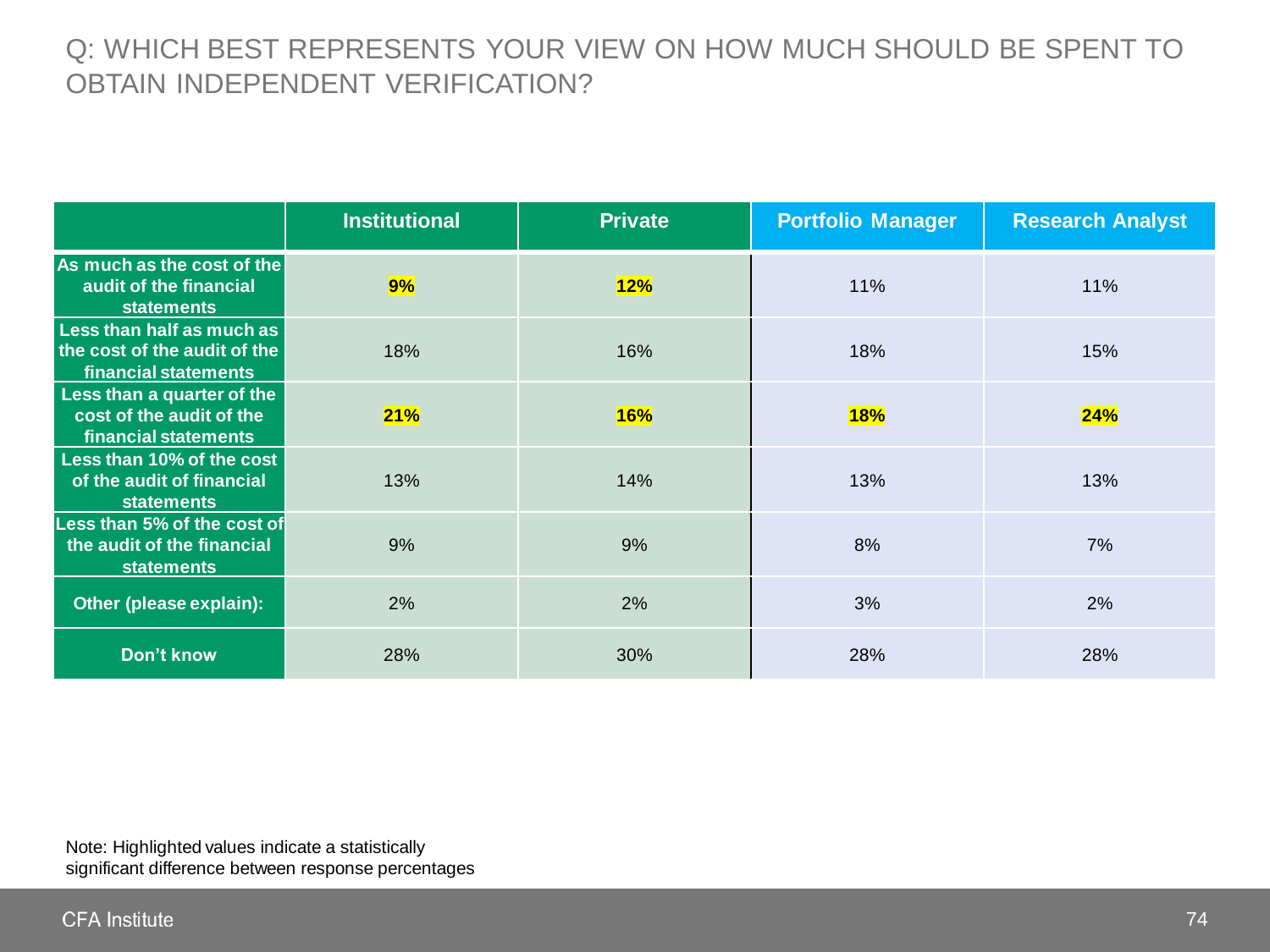#### Q: IN THE PAST THREE YEARS, HAVE YOU ENGAGED COMPANIES OR SUBMITTED SHAREHOLDER RESOLUTIONS ON ANY OF THE FOLLOWING ISSUES?

|                                  | <b>Institutional</b> | <b>Private</b> | <b>Portfolio Manager</b> | <b>Research Analyst</b> |
|----------------------------------|----------------------|----------------|--------------------------|-------------------------|
| <b>Executive Compensation</b>    | 31%                  | <b>13%</b>     | 25%                      | 21%                     |
| <b>Board Accountability</b>      | 26%                  | <b>15%</b>     | 23%                      | 21%                     |
| <b>Board Diversity</b>           | 20%                  | 10%            | 17%                      | 17%                     |
| <b>Climate Change</b>            | 22%                  | 11%            | 18%                      | 16%                     |
| <b>Environmental Degradation</b> | 24%                  | <b>10%</b>     | 18%                      | 18%                     |
| <b>Human Capital</b>             | <b>19%</b>           | 7%             | 16%                      | 15%                     |
| <b>Supply Chain</b>              | <b>16%</b>           | 6%             | 12%                      | 14%                     |
| <b>Resource Scarcity</b>         | 12%                  | 8%             | 11%                      | 13%                     |
| <b>Demographic Trends</b>        | 8%                   | 5%             | 6%                       | 8%                      |
| None of the above                | 55%                  | 71%            | 58%                      | 63%                     |

Note: Highlighted values indicate a statistically significant difference between response percentages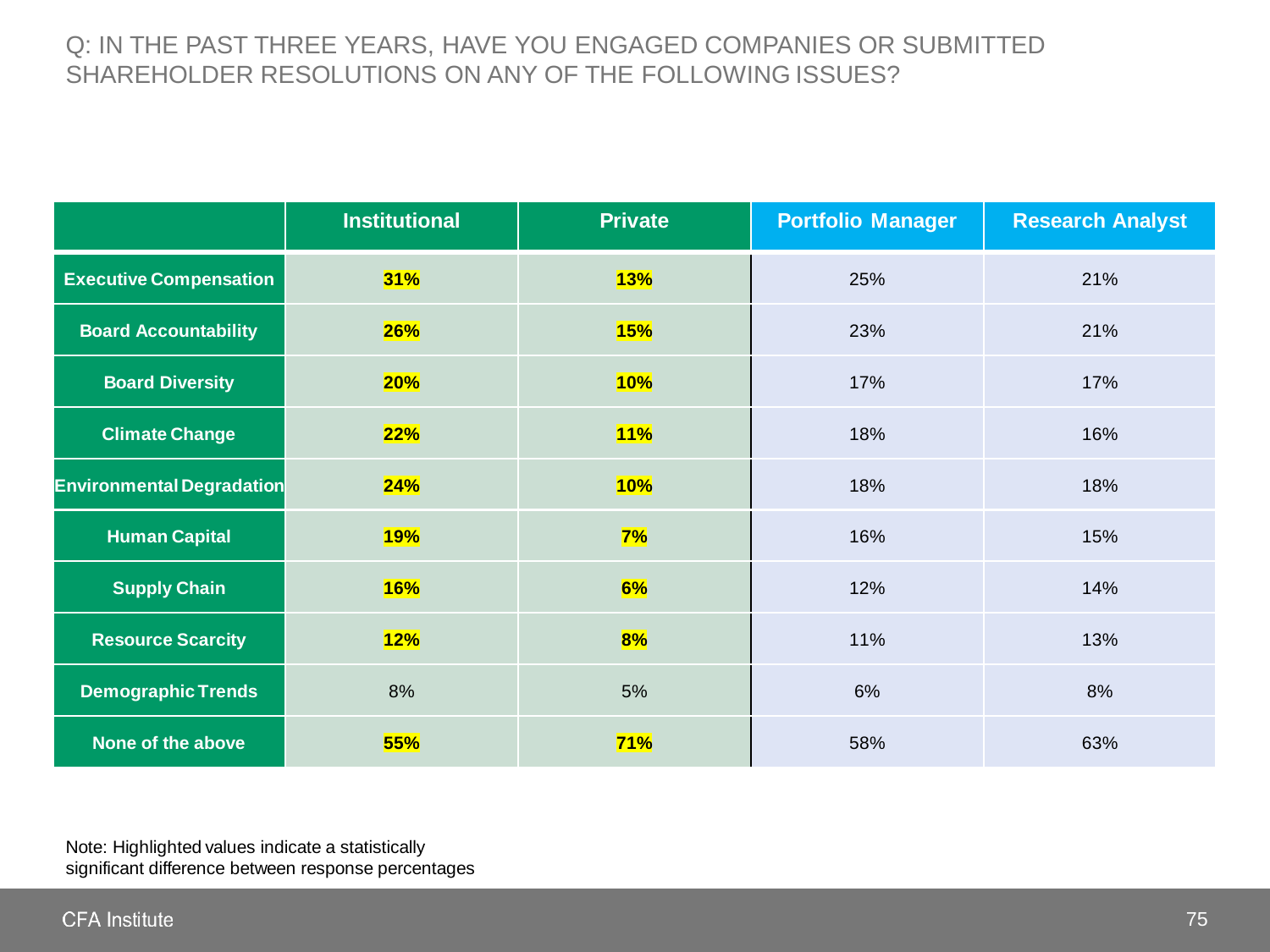# **RESPONDENT PROFILE**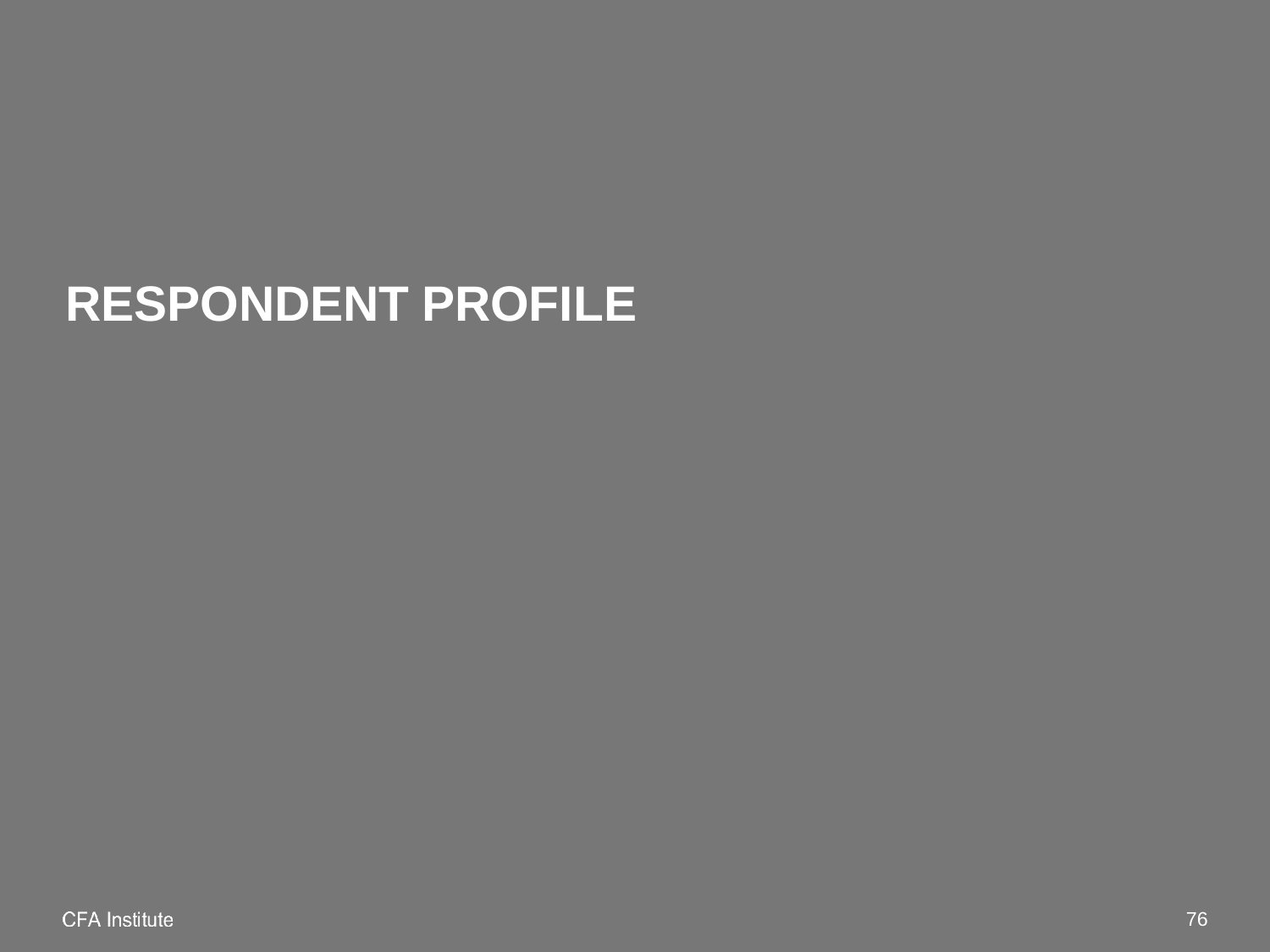

#### **CFA Institute**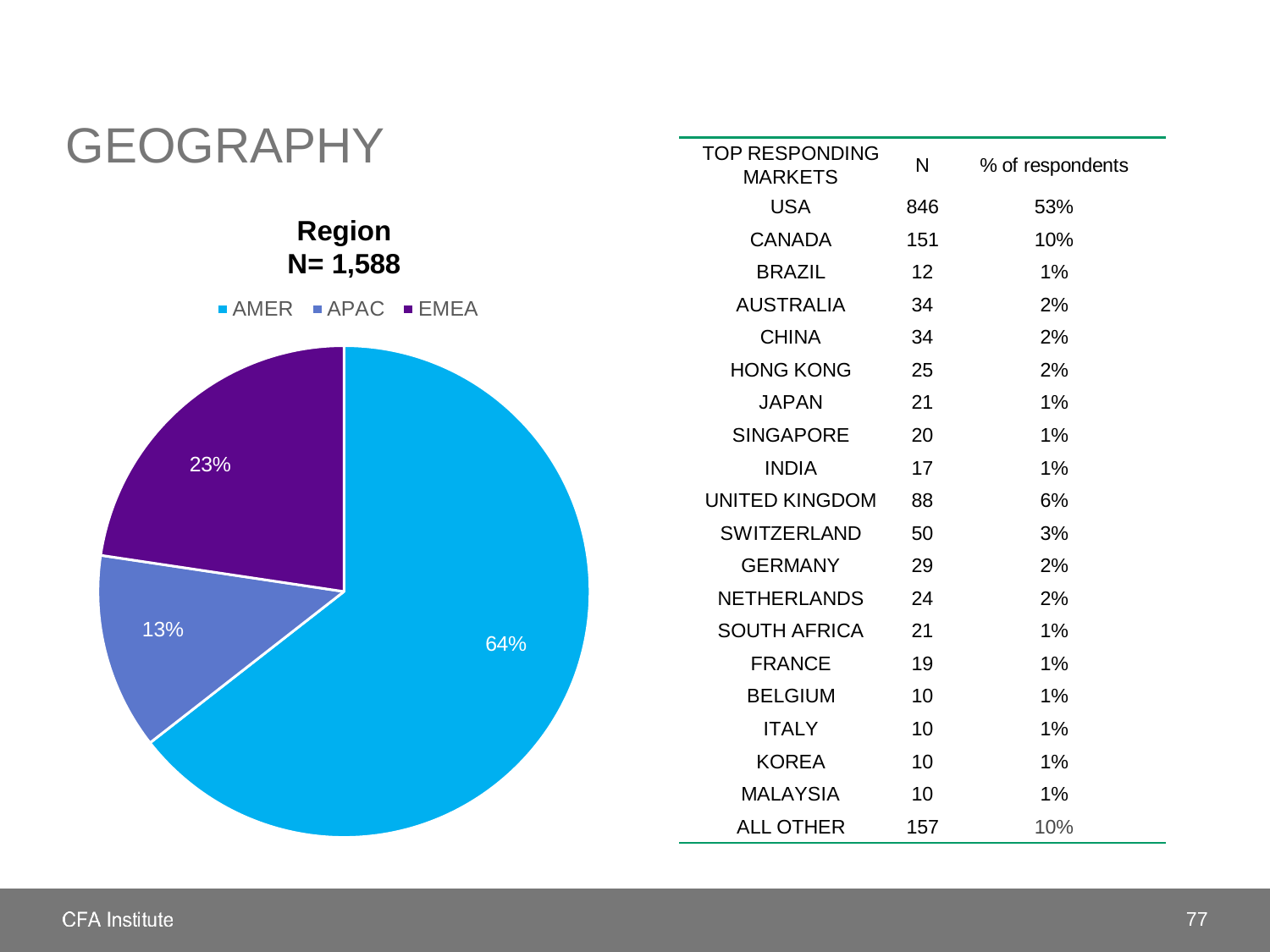## PROFESSIONAL DEMOGRAPHICS

### Primary Asset Base

**Occupation**